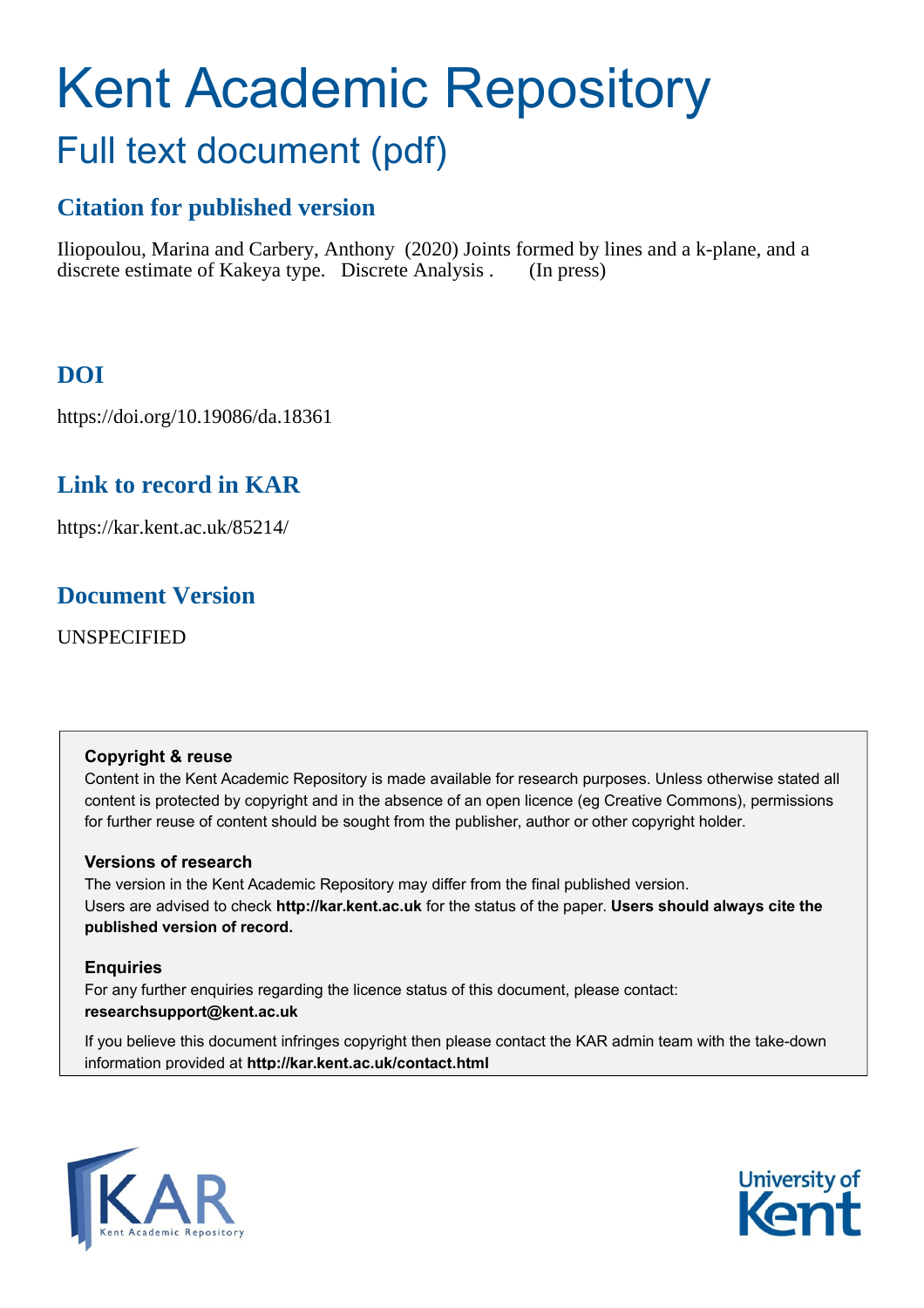# Joints formed by lines and a *k*-plane, and a discrete estimate of Kakeya type\*

Anthony Carbery Marina Iliopoulou

Received 21 November 2019; Revised 22 July 2020; Published 29 December 2020

Abstract: Let  $\mathcal L$  be a family of lines and let  $\mathcal P$  be a family of *k*-planes in  $\mathbb F^n$  where  $\mathbb F$  is a field. In our first result we show that the number of joints formed by a *k*-plane in P together with  $(n-k)$  lines in L is  $O_n(|L||\mathcal{P}|^{1/(n-k)})$ . This is the first sharp result for joints involving higher-dimensional affine subspaces, and it holds in the setting of arbitrary fields  $\mathbb{F}$ . In contrast, for our second result, we work in the three-dimensional Euclidean space  $\mathbb{R}^3$ , and we establish the Kakeya-type estimate

$$
\sum_{x \in J} \left( \sum_{\ell \in \mathcal{L}} \chi_{\ell}(x) \right)^{3/2} \lesssim |\mathcal{L}|^{3/2}
$$

where *J* is the set of joints formed by  $\mathcal{L}$ ; such an estimate fails in the setting of arbitrary fields. This result strengthens the known estimates for joints, including those counting multiplicities. Additionally, our techniques yield significant structural information on quasi-extremisers for this inequality.

## 1 Introduction

Let  $\mathbb F$  be an arbitrary field and let  $\mathcal L$  be a finite family of lines in  $\mathbb F^n$  where  $n \geq 3$ . A **joint** for  $\mathcal L$  is a point  $x \in \mathbb{F}^n$  at which *n* lines from  $\mathcal L$  with linearly independent directions meet. Denoting the set of joints by *J*, it has been proved (see especially  $[15, 16]$  and also  $[2, 4, 7, 9, 10, 18]$ ) that

 $|J| \lesssim |\mathcal{L}|^{n/(n-1)}$ 

© 2020 Anthony Carbery, Marina Iliopoulou

<sup>\*</sup>This material is partly based upon work supported by the National Science Foundation under Grant No. 1440140, while the authors were in residence at the Harmonic Analysis programme at the Mathematical Sciences Research Institute in Berkeley, California, U.S.A., during the spring of 2017. The authors were further supported by LMS Research in Pairs Grant Ref 41870.

cb [Licensed under a Creative Commons Attribution License \(CC-BY\)](http://creativecommons.org/licenses/by/3.0/) [DOI: 10.19086/da.18361](http://dx.doi.org/10.19086/da.18361)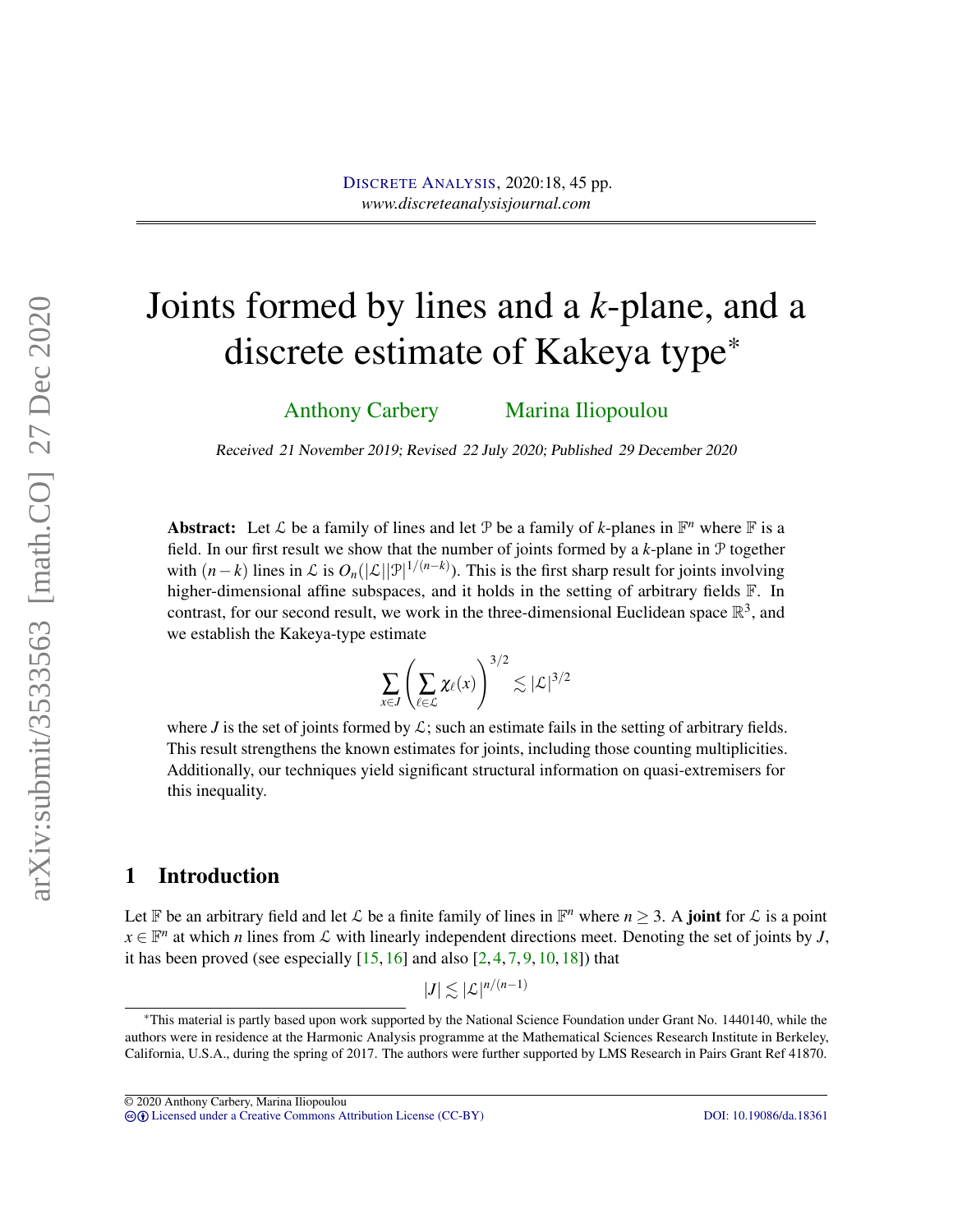where the implicit constant depends only on the dimension *n*, and in particular is independent of the field F. Simple grid-like examples illustrate the optimality of the exponent *n*/(*n*−1).

This result does not measure the extent to which joints can occur in a multiple fashion. For  $x \in \mathbb{F}^n$  let

$$
N(x) = #\{(l_1,\ldots,l_n) \in \mathcal{L}^n : l_1,\ldots,l_n \text{ form a joint at } x\}.
$$

Following earlier works by Iliopoulou and by Hablicsek (see [11–14]), Zhang [22] has proved that

$$
\sum_{x \in \mathbb{F}^n} N(x)^{1/(n-1)} \lesssim |\mathcal{L}|^{n/(n-1)} \tag{1}
$$

where once again the implicit constant depends only on the dimension.

A variant of this set-up is to consider the situation where we have *n* families of lines  $\mathcal{L}_1, \ldots, \mathcal{L}_n$  of possibly very different cardinalities. Let

$$
N'(x) = #\{(l_1,\ldots,l_n) \in \mathcal{L}_1 \times \cdots \times \mathcal{L}_n : l_1,\ldots,l_n \text{ form a joint at } x\}.
$$

A point *x* at which  $N'(x) \neq 0$  is called a **multijoint** for  $\mathcal{L}_1, \ldots, \mathcal{L}_n$ . Zhang [22] has proved that

$$
\sum_{x \in \mathbb{F}^n} N'(x)^{1/(n-1)} \lesssim |\mathcal{L}_1|^{1/(n-1)} \dots |\mathcal{L}_n|^{1/(n-1)},
$$

which is formally stronger than (but is in fact equivalent to) the corresponding estimate when all the families of lines coincide. We refer to this result as the multijoints with multiplicities estimate. Once again, there was previous work of Iliopoulou on this problem (see [12–14]) prior to Zhang's result.

Indeed, in the special case of  $\mathbb{R}^3$ , this multijoints with multiplicities estimate has been proved via two different approaches, one in [14], where the topology of  $\mathbb R$  is exploited, and, as previously mentioned, another in [22]. The goal of this paper is to present two new results, each one of which stems from one of the two approaches which have been hitherto developed.

Multijoints. The first of these results relates to the approach in [22] and it gives a small, but perhaps promising, step towards counting joints formed by higher dimensional planes (rather than lines) in  $\mathbb{F}^n$ , where  $\mathbb F$  is an arbitrary field. This result is presented in Theorem 1.1 and was announced in [1]; we believe it to be the first sharp result for joints and multijoints outside the setting of lines.

We describe the setting for this result. For  $1 \leq j \leq d$ , let  $\mathcal{P}_j$  be a set of  $k_j$  planes in  $\mathbb{F}^n$ , where  $k_1 + \cdots + k_d = n$ . A multijoint for  $\{\mathcal{P}_j\}$  is a point of intersection of *d* planes  $P_j$ , where  $P_j \in \mathcal{P}_j$ , such that if  $\omega_j$  is a set of vectors spanning the linear subspace parallel to  $P_j$ , then  $\bigcup_{j=1}^d \omega_j$  spans  $\mathbb{F}^n$ . Letting *J* be the set of multijoints of  $\{\mathcal{P}_i\}$ , it is conjectured that<sup>1</sup>

$$
|J| \lesssim |\mathcal{P}_1|^{1/(d-1)} \dots |\mathcal{P}_d|^{1/(d-1)},
$$

and moreover that

$$
\sum_{x \in \mathbb{F}^n} N'(x)^{1/(d-1)} \lesssim |\mathcal{P}_1|^{1/(d-1)} \dots |\mathcal{P}_d|^{1/(d-1)},
$$

<sup>&</sup>lt;sup>1</sup>While we were preparing the final version of this paper for publication in Discret. Anal., the next two conjectures were solved by Tidor, Yu and Zhao. See <arXiv:2008.01610>.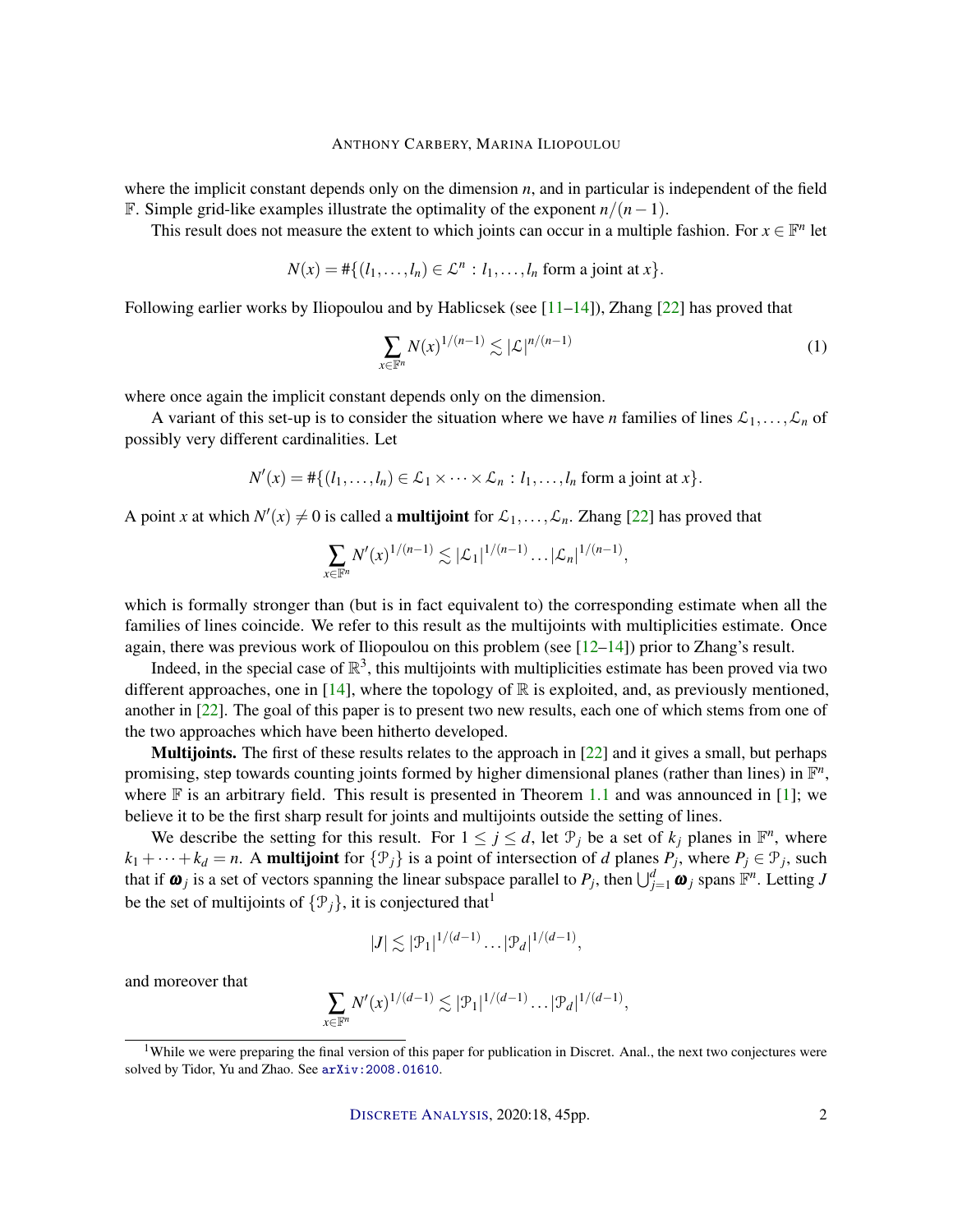where now

$$
N'(x) = #\{(P_1,\ldots,P_d) \in \mathcal{P}_1 \times \cdots \times \mathcal{P}_d : P_1,\ldots,P_d \text{ form a multijoint at } x\}.
$$

It is easy to see that the exponents  $1/(d-1)$  are sharp. In Theorem 1.1 we establish the first of these conjectures when all but one of the families  $\mathcal{P}_j$  consists of a comparable number of lines. Yang [20] deals with the general setting, but an  $\varepsilon$ -loss in the exponents is incurred. As we prepared this paper for publication, we were informed by Yu and Zhao that they have recently also obtained Theorem 1.1 by somewhat different methods; see [21].

Discrete Kakeya and quasi-extremals. Wolff [19] first popularised the joints problem as a discrete analogue of the famous Kakeya problem and the corresponding Kakeya maximal problem. A strict analogue of the Kakeya maximal problem in the setting of arbitrary fields would involve bounding expressions of the form

$$
\sum_{x\in\mathbb{F}^n}\left(\sum_{l\in\mathcal{L}}\chi_l(x)\right)^{n/(n-1)}
$$

by a quantity such as  $|\mathcal{L}|^{n/(n-1)}$ , under some hypothesis on  $\mathcal{L}$  such as its members having distinct directions. In the setting of finite fields this sort of problem has been considered by Ellenberg, Oberlin and Tao [8]. One cannot hope to have such an estimate in the case of infinite fields since the previously displayed expression will be infinite as soon as  $\mathcal L$  is nonempty. On the other hand, if one modifies the expression to include the sum only over the joints of  $\mathcal{L}$ , and thus to exclude certain lower-dimensional pathologies, it does indeed make sense to ask whether one has

$$
\sum_{x \in J} \left( \sum_{l \in \mathcal{L}} \chi_l(x) \right)^{n/(n-1)} \lesssim |\mathcal{L}|^{n/(n-1)}
$$

under the hypothesis that the family  $\mathcal L$  consists of distinct lines (without imposing the condition that the members of  $\mathcal L$  have distinct directions).

Note that, for a joint *x*,  $(\sum_{l \in \mathcal{L}} \chi_l(x))^n$  is at least as large as  $N(x)$ , and it may be significantly larger – for example in  $\mathbb{R}^3$ , take  $M \gg 1$  distinct coplanar lines through 0 augmented by a further line through 0 which is not in the common plane. The proposed estimate is therefore rather strong (stronger than (1)): in fact, it fails in the setting of finite fields. (Indeed, consider the finite field  $\mathbb{F}_p$ , and take the family of all lines in  $\mathbb{F}_p^2 \times \{0\}$  together with one 'vertical' line in  $\mathbb{F}_p^3$  passing through each point of  $\mathbb{F}_p^2 \times \{0\}$ . Then we have a family L of  $\sim p^2$  lines in  $\mathbb{F}_p^3$  such that for each of  $\sim p^2$  joints in  $\mathbb{F}_p^3$ ,  $\sum_{l\in\mathcal{L}} \chi_l(x) \sim p$ , showing that the proposed estimate cannot hold in this setting.)

Our second new result establishes the proposed estimate in three-dimensional Euclidean space. In particular, further development of the approach to the multijoints with multiplicities problem in [14] leads to the proposed estimate  $\overline{3}$ 

$$
\sum_{x \in J} \left( \sum_{l \in \mathcal{L}} \chi_l(x) \right)^{3/2} \lesssim |\mathcal{L}|^{3/2}
$$

for an arbitrary family  $\mathcal L$  of distinct lines in  $\mathbb R^3$ , and moreover it provides a context for revealing the structure of quasi-extremal configurations in this setting (see Theorems 1.6 and 5.2). Needless to say, our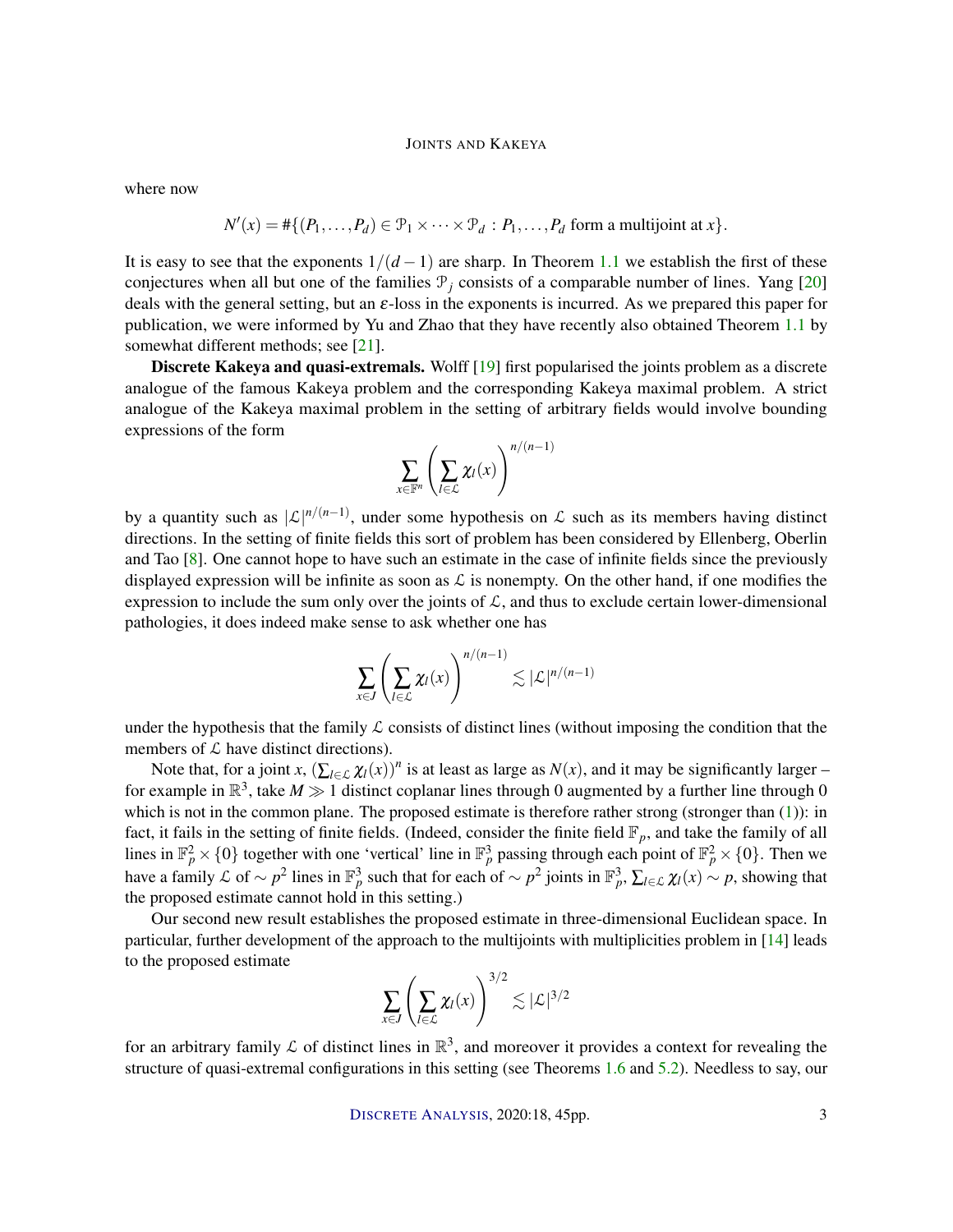approach relies upon topological properties of Euclidean space which are not available in the setting of finite fields.

Notation. Before we proceed to state the main results, we establish some notation and terminology. If *A* and *B* are nonnegative quantities, we use the expression  $A \sim B$  to denote the existence of absolute constants  $c_n$  and  $C_n$ , whose precise values may vary from line to line as appropriate, such that  $c_n B \leq A \leq$ *C<sub>n</sub>B*. We take  $A \leq B$  to denote the existence of an absolute constant  $C_n$ , whose precise value may vary from line to line as appropriate, such that  $A \leq C_n B$ . We define  $\geq$  similarly. For a finite set *X* we use the notations #*X* and |*X*| interchangeably to denote its cardinality. A *definite proportion* of a finite set *X* is a subset  $X' \subseteq X$  such that  $\#X' \geq \#X$ .

1.1. Statement of results. The first theorem concerns multijoints.

**Theorem 1.1.** (Multijoints estimate) *Let*  $n ≥ 3$  *and*  $k ≥ 2$ *. Let*  $\mathcal{L}_1, ..., \mathcal{L}_{n-k}$  *be finite families of lines* and P be a family of k-planes in  $\mathbb{F}^n$ . Let J be the set of multijoints formed by these collections. Then,

$$
|J| \lesssim L|\mathcal{P}|^{\frac{1}{d-1}},
$$

*where*

$$
L := \max\{|\mathcal{L}_1|,\ldots,|\mathcal{L}_{n-k}|\}
$$

*and*

$$
d:=n-k+1
$$

*denotes the total number of collections.*

As we mentioned above, simple examples demonstrate the sharpness of the exponents in this result. For our other main result, we first need a definition regarding structure of a set *J* of points incident

to a set  $\mathcal L$  of lines. We will call this structure *planar*. In particular, planar structure will imply that for each  $x \in J$  there exists some special plane through x which carries a definite proportion of the lines in  $\mathcal L$ passing through *x*. Actually, we shall require something stronger:

**Definition 1.2.** Let  $\mathcal{L}$  be a finite family of distinct lines in  $\mathbb{R}^3$ , and *J* a set of points incident to lines in  $\mathcal{L}$ . We say that *J has planar structure* if there exist a set  $P$  of planes in  $\mathbb{R}^3$ , and a partition of *J* into pairwise disjoint sets  $J_{\Pi}$ , indexed by  $\Pi \in \mathcal{P}$ , such that

$$
J_{\Pi} \subseteq \Pi \text{ for all } \Pi,
$$

and so that the sets

 $\mathcal{L}_{\Pi} := \{l \in \mathcal{L} : l \subseteq \Pi \text{ and } l \text{ contains some point in } J_{\Pi}\}\$ 

satisfy the following properties:

P1) For all  $\Pi \in \mathcal{P}$ , for all  $x \in J_{\Pi}$ ,

#{lines in  $\mathcal{L}_{\Pi}$  through  $x$ } ~ #{lines in  $\mathcal{L}$  through  $x$ }<sup>2</sup>;

<sup>&</sup>lt;sup>2</sup>The attentive reader will recognise that the definition of planar structure depends on the small implicit constant  $c_1$  in this expression: we should therefore, strictly speaking, refer to this as *c*1-planar structure.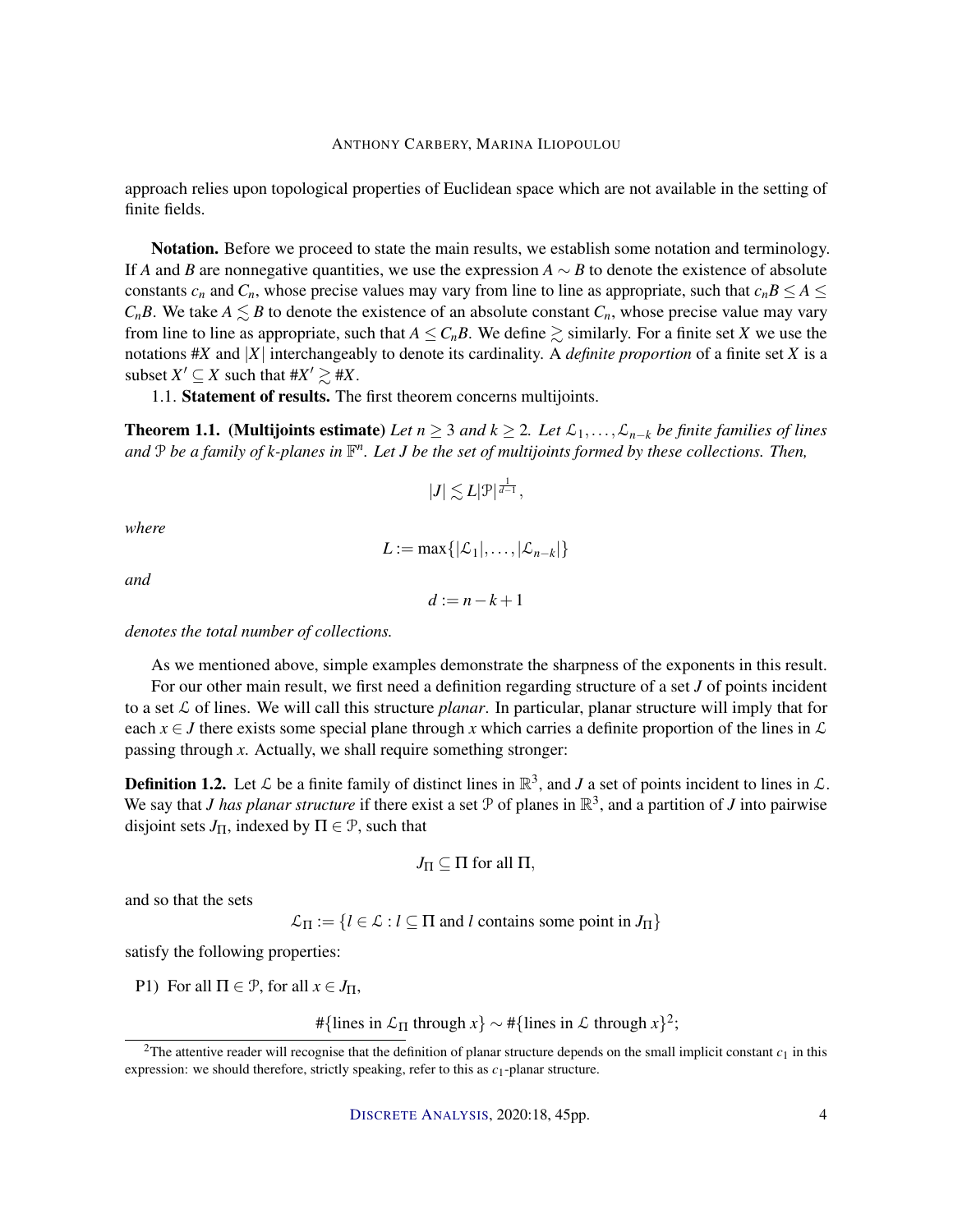P2) The sets  $\mathcal{L}_{\Pi}$ , for  $\Pi \in \mathcal{P}$ , are pairwise disjoint.

Remark 1.3. Further implications of planar structure are explored in Section 4.1. For now, observe that when *J* has planar structure, the disjointness of the families  $\mathcal{L}_{\Pi}$  implies that, in order to count incidences between *J* and  $\mathcal{L}$ , it suffices to count incidences between  $J_{\Pi}$  and lines in  $\mathcal{L}_{\Pi}$  for each  $\Pi \in \mathcal{P}$ , and to then add the contributions from the different planes Π. This observation is relevant in particular in the proof of Lemma 5.8 below.

**Example 1.4.** Consider a Loomis–Whitney grid of joints at lattice points in  $\mathbb{R}^3$ , with one line parallel to each coordinate axis through each joint. Let P consist of the horizontal planes, and for  $\Pi \in \mathcal{P}$  let  $J_{\Pi}$  be the set of joints on Π. Then  $\mathcal{L}_{\Pi}$  consists of those lines of  $\mathcal L$  which lie in Π, and properties P1) and P2) are clear. On the other hand, a bush configuration through a single joint does not in general endow it with a planar structure, since there may be many more lines through the joint than are contained in any plane through it.

For our purposes, a slightly weaker notion of planar structure is required. Informally, we will say that *J* has nearly planar structure if there is an appropriate refinement of it which captures most of the incidences with  $\mathcal{L}$ , and which has planar structure. More precisely:

**Definition 1.5.** Let  $\mathcal{L}$  be a finite family of distinct lines in  $\mathbb{R}^3$ , and *J* a set of points incident to lines in  $\mathcal{L}$ . We say that *J* has *nearly planar structure* if for every dyadic  $k \in \mathbb{N}$  there exists a subset  $J'_k$  of

 $J_k := \{x \in J : x \text{ lies in at least } k \text{ and fewer than } 2k \text{ lines in } \mathcal{L}\}\$ 

so that

$$
|J_k'| \sim |J_k| \text{ for all } k
$$

and

$$
\bigcup_k J'_k
$$
 has planar structure<sup>3</sup>.

The reason why nearly planar structure is important to us is two-fold. Firstly, it gives the correct concept for analysing quasi-extremals for the proposed Kakeya inequality. Secondly, under the hypothesis of nearly planar structure, the validity of the Kakeya inequality can be established directly, see the key Lemma 5.8 below. This, combined with the quasi-extremal analysis, then allows us to deduce the desired Kakeya inequality in the general setting.

**Theorem 1.6. (Discrete Kakeya-type theorem)** For any finite set  $\mathcal{L}$  of L distinct lines in  $\mathbb{R}^3$ , the set J *of joints formed by* L *satisfies*

$$
\sum_{x \in J} \left( \sum_{l \in \mathcal{L}} \chi_l(x) \right)^{3/2} \lesssim L^{3/2}.
$$
 (2)

Moreover, for any  $0<\varepsilon < 1/2$ , the set  $\tilde{J}$  of joints in J, each of which lies in  $\lesssim L^{1/2}$  lines in  ${\cal L}$ , satisfies

 $\tilde{J} = J_{\text{good}} \sqcup J_{\text{bad}}$ ,

<sup>&</sup>lt;sup>3</sup>By this we mean that  $|J'_k| \ge c_2 |J_k|$  for all *k*, and that  $\bigcup_k J'_k$  has  $c_1$ -planar structure, for specific constants  $c_1, c_2$ . Therefore, this definition should be thought of as describing  $(c_1, c_2)$ -nearly planar structure.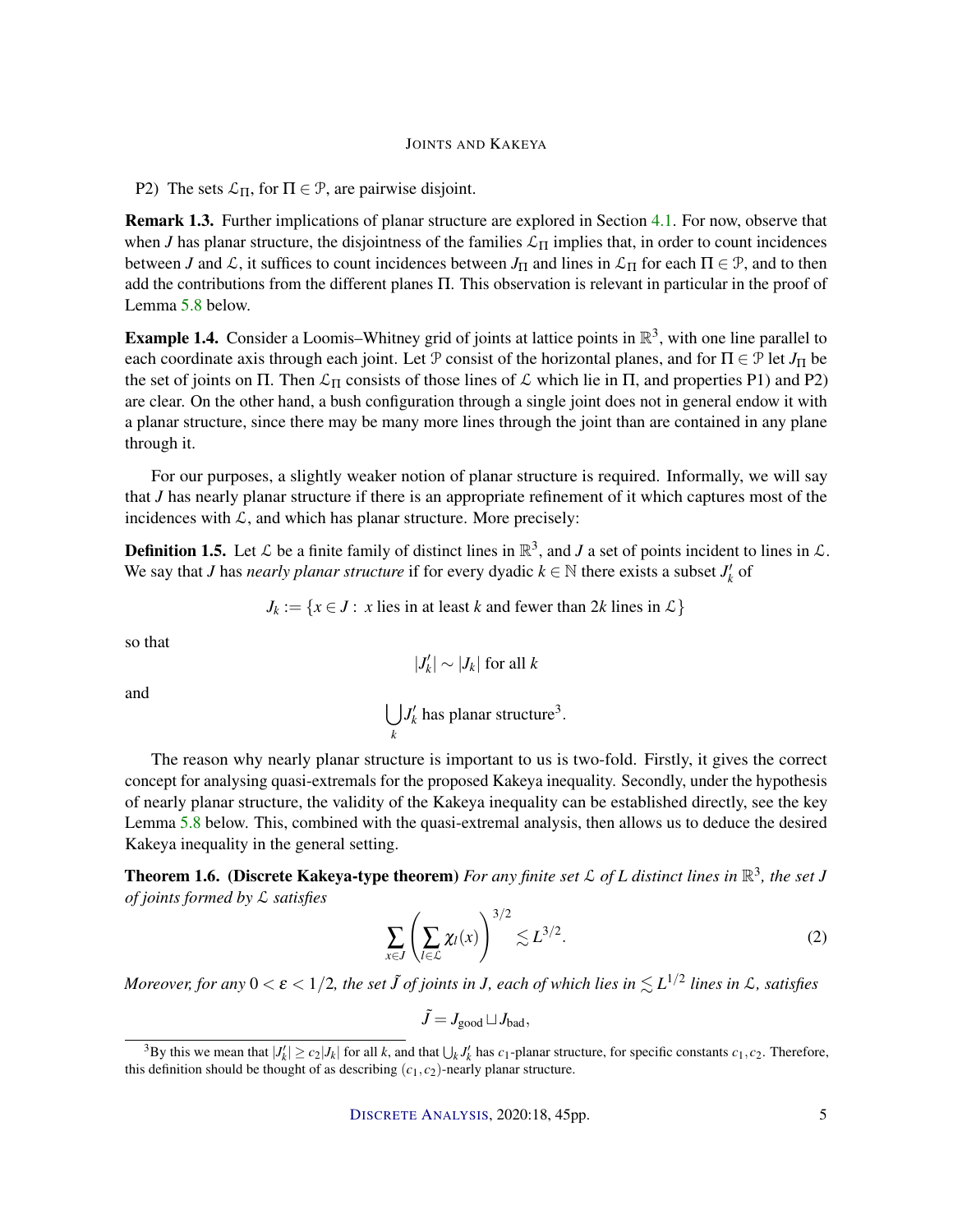*where J*good *satisfies the exceptionally good estimate*

$$
\sum_{x \in J_{\text{good}}} \left( \sum_{l \in \mathcal{L}} \chi_l(x) \right)^{2-\varepsilon} \lesssim_{\varepsilon} L^{3/2}
$$

*and*

*J*bad *has nearly planar structure*. 4

We give a more detailed version of this result, including a more precise structural description of the sets *J*<sub>good</sub> and *J*<sub>bad</sub>, in Section 5 below. See Theorem 5.2.

The main thrust of the argument to prove estimate (2) is to identify sufficient nearly planar structure for Lemma 5.8 to apply. Indeed, we emphasise that the structural statement is the key point in Theorem 1.6; it is the main new perspective that we offer, and most of the hard work goes into obtaining it.

**Remark 1.7.** Theorem 1.6 gives a structural analysis for sets of joints passing through  $\leq L^{1/2}$  lines of  $\mathcal{L}$ . If, on the other hand, we consider sets of joints passing through  $\geq L^{1/2}$  lines of  $\mathcal L$ , it is not hard to see that they must be arranged in essentially non-interacting bushes. See Remark 5.9 below for more details.

Remark 1.8. The analysis of quasi-extremals implicit in Theorem 1.6 applies in particular in the setting of the joints problem (1).

Remark 1.9. We expect the Kakeya estimate (2) to continue to hold when the real field is replaced by any field of characteristic zero. We also expect an *n*-dimensional analogue of (2) (with exponents 3/2 replaced by  $n/(n-1)$ ) to hold at least in the case of the real field.

1.2. Outline of the paper. In common with many other results on joints, Theorems 1.1 and 1.6 are proved using the polynomial method.

In particular, the multijoints Theorem 1.1 is proved with the use of a polynomial that vanishes to appropriate order at the multijoints in question, and whose existence follows via a parameter counting argument. To carry this out in the case of arbitrary fields requires some of the machinery of Hasse derivatives of polynomials; to avoid disrupting the exposition, this ancillary material is postponed to Appendix A. In Section 2 we give an outline of the scheme of the proof and summarise the required polynomial calculus in the setting of the real field, where it is somewhat more straightforward. Then in Section 3 we complete the proof of Theorem 1.1.

The discrete Kakeya-type Theorem 1.6 will instead be proved using polynomial partitioning, which is described in Section 4. A more detailed discussion of the notion of planar structure, along with an extended outline of the proof of Theorem 1.6, also features in Section 4. The details of the proof of Theorem 1.6 are given in Section 5.

<sup>&</sup>lt;sup>4</sup>By this we mean that  $J_{bad}$  has  $(c_1, c_2)$ -nearly planar structure for  $c_1$  and  $c_2$  absolute constants whose values depend on the constants in various well-established inequalities; see the discussion below Definition 5.1 in Section 5 for more details.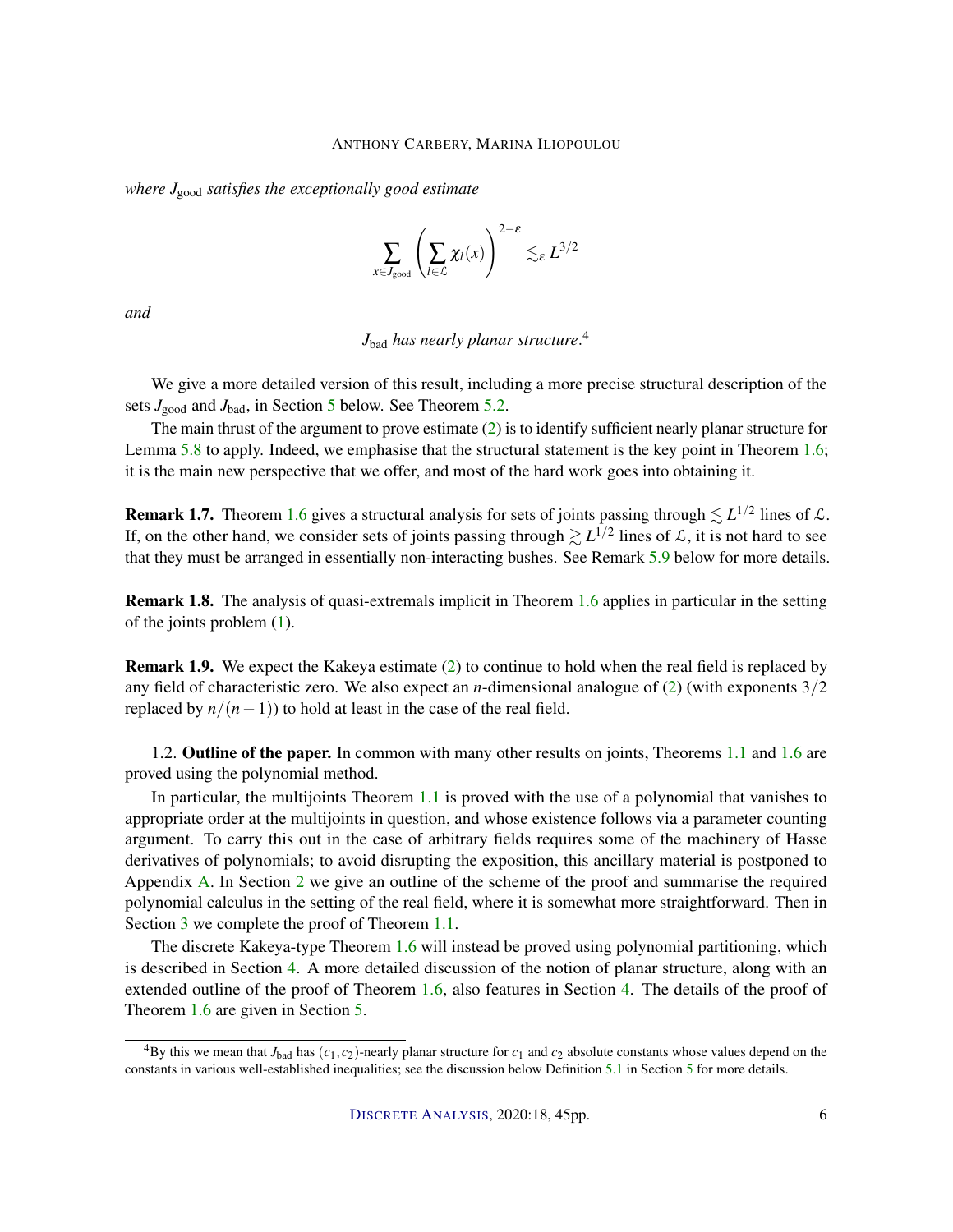## 2 Preliminaries for the multijoints Theorem 1.1

#### 2.1 Scheme of the proof

To motivate the discussion in this section, we briefly illustrate the main idea for the proof of the multijoints Theorem 1.1 in  $\mathbb{R}^n$ , when  $L \sim |\mathcal{P}|$ . In this case (which in hindsight will be simpler from a technical perspective), the desired inequality becomes  $|J| \lesssim |\mathcal{P}|^{\frac{d}{d-1}}$ , where *J* is the set of multijoints formed by the ∼ |P| lines and *k*-planes in question, and where *d* = *n*−*k* +1. This situation is depicted in Figure 1(a) in the special case where  $n = 5$  and  $k = 2$ .



(a) A multijoints configuration.

(b) Core idea: each  $x \in J$  is controlled via the vanishing properties of (derivatives of) *p* on one of the objects  $P$ ,  $\ell_1$ ,  $\ell_2$ ,  $\ell_3$  through *x*.

Figure 1: Diagram (a) features a configuration of a set *J* of multijoints (drawn red) in  $\mathbb{R}^5$ , formed by sets  $\mathcal{L}_1, \mathcal{L}_2, \mathcal{L}_3$ of (respectively black, blue and pink) lines and a set P of (yellow) 2-dimensional planes. Diagram (b) depicts the proof idea. For each  $P \in \mathcal{P}$  and each multijoint on *P*, we draw a distinct red line through the multijoint, lying inside *P*. If we can count the red lines, we can count the multijoints. To that end, we find a low-degree polynomial *p* vanishing identically on all the red lines (and thus on *J*). Fixing  $P \in \mathcal{P}$ , either  $p_{|P} \not\equiv 0$  or  $p_{|P} \equiv 0$ . The former case is easy: we can control the number of multijoints on  $P$ , as the number of red lines on  $P$  is at most deg  $p$ . In the latter case, it transpires that for each multijoint  $x \in P$  there exists  $\ell \in L_1 \cup L_2 \cup L_3$  through *x* such that  $\mathcal{D}_\ell p$  vanishes at *x* but not identically on  $\ell$ . Therefore, the number of multijoints arising from such harder cases is at most the total number of roots of the polynomials  $\mathcal{D}_\ell p_{|_\ell}$ , over all  $\ell \in \mathcal{L}_1 \cup \mathcal{L}_2 \cup \mathcal{L}_3$ .

One would ideally wish to show that either each line or each plane contains  $\leq |J|^{\frac{1}{d}} = |J|^{\frac{1}{n-(k-1)}}$ elements of *J*. This does not necessarily hold; however, we shall show that it is morally the case.

Indeed, for each *P* ∈ P, through each  $x \in J \cap P$  we draw a distinct  $(k-1)$ -dimensional plane  $\Pi$  lying inside  $P \in \mathcal{P}$ , as in Figure 1(b). We thus draw |*J*| such  $(k-1)$ -planes  $\Pi$  in total. Parameter counting shows that there exists a non-zero  $p \in \mathbb{R}[x_1,\ldots,x_n]$ , with  $\deg p \lesssim |J|^{\frac{1}{n-(k-1)}}$ , which vanishes identically on each Π (and thus also vanishes on *J*).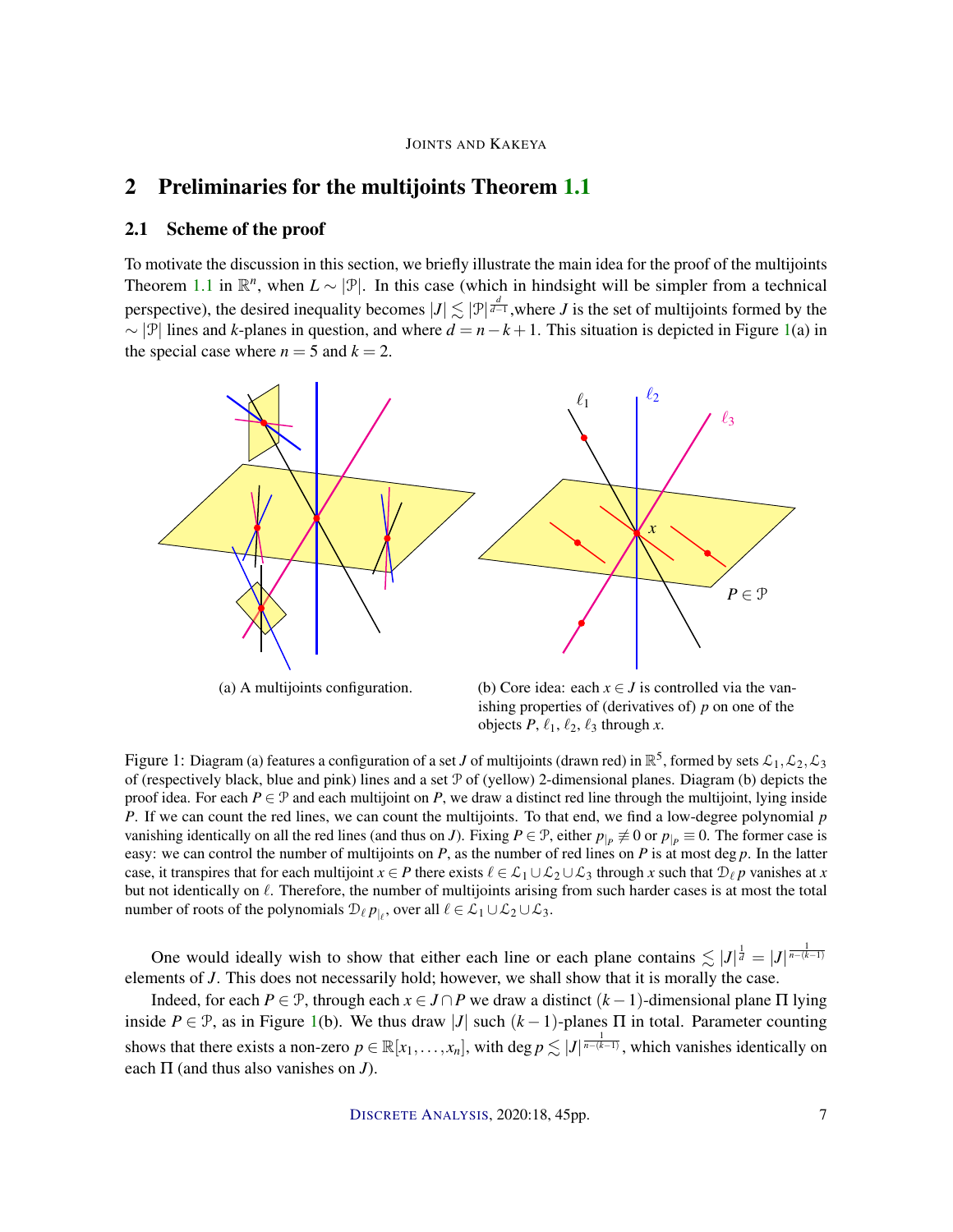Observe that if *p* does not vanish identically on some  $P \in \mathcal{P}$ , then we automatically deduce that *P* contains  $\leq$  deg  $p \leq |J|^{\frac{1}{n-(k-1)}}$  planes  $\Pi$ , and thus  $\leq |J|^{\frac{1}{n-(k-1)}}$  multijoints, as desired.

For any  $P \in \mathcal{P}$  on which *p* vanishes identically, the above argument fails. However, we shall count the multijoints contained in such *k*-planes *P* using the vanishing properties of appropriate *directional derivatives* of *p* on the lines in  $\mathcal{L}_1 \cup ... \cup \mathcal{L}_{n-k}$ . This dichotomy is inspired by ideas in [22] in which multijoints formed by lines are considered; the directional derivatives we consider in fact already appear, in disguised form, in [22].

In particular, for any  $\ell \in \mathcal{L}_1 \cup ... \cup \mathcal{L}_{n-k}$  denote by  $\mathcal{D}_{\ell} p$  a derivative of p of minimal order that does not vanish identically on  $\ell$ . Fixing  $x \in J$  and  $P \in \mathcal{P}$ ,  $\ell_j \in \mathcal{L}_j$  through x that together span  $\mathbb{R}^n$ , we will prove that if  $p_{|P} \equiv 0$ , then there exists some  $j \in \{1, ..., n-k\}$  such that  $\mathcal{D}_{\ell_j} p$  vanishes at *x* (but of course does not vanish identically on  $\ell_j$ , by definition). Therefore, the multijoints which were not counted by the earlier argument can be counted as roots of at most |L<sup>1</sup> ∪...∪ L*n*| ∼ |P| non-zero one-variable polynomials (the polynomials  $\mathcal{D}_\ell p_{|\ell}$ , over all  $\ell \in \mathcal{L}_1 \cup \ldots \cup \mathcal{L}_n$ ), each of degree  $\lesssim |J|^{\frac{1}{n-(k-1)}}.$ 

This perspective naturally motivates the study of directional derivatives of polynomials that vanish on a set of multijoints but do not vanish identically on all the planes/lines forming the multijoints. Subsection 2.3 identifies such derivatives in the Euclidean setting. The more tedious generalisations to arbitrary field settings may be found in the Appendix.

#### 2.2 The zero polynomial

We begin with an elementary observation concerning zero polynomials and vanishing.

**Definition 2.1.** Let *R* be a ring and  $n \ge 1$ . A polynomial  $p \in R[x_1, \ldots, x_n]$  is the zero polynomial, denoted by  $p = 0$ , if all the coefficients of p equal  $0 \in R$ .

We can also think of  $p \in R[x_1, \ldots, x_n]$  as its corresponding evaluation map  $p : R^n \to R$ . We often use the term *polynomial mapping* to refer to an evaluation map. If  $G \subseteq R^n$ , then we will take  $p_{|G} \equiv 0$  to mean that  $p(x) = 0$  for all  $x \in G$ . If F is a finite field, then there exist non-zero polynomials in  $\mathbb{F}[x_1, \ldots, x_n]$ whose evaluation maps vanish identically on  $\mathbb{F}^n$ . For example, when  $\mathbb{F}$  is a finite field of characteristic q, the non-zero polynomial  $x^q - x$  vanishes everywhere. However, this cannot happen for infinite fields.

**Lemma 2.2.** Let  $\mathbb F$  be an infinite field and  $n \geq 1$ . Then, for any  $p \in \mathbb F[x_1,\ldots,x_n]$ , p is the zero polynomial *if and only if p vanishes everywhere on*  $\mathbb{F}^n$ *.* 

*Proof.* It holds that any non-zero polynomial  $f \in R[x]$ , where *R* is a commutative integral domain, has at most as many roots as its degree; therefore, if *R* is infinite, there exists  $r \in R$  such that  $f(r) \neq 0 \in R$ .

The above implies in particular that the statement of the lemma is true when  $n = 1$ . Now, let  $n \geq 2$  and let  $p \in \mathbb{F}[x_1,\ldots,x_n]$  be non-zero. It follows that *p* is a non-zero polynomial in  $R[x_n]$ , where  $R = \mathbb{F}[x_1, \ldots, x_{n-1}]$  is an infinite commutative integral domain. Therefore, there exists *g* ∈ *R* such that  $p(x_1,...,x_{n-1},g(x_1,...,x_{n-1}))$  is a non-zero element of *R*, i.e. a non-zero polynomial in  $\mathbb{F}[x_1,...,x_{n-1}]$ . By induction on *n*, it may be assumed that there exists  $y \in \mathbb{F}^n$  such that  $p(y, g(y)) \neq 0 \in \mathbb{F}$ ; that is, *p* does not vanish at  $(y, g(y)) \in \mathbb{F}^n$ .  $\Box$ 

In order to prove Theorem 1.1 we will work in the context of algebraically closed fields, which are always infinite. In such settings, the following corollary of Lemma 2.2 holds.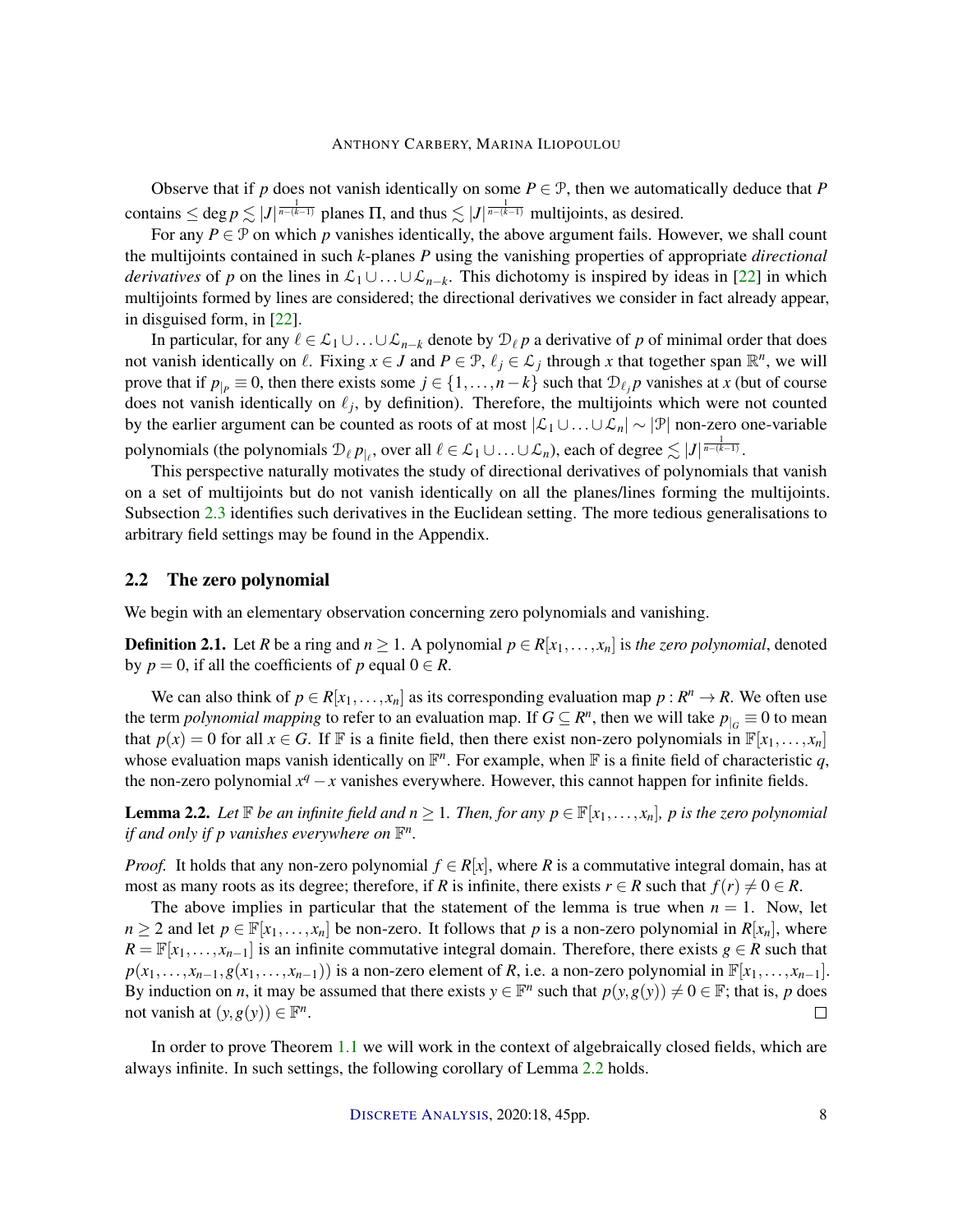**Lemma 2.3.** Let  $\mathbb F$  be an infinite field,  $n \geq 1$  and let  $p \in \mathbb F[x_1,\ldots,x_n]$  be a non-zero polynomial. If  $\mathbb P$  is a *family of distinct*  $(n-1)$ -dimensional planes in  $\mathbb{F}^n$  such that  $p_{|_{\Pi}} \equiv 0$  for every  $\Pi \in \mathcal{P}$ , then  $|\mathcal{P}| \leq$  deg p.

*Proof.* Since  $\mathbb F$  is an infinite field (and under the harmless assumption that  $\mathcal P$  is a finite family), for every  $x \in \mathbb{F}^n$  there exists a line  $\ell$  in  $\mathbb{F}^n$  through *x* that intersects all the members of  $\mathcal P$  at distinct points. Let  $e(\ell) \in \mathbb{F}^n \setminus \{0\}$  be parallel to  $\ell$ . Assume that  $|\mathcal{P}| > \deg p$ ; then the polynomial  $p_{\vert_{\ell}}(t) := p(x + e(\ell)t) \in \mathbb{F}[t]$ has more roots than its degree, and is thus the zero polynomial. It follows in particular that  $p(x) = 0$ . Since  $x \in \mathbb{F}^n$  was arbitrary, *p* vanishes everywhere on  $\mathbb{F}^n$  and is hence the zero polynomial by Lemma 2.2.

#### 2.3 Polynomial calculus over the real field.

We need to develop some of the calculus of polynomials in so far as it relates to multiplicities and restrictions to *k*-planes. We shall need to do so in arbitrary fields. It turns out that one may do this much more directly in the case of  $\mathbb R$  than in that of an arbitrary field. This is partly because we can then use calculus freely, and partly because in this case we can avoid having to make a careful distinction between a polynomial as a member of  $\mathbb{R}[x_1,\ldots,x_n]$  and corresponding evaluations of it. For these reasons, we restrict ourselves for this subsection to the case of the real field: in the Appendix we develop the results in the case of arbitrary fields, via the Hasse calculus. Classical calculus is invariant under rigid but not affine motions: with a view to the development of the theory in arbitrary fields, we shall therefore want to focus on notions of the calculus of polynomials which are also affine-invariant, such as degree, vanishing and multiplicity.

Denote by N the set of nonnegative integers, that is,  $N = \{0, 1, 2, \dots\}$ . Let  $n \ge 1$ . For any multiindex  $a = (a_1, \ldots, a_n) \in \mathbb{N}^n$ , let

$$
|a|:=a_1+\cdots+a_n
$$

be the *length* of *a*.

Let  $p \in \mathbb{R}[x_1, \ldots, x_n]$ , which we also consider as a polynomial mapping  $p : \mathbb{R}^n \to \mathbb{R}$ . If  $p \neq 0$  we define the degree of the mapping  $p : \mathbb{R}^n \to \mathbb{R}$  to be the least *m* such that  $D^a p = 0$  for all *a* with  $|a| > m$ . This notion of degree coincides with that arising by regarding p as a member of  $\mathbb{R}[x_1,\ldots,x_n]$ . The class of all polynomial mappings  $p : \mathbb{R}^n \to \mathbb{R}$  of degree at most *d* is a real vector space of dimension  $\binom{n+d}{d}$  $\binom{+d}{d}$   $\sim_n$   $d^n$ . In this subsection, we focus on polynomial mappings, rather than polynomials, in order to be able to use calculus freely.

Let  $\boldsymbol{\omega} = {\omega_1, \ldots, \omega_n}$  be a basis for  $\mathbb{R}^n$ . We denote the  $(a, \boldsymbol{\omega})$  directional derivative of p by

$$
\mathcal{D}_{\boldsymbol{\omega}}^a p = (\boldsymbol{\omega} \cdot \nabla)^a p := (\omega_1 \cdot \nabla)^{a_1} \cdots (\omega_n \cdot \nabla)^{a_n} p.
$$

The degree of a non-zero *p* is equivalently the least *m* such that  $\mathcal{D}^a_{\omega} p = 0$  for all *a* with  $|a| > m$ , for *any* basis  $\omega$ . If  $A : \mathbb{R}^n \to \mathbb{R}^n$  is an affine map then the degree of  $p \circ A$  coincides with that of p.

The **multiplicity** of a non-zero *p* at  $y_0 \in \mathbb{R}^n$ , mult $(p, y_0)$ , is the largest  $m \in \mathbb{N}$  such that  $(\mathcal{D}_{\omega}^a p)(y_0) = 0$ for all *a* with  $a_1 + \cdots + a_n < m$ . This quantity is independent of the particular choice of basis  $\omega$  employed, and is invariant under affine maps of  $\mathbb{R}^n$ .

Let  $1 \leq k \leq n$  and let  $x_0 \in \mathbb{R}^n$ . Let  $P = P(x_0, \omega_1, \ldots, \omega_k)$  be the affine *k*-plane through  $x_0$  which is parallel to the subspace spanned by  $\{\omega_1, \ldots, \omega_k\}$ . The same *P* can arise as a  $P(y_0, v_1, \ldots, v_k)$  in many different ways.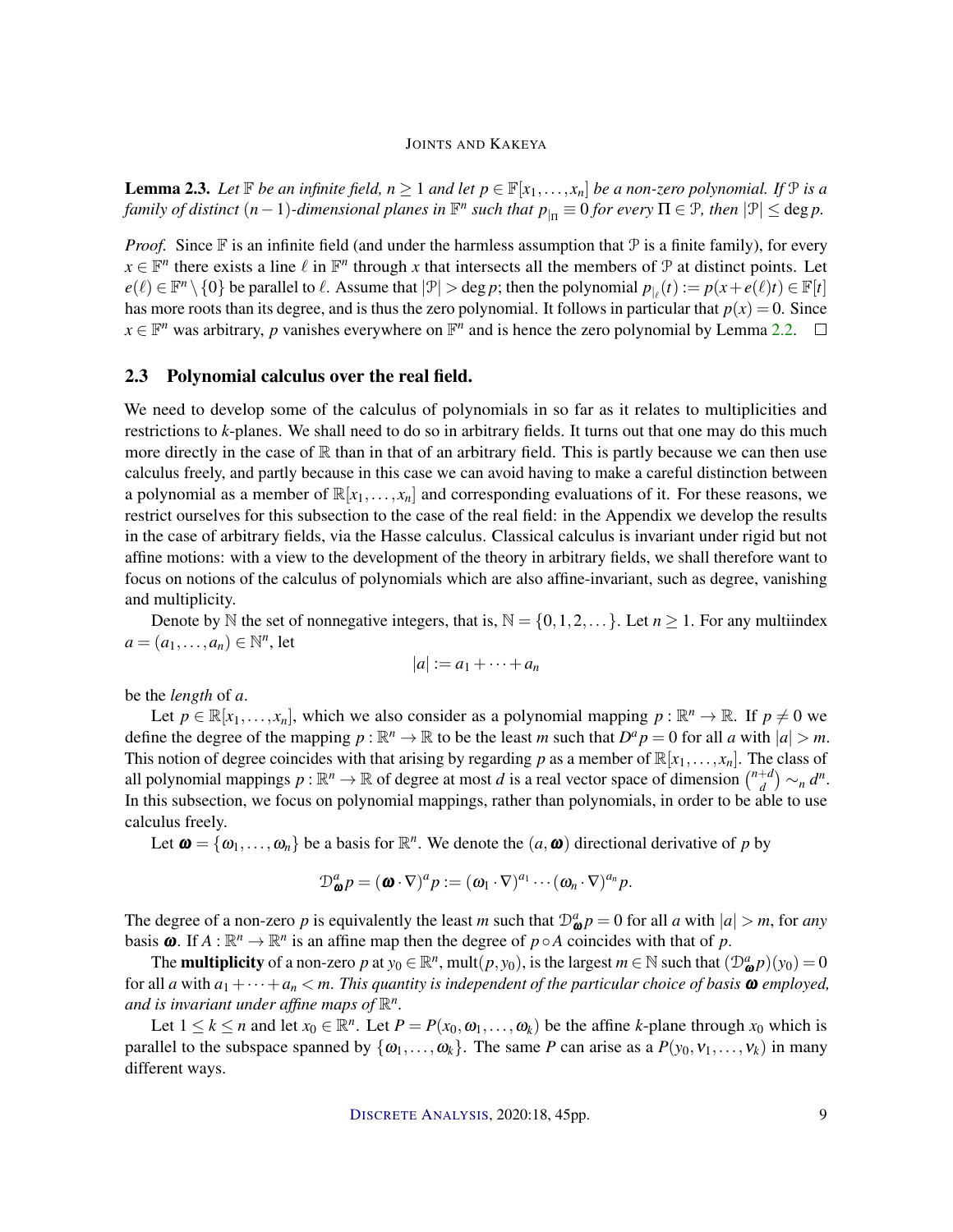The restriction  $p_{\vert P}$  of *p* to *P* is also a polynomial mapping (with *P* identified with  $\mathbb{R}^k$ ). Thus, for  $z_0 \in P$ , mult  $(p_{|P}, z_0)$  is canonically defined (independently of the base point  $x_0$  or the particular vectors  $\{\omega_1, \ldots, \omega_k\}$  whose span, together with  $x_0$ , determines *P*).

In what follows we use the notation above.

**Lemma 2.4** (cf. Lemma A.15). (i) *If for some*  $y_0 \in P$ 

$$
(\boldsymbol{\omega}_1\cdot\nabla)^{a_1}\cdots(\boldsymbol{\omega}_n\cdot\nabla)^{a_n}p(\mathbf{y}_0)\neq 0,
$$

*then*

$$
(\omega_{k+1}\cdot\nabla)^{a_{k+1}}\cdots(\omega_n\cdot\nabla)^{a_n}p_{|_P}\not\equiv 0.
$$

(ii) *For all*  $y \in P$  *we have* 

$$
\text{mult}((\omega_{k+1}\cdot \nabla)^{a_{k+1}}\cdots(\omega_n\cdot \nabla)^{a_n}p_{|_P},y)\geq \text{mult}(p,y)-(a_{k+1}+\cdots+a_n).
$$

*Proof.* (i) This is clear because  $(\omega_1 \cdot \nabla)^{a_1} \cdots (\omega_n \cdot \nabla)^{a_n} p$  is the result of applying the differential operator

 $({\boldsymbol{\omega}}_1\cdot\nabla)^{a_1}\cdots({\boldsymbol{\omega}}_k\cdot\nabla)^{a_k}$ 

to the function

$$
(\boldsymbol{\omega}_{k+1}\cdot\nabla)^{a_{k+1}}\cdots(\boldsymbol{\omega}_n\cdot\nabla)^{a_n}p.
$$

If the latter function is zero when restricted to *P*, any directional derivative of it in a direction parallel to *P* will be zero when evaluated at any point of *P*. (Note that this argument breaks down in the case of arbitrary fields.)

(ii) Continuing, we also have that if  $y \in P$ , and if  $(a'_1, \ldots, a'_k) \in \mathbb{N}^k$  satisfies

 $\overline{a}$ 

 $(a'_1 + ... + a'_k) + (a_{k+1} + ... + a_n) < \text{mult}(p, y),$ 

then

$$
(\boldsymbol{\omega}_1\cdot\nabla)^{a'_1}\cdots(\boldsymbol{\omega}_k\cdot\nabla)^{a'_k}(\boldsymbol{\omega}_{k+1}\cdot\nabla)^{a_{k+1}}\cdots(\boldsymbol{\omega}_n\cdot\nabla)^{a_n}p(\mathbf{y})=0,
$$

and so

$$
(\boldsymbol{\omega}_{1}\cdot\nabla)^{a'_{1}}\cdots(\boldsymbol{\omega}_{k}\cdot\nabla)^{a'_{k}}\big[(\boldsymbol{\omega}_{k+1}\cdot\nabla)^{a_{k+1}}\cdots(\boldsymbol{\omega}_{n}\cdot\nabla)^{a_{n}}p_{|p}\big](y)=0,
$$

giving (ii).

**Lemma 2.5** (cf. Lemma A.17). *Suppose that p is non-zero. Let*  $y_0 \in P$ *, and suppose that*  $a_1 + \cdots + a_n$  *is minimal with respect to*

$$
(\omega_1\cdot\nabla)^{a_1}\cdots(\omega_n\cdot\nabla)^{a_n}p(y_0)\neq 0.
$$

*Let*  $b_{k+1} + \cdots + b_n$  *be minimal with respect to* 

$$
(\boldsymbol{\omega}_{k+1}\cdot\nabla)^{b_{k+1}}\cdots(\boldsymbol{\omega}_n\cdot\nabla)^{b_n}p_{|_P}\not\equiv 0.
$$

*Then*

$$
\text{mult}\left((\boldsymbol{\omega}_{k+1}\cdot\nabla)^{b_{k+1}}\cdots(\boldsymbol{\omega}_n\cdot\nabla)^{b_n}P_{|p},y_0\right)\geq a_1+\cdots+a_k.
$$

DISCRETE A[NALYSIS](http://dx.doi.org/10.19086/da), 2020:18, 45pp. 10

 $\Box$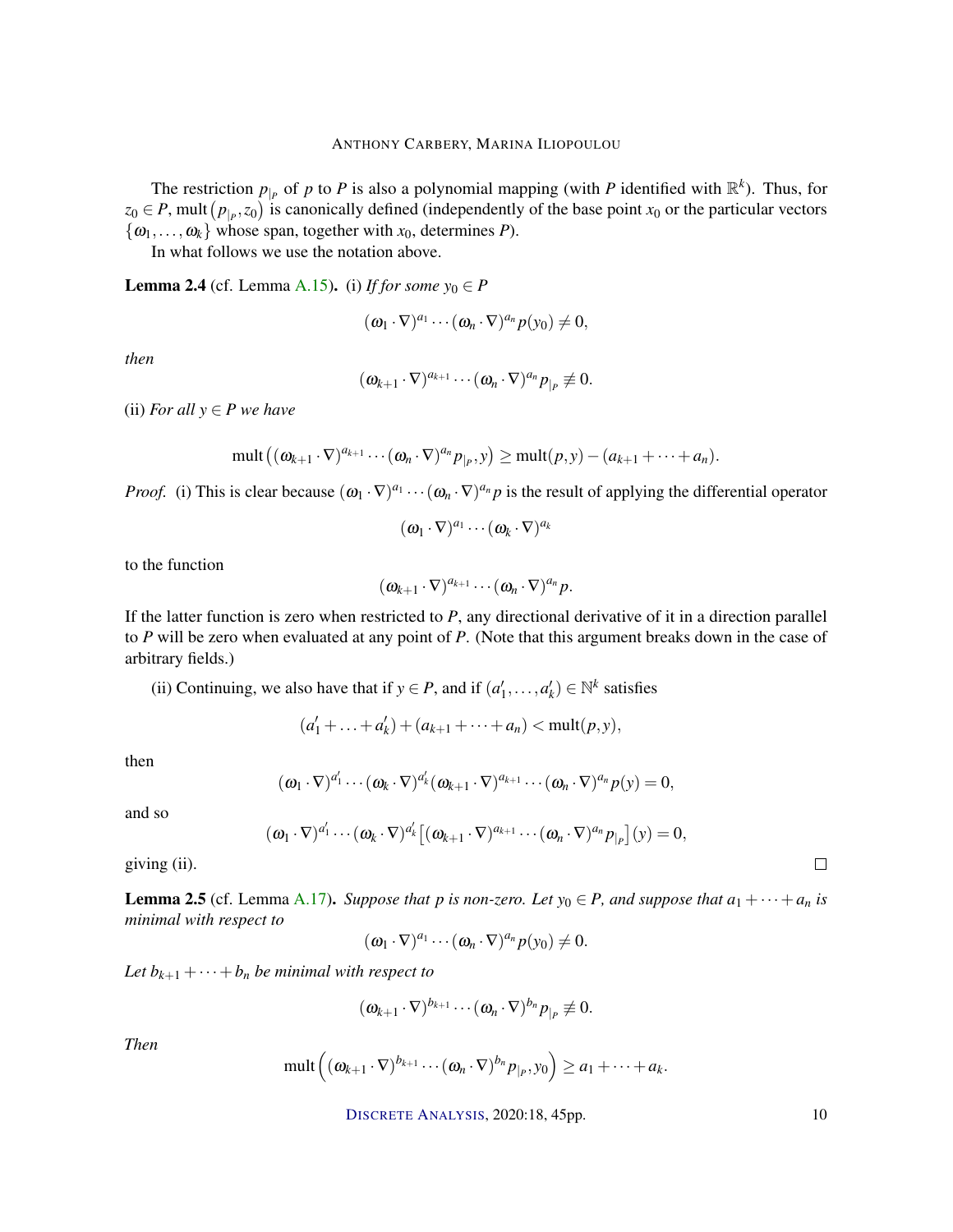*Proof.* It follows by Lemma 2.4 that

$$
(\boldsymbol{\omega}_{k+1}\cdot\nabla)^{a_{k+1}}\cdots(\boldsymbol{\omega}_n\cdot\nabla)^{a_n}p_{|_P}\not\equiv 0.
$$

The minimality property of  $(b_{k+1},...,b_n)$  implies that  $b_{k+1} + \cdots + b_n \le a_{k+1} + \cdots + a_n$ . On the other hand, the minimality property of  $(a_{k+1},...,a_n)$  means that  $a_1 + \cdots + a_n = \text{mult}(p, y)$ , and so

$$
b_{k+1} + \ldots + b_n \le (a_1 + \ldots + a_n) - (a_1 + \cdots + a_k)
$$
  
=  $\text{mult}(p, y_0) - (a_1 + \cdots + a_k).$ 

Combining this with assertion (ii) of Lemma 2.4, one deduces that

$$
\text{mult}\left((\boldsymbol{\omega}_{k+1}\cdot\nabla)^{b_{k+1}}\cdots(\boldsymbol{\omega}_n\cdot\nabla)^{b_n}p_{|p},y_0\right)\geq \text{mult}(p,y_0)-(b_{k+1}+\cdots+b_n)
$$
\n
$$
\geq a_1+\cdots+a_k,
$$

as required.

**Lemma 2.6** (cf. Lemma A.18). *Suppose that p is non-zero and that*  $v_{k+1},...,v_n \in \mathbb{R}^n \setminus \{0\}$  *are such that the set*  $\{\omega_1, \ldots, \omega_k, v_{k+1}, \ldots, v_n\}$  also forms a basis for  $\mathbb{R}^n$ . Let  $b_{k+1} + \cdots + b_n$  be minimal with respect *to*

$$
(\omega_{k+1}\cdot\nabla)^{b_{k+1}}\cdots(\omega_n\cdot\nabla)^{b_n}p_{|_P}\not\equiv 0,
$$

*and let*  $c_{k+1} + \cdots + c_n$  *be minimal with respect to* 

$$
(\mathbf{v}_{k+1}\cdot\nabla)^{c_{k+1}}\cdots(\mathbf{v}_n\cdot\nabla)^{c_n}p_{|p}\not\equiv 0.
$$

*Then*  $b_{k+1} + \cdots + b_n = c_{k+1} + \cdots + c_n$ .

*Proof.* Suppose that for some  $b \in \mathbb{N}$  we have

$$
(\boldsymbol{\omega}_{k+1}\cdot\nabla)^{\boldsymbol{\delta}_{k+1}}\cdots(\boldsymbol{\omega}_n\cdot\nabla)^{\boldsymbol{\delta}_n}p_{|P}\equiv 0
$$

whenever  $\delta_{k+1} + \cdots + \delta_n < b$ . Fix  $\beta_{k+1}, \ldots, \beta_n$  with  $\beta_{k+1} + \cdots + \beta_n < b$ . It suffices to show that

$$
(\mathbf{v}_{k+1}\cdot\nabla)^{\beta_{k+1}}\cdots(\mathbf{v}_n\cdot\nabla)^{\beta_n}p_{|p}\equiv 0.
$$

Each  $v_j$  is a linear combination of  $\omega_r$ 's, and multiplying out the expression

$$
(\mathbf{v}_{k+1}\cdot\nabla)^{\beta_{k+1}}\cdots(\mathbf{v}_n\cdot\nabla)^{\beta_n}
$$

using the binomial theorem leads to a (weighted) sum of expressions of the form

$$
(\omega_1\cdot\nabla)^{\gamma_1}\cdots(\omega_n\cdot\nabla)^{\gamma_n},
$$

where  $\gamma_1 + \cdots + \gamma_n = \beta_{k+1} + \cdots + \beta_n < b$ . Now

$$
\prod_{j=k+1}^n (\omega_j \cdot \nabla)^{\gamma_j} p
$$

DISCRETE A[NALYSIS](http://dx.doi.org/10.19086/da), 2020:18, 45pp. 11

 $\Box$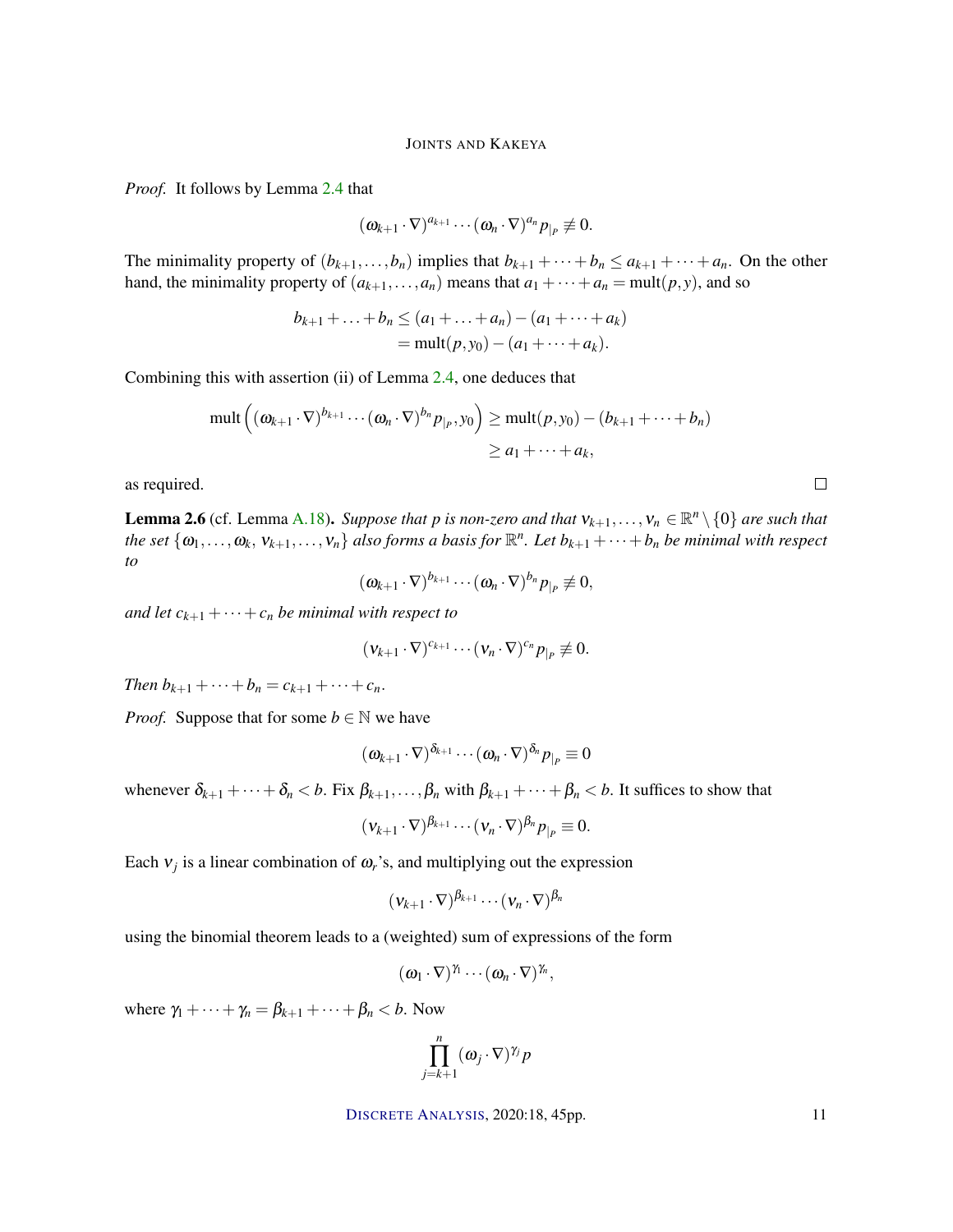vanishes on *P* by hypothesis, and further derivatives of this expression in directions parallel to *P* will continue to return zero. Summing, we conclude that

$$
(\mathbf{v}_{k+1}\cdot\nabla)^{\beta_{k+1}}\cdots(\mathbf{v}_n\cdot\nabla)^{\beta_n}p
$$

vanishes on *P*, as required.

Despite appearances to the contrary, it is not completely obvious how to generalise the above arguments to the case of arbitrary fields. For details of these natural extensions via the Hasse calculus, see the Appendix.

## 3 Proof of Theorem 1.1

**Theorem 1.1.** *Let*  $n \geq 3$  *and*  $k \geq 2$ *. Let*  $\mathcal{L}_1, \ldots, \mathcal{L}_{n-k}$  *be finite families of lines and*  $\mathcal{P}$  *be a family of k-planes in* F *n . Let J be the set of multijoints formed by these collections. Then,*

$$
|J|\lesssim L|\mathfrak{P}|^{\frac{1}{d-1}},
$$

*where*

$$
L:=\max\{|\mathcal{L}_1|,\ldots,|\mathcal{L}_{n-k}|\}
$$

*and*

$$
d := n - k + 1
$$

*denotes the total number of collections.*

*Proof.* It may be assumed that F is algebraically closed (and therefore infinite), since the lines and *k*-planes in the collections  $\mathcal{L}_1, \ldots, \mathcal{L}_{n-k}$ ,  $\mathcal{P}$  can be naturally extended to lines and *k*-planes in  $\overline{\mathbb{F}}^n$  (where  $\overline{\mathbb{F}}$ is the algebraic closure of  $\mathbb{F}$ ), still forming the multijoints in *J*.

For every multijoint *x*, fix lines  $l_i(x) \in \mathcal{L}_i$ ,  $i = 1, ..., n - k$ , and a *k*-plane  $P(x) \in \mathcal{P}$  that form a multijoint at *x*. We say that *x chooses* these lines and *k*-plane.

For every *k*-plane  $P \in \mathcal{P}$ , let  $J_P$  be the set of multijoints that have chosen  $P$ ; it holds that  $J_P \subseteq P$ . For some  $B \in \mathbb{N}$  that will be fixed later, fix  $\Pi_P$  to be a family of distinct  $(k-1)$ -planes contained in P, with exactly *B* of them through each element of  $J_p$ , so that each  $(k-1)$ -plane in  $\Pi_p$  contains exactly one multijoint in *JP*. In particular,

$$
|\Pi_P|=|J_P|B.
$$

Note that the existence of such distinct  $(k-1)$ -planes contained in *P* is ensured by the condition  $k \ge 2$ and the fact that  $\mathbb F$  is algebraically closed and therefore infinite.

The goal is to count these  $(k-1)$ -planes contained in *P*; the above equality will then directly give an estimate on the number of multijoints in *P*. And, indeed, under certain conditions, the number of these  $(k-1)$ -planes contained in *P* can be controlled, as they will all lie in the zero set of a relatively low degree polynomial that does not vanish identically on *P*. The existence of such a polynomial will follow from Claim 3.1 below, which uses a standard parameter-counting argument.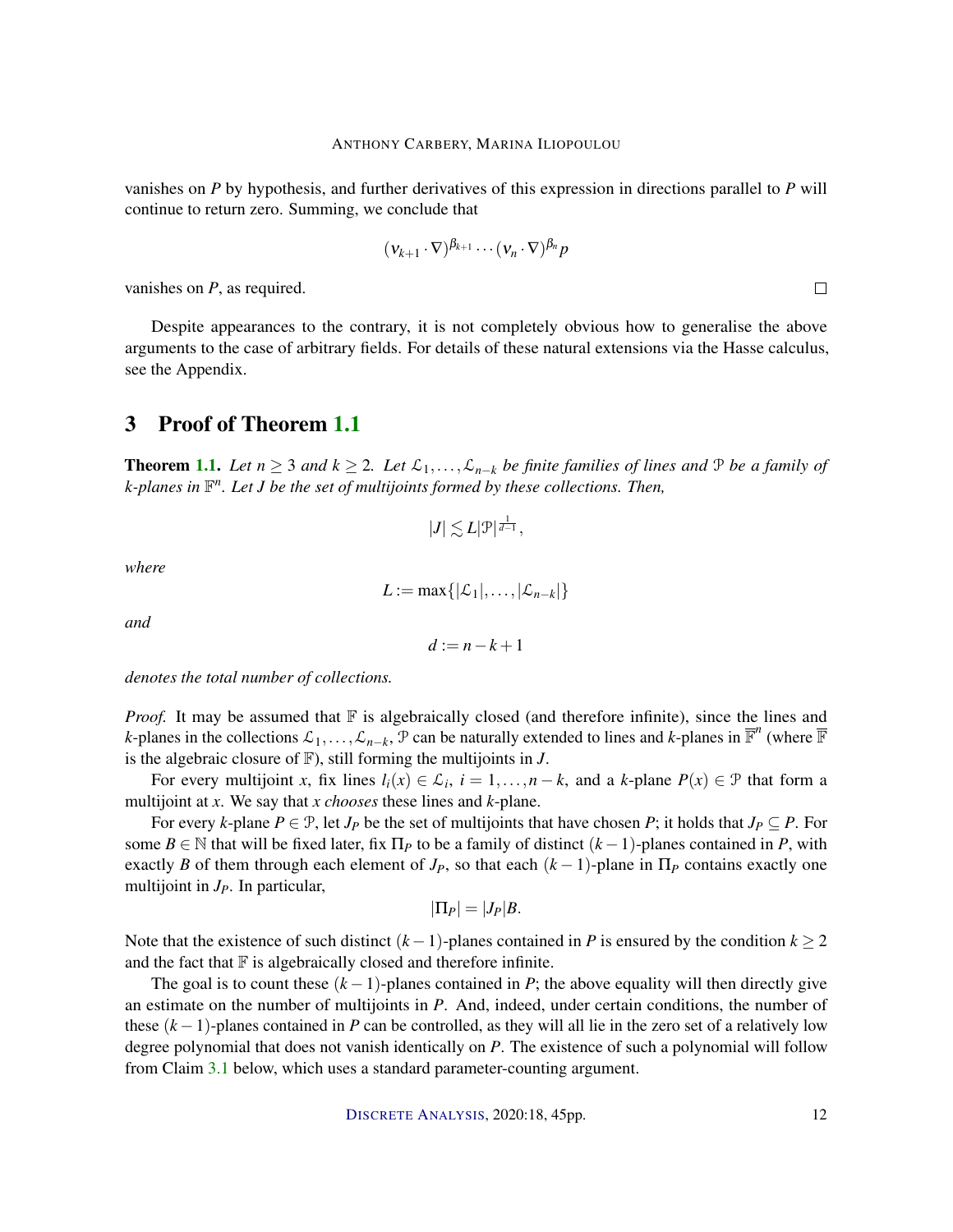More precisely, for some large parameter  $T > 0$ , fix natural numbers

$$
A \sim \frac{T \cdot L}{(L^{n-k} \, |\mathcal{P}|)^{1/d} |J|^{1/d}}
$$

and

$$
B \sim \frac{T \cdot |\mathcal{P}|}{(L^{n-k} \, |\mathcal{P}|)^{1/d} |J|^{1/d}}.
$$

For each  $P \in \mathcal{P}$ , fix  $e_1(P), \ldots, e_k(P) \in \mathbb{F}^n$  which span *P*, and  $e_{k+1}(P), \ldots, e_n(P) \in \mathbb{F}^n$  transverse to *P* (see Definition A.8). Claim 3.1 below states that there exists a low degree polynomial, all of whose derivatives in directions  $e_{k+1}(P), \ldots, e_n(P)$  up to order *A* vanish on all  $(k-1)$ -planes in  $\Pi_P$ , for all  $P \in \mathcal{P}$ .

**Claim 3.1.** *For all T* > 0 *sufficiently large, there exists non-zero*  $p \in \mathbb{F}[x_1, \ldots, x_n]$  *with* 

$$
\deg p \lesssim T
$$

*such that for any*  $P \in \mathcal{P}$ 

$$
(e_{k+1}(P)\cdot\nabla)^{\lambda_{k+1}}\cdots(e_n(P)\cdot\nabla)^{\lambda_n}p_{|_{\Pi}}\equiv 0
$$

*for all*  $\Pi \in \Pi_P$ *, for all*  $(\lambda_{k+1}, \ldots, \lambda_n) \in \mathbb{N}^{n-k}$  *with*  $\lambda_{k+1} + \cdots + \lambda_n \leq A$ .

Here and below we are employing Hasse derivatives – for more details see the Appendix.

Note that  $(e_{k+1}(P) \cdot \nabla)^{\lambda_{k+1}} \cdots (e_n(P) \cdot \nabla)^{\lambda_n} p_{|_{\Pi}}$  above denotes the usual restriction to  $\Pi$  of the function  $(e_{k+1}(P) \cdot \nabla)^{\lambda_{k+1}} \cdots (e_n(P) \cdot \nabla)^{\lambda_n} p : \mathbb{F}^n \to \mathbb{F}$ . Since  $\mathbb{F}$  is an infinite field, this restriction is the zero function if and only if the polynomial

$$
(e_{k+1}(P)\cdot\nabla)^{\lambda_{k+1}}\cdots(e_n(P)\cdot\nabla)^{\lambda_n}p(x_0+\Omega_{\Pi}t)=0\in\mathbb{F}[t_1,\ldots,t_{k-1}]
$$

for any  $x_0 \in P$  and any  $n \times (k-1)$  matrix  $\Omega_{\Pi}$  whose columns are  $(k-1)$  fixed linearly independent vectors in  $\mathbb{F}^n$  parallel to  $\Pi$ .

*Proof of Claim 3.1.* For each  $\Pi \in \bigcup_{P \in \mathcal{P}} \Pi_P$ , fix  $(k-1)$  linearly independent vectors in  $\mathbb{F}^n$  which are parallel to  $\Pi$ , and denote by  $\Omega_{\Pi}$  the  $n \times (k-1)$  matrix with these vectors as columns. Recall that  $\Pi_P$ is the disjoint union, over all  $x \in J$  that have chosen *P* (i.e., with  $P(x) = P$ ), of all  $\Pi \in \Pi_{P(x)}$  through *x*. Therefore, we may take our polynomial to be any non-zero  $p \in \mathbb{F}[x_1,\ldots,x_n]$  with deg  $p \leq T$  such that, for any  $x \in J$ ,

$$
(e_{k+1}(P)\cdot\nabla)^{\lambda_{k+1}}\cdots(e_n(P)\cdot\nabla)^{\lambda_n}p(x+\Omega_{\Pi}t)=0
$$
\n(3)

 $\inf_{k=1}^{\infty} [t_1,\ldots,t_{k-1}]$ , for all  $\Pi \in \Pi_{P(x)}$  through *x*, for all  $(\lambda_{k+1},\ldots,\lambda_n) \in \mathbb{N}^{n-k}$  with  $\lambda_{k+1} + \cdots + \lambda_n \leq A$ .

Now, we assert that in order to ensure that a polynomial p of degree at most D satisfies the vanishing requirements above, it suffices to impose ∼ |*J*|*BAn*−*kD k*−1 linear conditions on the coefficients of the polynomial. Indeed, for each  $x \in J$ , for each one of the *B* in total  $(k-1)$ -planes  $\Pi \in \Pi_{P(x)}$  through *x*, we simply require that each of the  $\sim A^{n-k}$  polynomials

$$
(e_{k+1}(P)\cdot\nabla)^{\lambda_{k+1}}\cdots(e_n(P)\cdot\nabla)^{\lambda_n}p(x+\Omega_{\Pi}t)\in\mathbb{F}[t_1,\ldots,t_{k-1}],
$$

DISCRETE A[NALYSIS](http://dx.doi.org/10.19086/da), 2020:18, 45pp. 13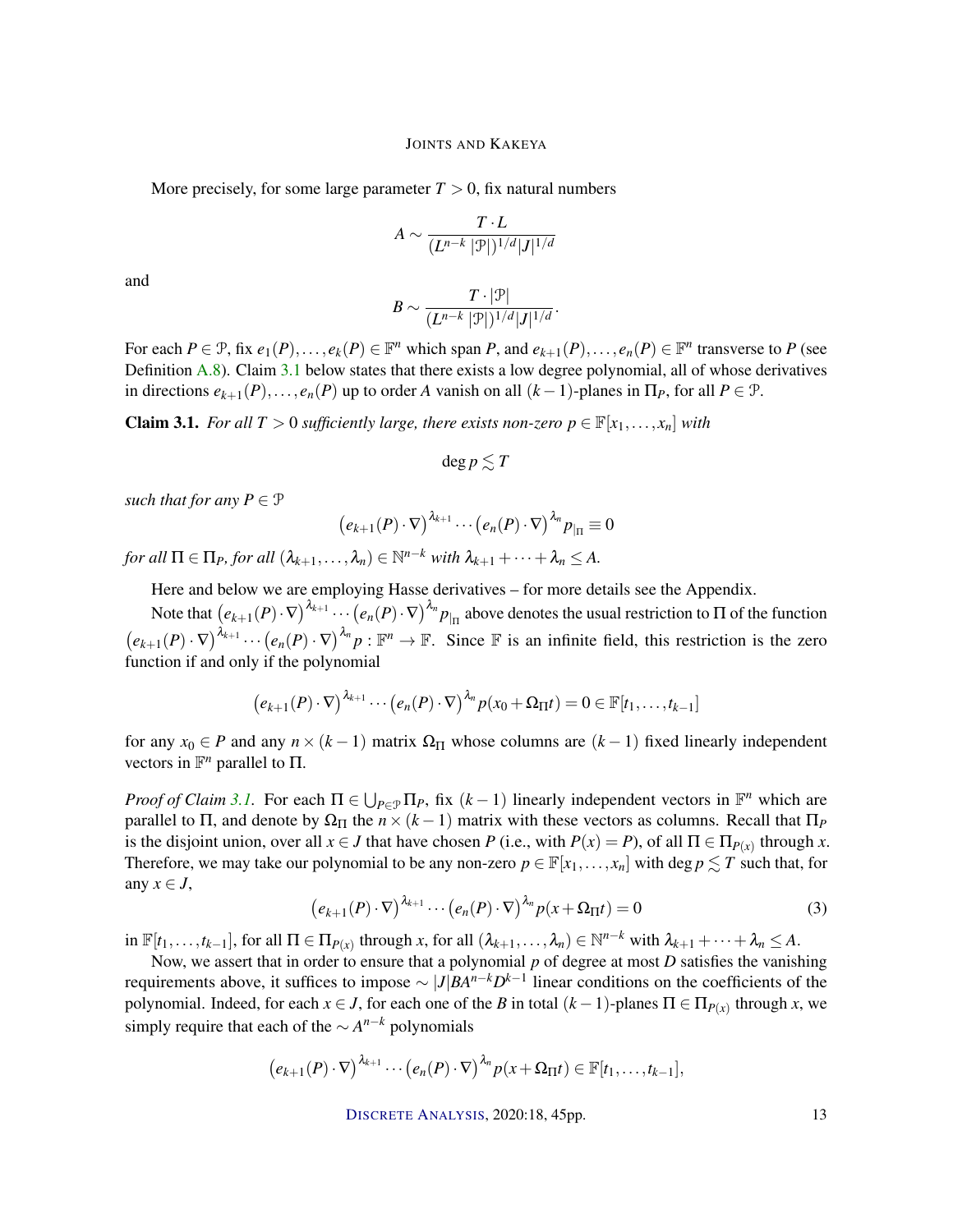for all  $\lambda_{k+1} + \cdots + \lambda_n \leq A$ , is the zero polynomial. Since F is an infinite field, each of these polynomials is the zero polynomial in  $\mathbb{F}[t_1,\ldots,t_{k-1}]$  as long as it vanishes with multiplicity at least  $D+1$  at 0 along each of  $(D+1)^{k-2}$  lines through 0 appropriately arranged in  $\mathbb{F}^{k-1}$ . (To see this, first consider the case  $k = 3$ , and then proceed by induction.) Therefore, a non-zero polynomial of degree  $\leq D$  with the desired vanishing properties exists as long as

$$
|J|A^{n-k}BD^{k-1}\lesssim D^n,
$$

or equivalently

$$
|J|A^{n-k}B \lesssim D^{n-k+1} = D^d,
$$

a property that is satisfied by the chosen parameters when  $D \sim T$ .

Fix *p* as in Claim 3.1. We say that a *k*-plane  $P \in \mathcal{P}$  is *exceptional* if

$$
(e_{k+1}(P)\cdot\nabla)^{\lambda_{k+1}}\cdots(e_n(P)\cdot\nabla)^{\lambda_n}p_{|P}\not\equiv 0
$$

for some  $(\lambda_{k+1}, \ldots, \lambda_n) \in \mathbb{N}^{n-k}$  with  $\lambda_{k+1} + \cdots + \lambda_n \leq A$ . Let

$$
J_{\text{exc}} := \{ x \in J : P(x) \text{ is exceptional} \}.
$$

It will transpire that using Claim  $3.1$  one can count the multijoints in  $J_{\text{exc}}$ . The main observation at this point is that the multijoints which cannot be counted using Zhang's argument in [22] are all in *J*exc.

More precisely, recall that for each  $x \in J$  we have fixed lines  $l_1(x) \in \mathcal{L}_1, \ldots, l_{n-k}(x) \in \mathcal{L}_{n-k}$  through *x*; denote by  $e(l_1(x))$ ,...,  $e(l_{n-k}(x))$  their respective directions and observe that these directions are transverse to  $P(x)$  since *x* is a multijoint.

Since *p* is not the zero polynomial, for every  $x \in J$  there exists  $a(x) = (a_1(x),...,a_n(x)) \in \mathbb{N}^n$  of minimal length such that

$$
\big(e_1(P(x))\cdot\nabla\big)^{a_1(x)}\cdots\big(e_k\big(P(x)\big)\cdot\nabla\big)^{a_k(x)}\cdot\big(e\big(I_1(x)\big)\cdot\nabla\big)^{a_{k+1}(x)}\cdots\big(e\big(I_{n-k}(x)\big)\cdot\nabla\big)^{a_n(x)}p(x)\neq 0.\tag{4}
$$

We fix some choice of  $\{a(x)\}_{x \in J}$ . We say that *x is of type* 1 if

$$
a_{k+1}(x) + \cdots + a_n(x) > A
$$

otherwise, we say that *x is of type* 2.

Let  $J_1$  be the set of multijoints in  $J$  of type 1, and  $J_2$  the set of multijoints in  $J$  of type 2.

**Estimating**  $|J_1|$ **.** The multijoints in  $J_1$  can be counted in a similar manner as in [22]. Indeed, let  $x \in J_1$ . By definition, it holds that

$$
a_{k+1}(x) + \cdots + a_n(x) > A,
$$

thus there exists  $i \in \{1, \ldots, n-k\}$  for which *x is of type*  $(1, i)$ , meaning that

$$
a_{k+i}(x) \gtrsim A.
$$

DISCRETE A[NALYSIS](http://dx.doi.org/10.19086/da), 2020:18, 45pp. 14

 $\Box$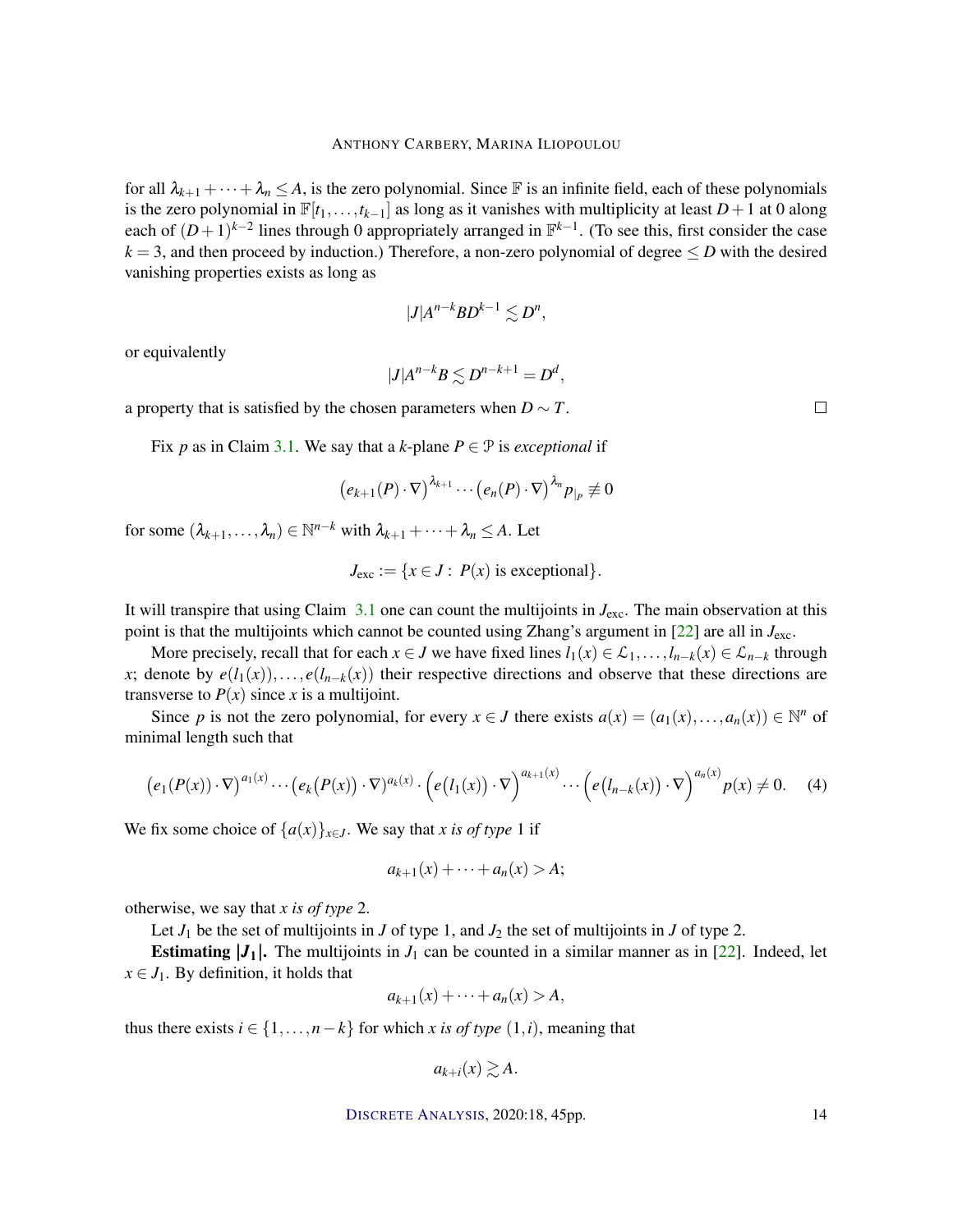Fix *i* ∈ {1,...,*n*−*k*}. Since *p* is not the zero polynomial, it follows by Lemma 2.4/Lemma A.15 that for every line  $l \in \mathcal{L}_i$  there exists a directional derivative  $\mathcal{D}_l p$  of *p* of minimal order such that

$$
\mathcal{D}_{l}p_{|l}(t) := \mathcal{D}_{l}p(x_0 + te(l)) \neq 0 \in \mathbb{F}[t]
$$

for some (any)  $x_0 \in l$ . By Lemma 2.5/Lemma A.17 and the minimality property of  $a(x) \in \mathbb{N}^n$  this derivative satisfies

$$
\text{mult}(\mathcal{D}_{l}p_{|_{l}}, t_{y}) \ge a_{k+i}(y) \gtrsim A \text{ for all } y \in J \text{ of type } (i, 1) \text{ which choose } l,
$$

where for each  $y \in l$ ,  $t_y \in \mathbb{F}$  is defined by  $y = x_0 + t_y e(l)$ . Thus, by Bézout's theorem,

$$
|\{x \in J \text{ of type } (i,1)\}| A = \sum_{l \in \mathcal{L}_i} \sum_{x \in J \text{ of type } (i,1) \text{ choosing } l} A
$$
  
\$\lesssim \sum\_{l \in \mathcal{L}\_i} \sum\_{x \in J \text{ of type } (i,1) \text{ choosing } l} \text{mult}(\mathcal{D}\_{l} p\_{|\_l}, t\_x)\$  
\$\leq \sum\_{l \in \mathcal{L}\_i} \text{deg } \mathcal{D}\_{l} p\_{|\_l} \leq \sum\_{l \in \mathcal{L}\_i} \text{deg } p\$  
\$\lesssim |\mathcal{L}\_i| T\$.

It follows that

$$
|\{x \in J \text{ of type } (i,1)\}| \cdot \frac{TL}{(L^{n-k} |\mathcal{P}|)^{1/d} |J|^{1/d}} \lesssim |\mathcal{L}_i| T,
$$

and thus

$$
|\{x \in J \text{ of type } (i,1)\}| \lesssim (L^{n-k} |\mathcal{P}|)^{1/d} |J|^{1/d}
$$

for all  $i = 1, \ldots, n-k$ , implying that

$$
|J_1| \lesssim (L^{n-k} |\mathcal{P}|)^{1/d} |J|^{1/d}.
$$

**Estimating**  $|J_2|$ **. The crucial observation here is that** 

$$
J_2 \subseteq J_{\text{exc}}.
$$

Indeed, let  $x \in J_2$ . By definition,

$$
a_{k+1}(x) + \cdots + a_n(x) \leq A.
$$

Combining (4) with Lemma 2.4/Lemma A.15 and Lemma 2.2, one obtains

$$
\left(e\big(I_1(x)\big)\cdot\nabla\right)^{a_{k+1}(x)}\cdots\left(e\big(I_{n-k}(x)\big)\cdot\nabla\right)^{a_n(x)}p_{|_{P(x)}}\not\equiv 0.
$$

Lemma 2.6/Lemma A.18 thus implies that any directional derivative D*p* of *p* of minimal order with the property that  $Dp_{p(x)} \neq 0$  has order at most *A*. In particular, any derivative  $Dp$  of *p* in directions  $e_{k+1}(P(x)), \ldots, e_n(P(x))$  (the vectors appearing in the statement of Claim 3.1) of minimal order such that

$$
\overline{\mathcal{D}}p_{|_{P(x)}} \not\equiv 0 \tag{5}
$$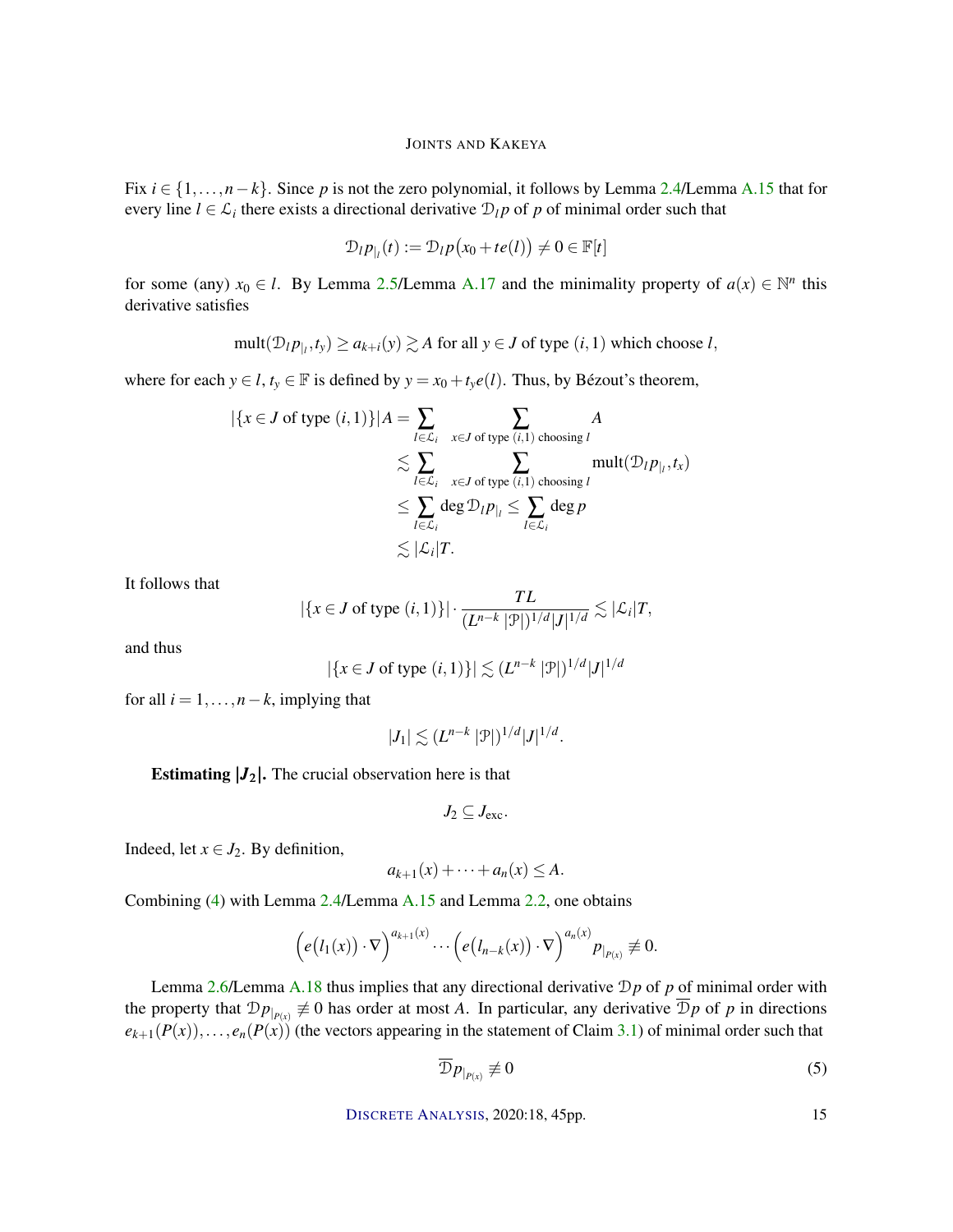takes the form

$$
\overline{\mathcal{D}}p = (e_{k+1}(P(x)) \cdot \nabla)^{\lambda_{k+1}} \cdots (e_n(P(x)) \cdot \nabla)^{\lambda_n} p
$$

for some  $(\lambda_{k+1},...,\lambda_n) \in \mathbb{N}^{n-k}$  with  $\lambda_{k+1} + \cdots + \lambda_n \leq A$ . Since the existence of such a derivative is guaranteed (see Remark A.16 for further clarification), it immediately follows that  $P(x)$  is exceptional, hence  $x \in J_{\text{exc}}$ .

It thus suffices to estimate  $|J_{\text{exc}}|$ . Observe that

$$
J_{\text{exc}} = \bigsqcup_{\text{exceptional } P \in \mathcal{P}} J_P.
$$

Now, let  $P \in \mathcal{P}$  be an exceptional *k*-plane; by definition, there exists  $(\lambda_{k+1}, \ldots, \lambda_n) \in \mathbb{N}^{n-k}$ , with  $\lambda_{k+1}$  +  $\cdots + \lambda_n \leq A$ , such that

$$
(e_{k+1}(P)\cdot\nabla)^{\lambda_{k+1}}\cdots (e_n(P)\cdot\nabla)^{\lambda_n}p_{|P}\not\equiv 0.
$$

On the other hand, by Claim 3.1 it further holds that

$$
(e_{k+1}(P)\cdot\nabla)^{\lambda_{k+1}}\cdots (e_n(P)\cdot\nabla)^{\lambda_n}p_{|\Pi}\equiv 0 \text{ for all } \Pi \in \Pi_P.
$$

Therefore, the polynomial

$$
g(t) := (e_{k+1}(P) \cdot \nabla)^{\lambda_{k+1}} \cdots (e_n(P) \cdot \nabla)^{\lambda_n} p(x_P + t_1 e_1(P) + \cdots + t_k e_k(P)) \in \mathbb{F}[t_1, \ldots, t_k]
$$

(for some fixed  $x_P \in P$ ) is not the zero polynomial, but it vanishes everywhere on  $\tilde{\Pi}$  for every  $\tilde{\Pi}$  in a family of distinct  $(k-1)$ -planes in  $\mathbb{F}^k$  of size  $|\Pi_P|$ . It follows by Lemma 2.3 that

$$
|J_P|B=|\Pi_P|\leq \deg g\lesssim T
$$

for every exceptional *P*. Therefore,

$$
|J_{\rm exc}| = \sum_{\text{exceptional } P \in \mathcal{P}} |J_P| \le |\mathcal{P}| \max_P |J_P| \lesssim \frac{|\mathcal{P}|T}{B}
$$

and thus

$$
|J_2| \leq |J_{\rm exc}| \lesssim (L^{n-k} |\mathcal{P}|)^{1/d} |J|^{1/d}.
$$

Combining the above estimates on  $|J_1|$  and  $|J_2|$ , one obtains the desired estimate

$$
|J| \lesssim L|\mathcal{P}|^{\frac{1}{d-1}}.
$$

 $\Box$ 

# 4 Preliminaries for the discrete Kakeya-type Theorem 1.6

In this section we further explain the statement of Theorem 1.6 and outline some computational estimates of an algebraic-geometric nature which are useful for its proof.

DISCRETE A[NALYSIS](http://dx.doi.org/10.19086/da), 2020:18, 45pp. 16

|P|*T*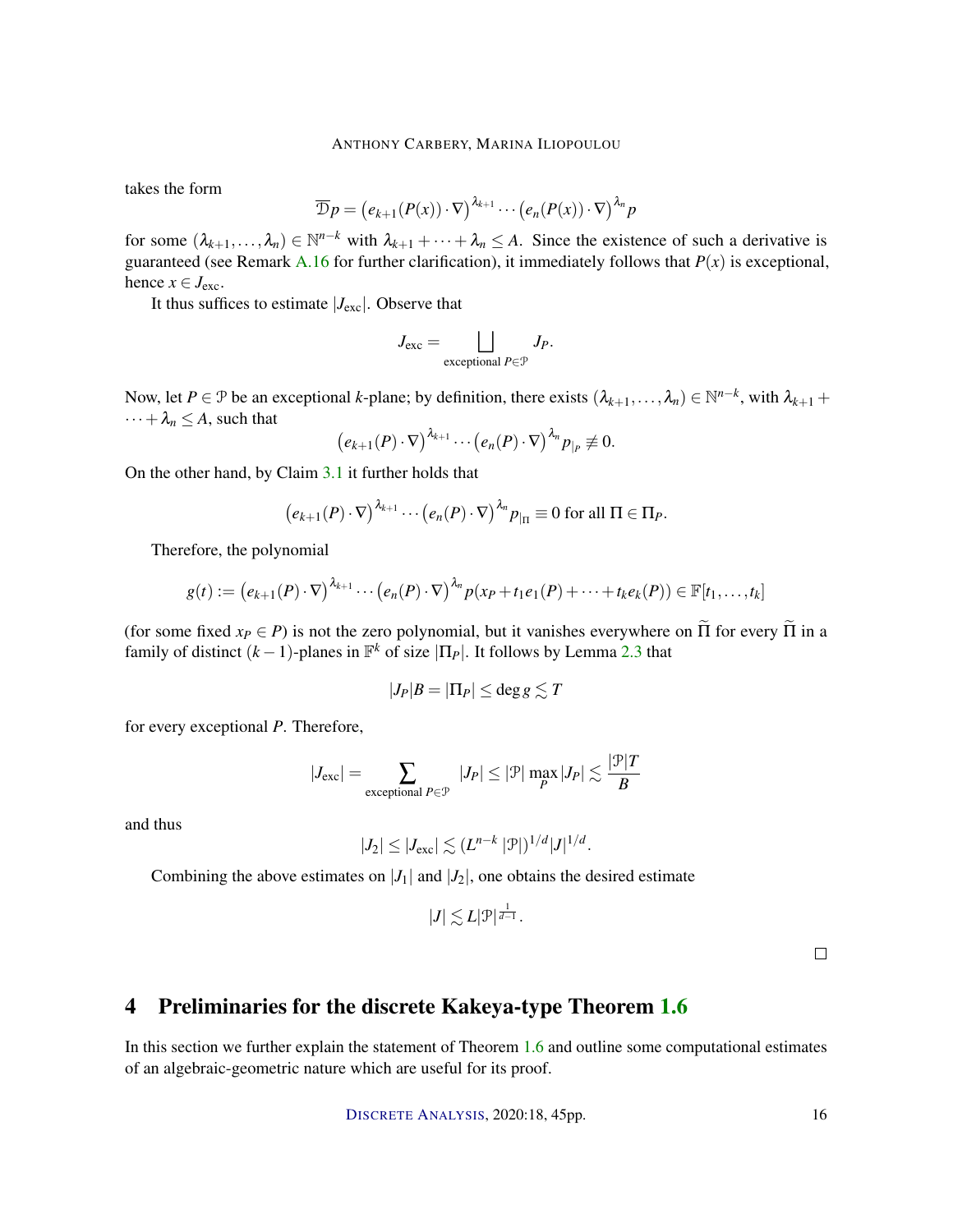#### 4.1 Further understanding planar structure

Let *J* be a set of points, incident to lines in a family  $\mathcal{L}$ , that has planar structure.

As already mentioned in the Introduction, the planar structure of *J* implies, roughly speaking, that there exists a plane through each point  $x \in J$  that contains the bulk of the lines in  $\mathcal L$  through  $x$ . Such a situation in itself however is not sufficient to imply planar structure.

In particular, bearing in mind the notation of Definition 1.2, view the points in  $J_{\Pi}$  and the lines in  $\mathcal{L}_{\Pi}$ as *associated to* Π. Assign a different colour to each plane Π, and assign the colour of Π to the points in  $J_{\Pi}$  and the lines in  $\mathcal{L}_{\Pi}$ . (Note that a blue plane may contain a red line, and a blue line may contain a red point.) We say that a *fan* of colour C is any collection of coplanar lines of colour C all passing through the same point of colour C (which may be thought of as the *root* of the fan, or the point from which the fan *emanates*).



Figure 2: Above are examples of an allowed and a forbidden configuration inside a set with planar structure. The black lines are lines in  $\mathcal L$  that have not been coloured, i.e. not assigned to a plane. The second diagram demonstrates that a union of sets with planar structure does not necessarily have planar structure.

- (i) Property P1) implies that, if  $\Pi$  is blue, then there is a blue fan inside  $\Pi$  emanating from each blue point in Π. Moreover, roughly speaking, each such fan contains the bulk of lines in  $\mathcal L$  through its root (as in Figure  $2(a)$ .)
- (ii) If a blue plane  $\Pi$  contains a red point x, then x is associated to some red plane  $\Pi' \neq \Pi$ . In particular, there exists a red fan emanating from  $x$  fully inside  $\Pi'$  (as in Figure 2(a).)
- (iii) Observe that property P2) can be rephrased as follows: Let  $\Pi \in \mathcal{P}$  and  $l \in \mathcal{L}_{\Pi}$ ; then

for each  $x \in J \cap l$ , either  $x \in J_{\Pi}$  or  $x \in J_{\Pi'}$  for some  $\Pi' \in \mathcal{P}$  transverse to *l*.

DISCRETE A[NALYSIS](http://dx.doi.org/10.19086/da), 2020:18, 45pp. 17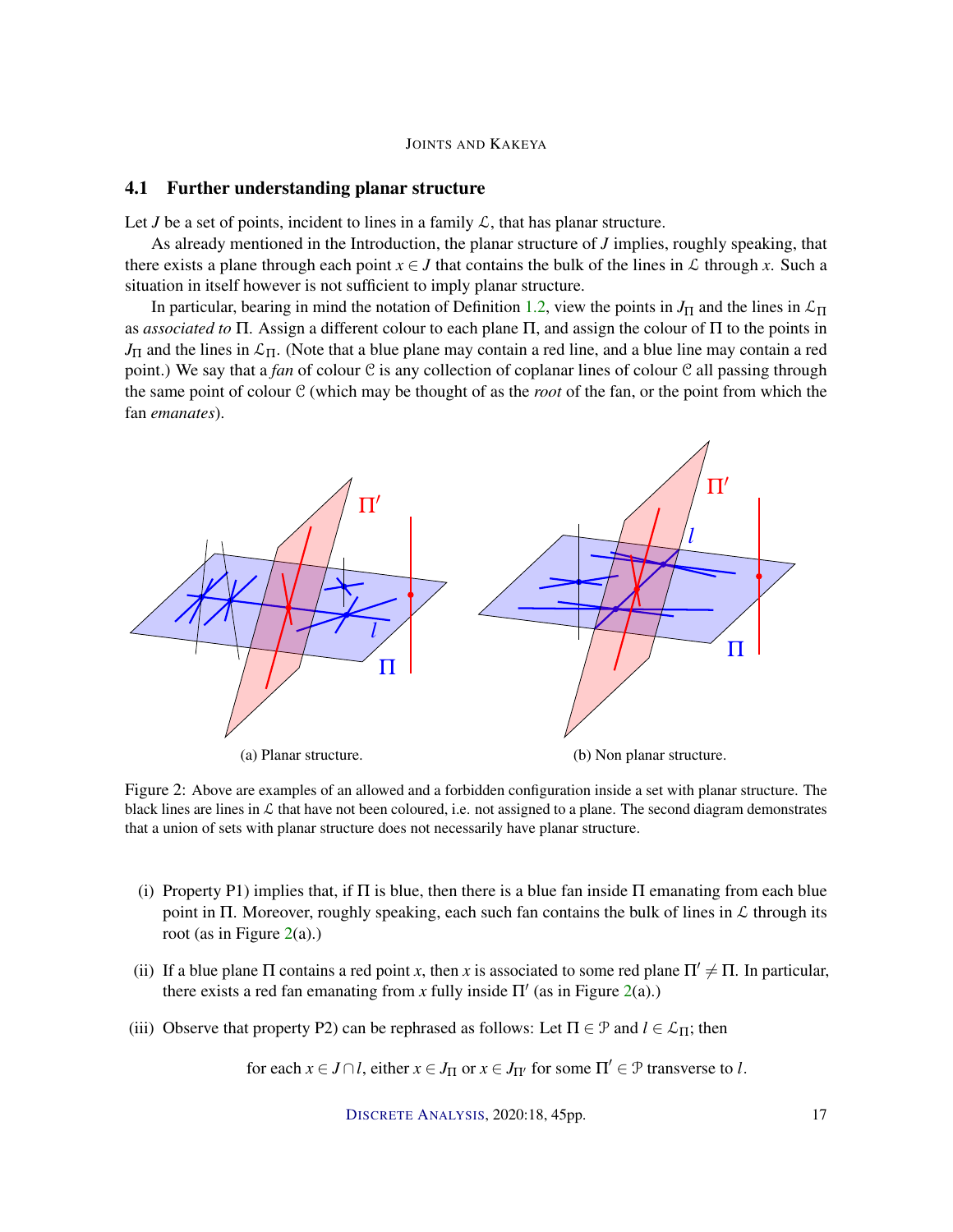To illustrate this, let *l* be a blue line. This means that there exists a blue fan emanating from each blue point in *l*, lying fully inside the blue plane Π that *l* is associated to. If *l* contains some red point *x* as well, then the fact that *l* is not red (by P2)) implies that the red plane  $\Pi'$  associated to *x* (which carries the red fan emanating from *x*) cannot contain *l* (and is thus transverse to *l*); see Figure 2(a). In other words, if *l* is the intersection of the blue plane  $\Pi$  with a red plane  $\Pi'$ , then *l* does not contain red points (and thus there are no red fans, rooted at  $l$ , that live inside  $\Pi'$ ). In other words, a configuration as in Figure 2(b) is forbidden for a set of planar structure.

#### 4.2 Algebraic preliminaries

Theorem 1.6 will be proved using the *polynomial partitioning* technique of Guth and Katz [10]. The method, described in the theorem that follows, exploits the topology of Euclidean space to partition finite sets of points into smaller parts, using the zero set of a polynomial.

**Theorem 4.1. (Polynomial partitioning)** Let S be a finite set of points in  $\mathbb{R}^n$ , and  $d > 1$ . Then there *exists a non-zero polynomial*  $p \in \mathbb{R}[x_1,...,x_n]$ , of degree  $\leq d$ , and  $\sim_n d^n$  pairwise disjoint open sets (cells)  $C_1,\ldots,C_m$ , each of which contains  $\leq |S|/m \lesssim_n |S|/d^n$  points of S, such that  $\mathbb{R}^n = C_1 \sqcup \ldots \sqcup C_m \sqcup Z_p$ , *where*  $Z_p$  *is the zero set of p.* 

Since its birth in 2010, polynomial partitioning has revolutionised incidence geometry, and has further shed light on some long-standing harmonic analytic problems. The reason is that, when it comes to point-line incidences, extremising situations tend to occur when the points and lines in question cluster on low-degree varieties. When this is indeed the case for a specific point-line incidence problem, polynomial partitioning has the potential to allow a reduction of the original problem to this type of situation. In other words, and roughly speaking, it naturally reduces to the study of extremisers.

At a more technical level, polynomial partitioning may be viewed as a divide-and-conquer approach: the fact that each cell carries few points suggests that its contribution to point-line incidences could potentially be controlled by some induction argument. If that is achieved, it remains to control the point-line incidences that occur on the zero set itself – and this is facilitated via the computational bounds below, which follow from Bézout's theorem in algebraic geometry.

**Theorem 4.2.** (Guth–Katz [9]) Let  $p_1, p_2 \in \mathbb{R}[x_1, x_2, x_3]$  be non-zero. If  $p_1, p_2$  do not have a common factor, then at most  $\deg p_1\cdot \deg p_2$  lines in  $\mathbb{R}^3$  lie simultaneously in the zero set of  $p_1$  and the zero set of *p*2*.*

**Definition 4.3.** Let  $p \in \mathbb{R}[x_1, x_2, x_3]$  be a non-zero polynomial of degree  $\leq d$ . Let *Z* be the zero set of *p*. Denote by  $p_{sf}$  the square-free polynomial obtained after eliminating all the squares appearing in the expression of *p* as a product of irreducible polynomials in  $\mathbb{R}[x_1, x_2, x_3]$ .<sup>5</sup>

A *critical point x of Z* is a point of *Z* for which  $\nabla p_{sf}(x) = 0$ . Any other point of *Z* is called a *regular point of Z*. A point  $x \in \mathbb{R}^3$  is a *flat point of Z* if it is a regular point of *Z* lying in at least three co-planar lines of *Z*.

A line in  $\mathbb{R}^3$  a *critical line of Z* if each point of the line is a critical point of *Z*.

A line *l* in  $\mathbb{R}^3$  is a *flat line of Z* if all the points of *l*, except perhaps for finitely many, are regular points of *Z* on which the second fundamental form of *Z* vanishes.

<sup>&</sup>lt;sup>5</sup>Observe that *p* and  $p_{sf}$  have the same zero set.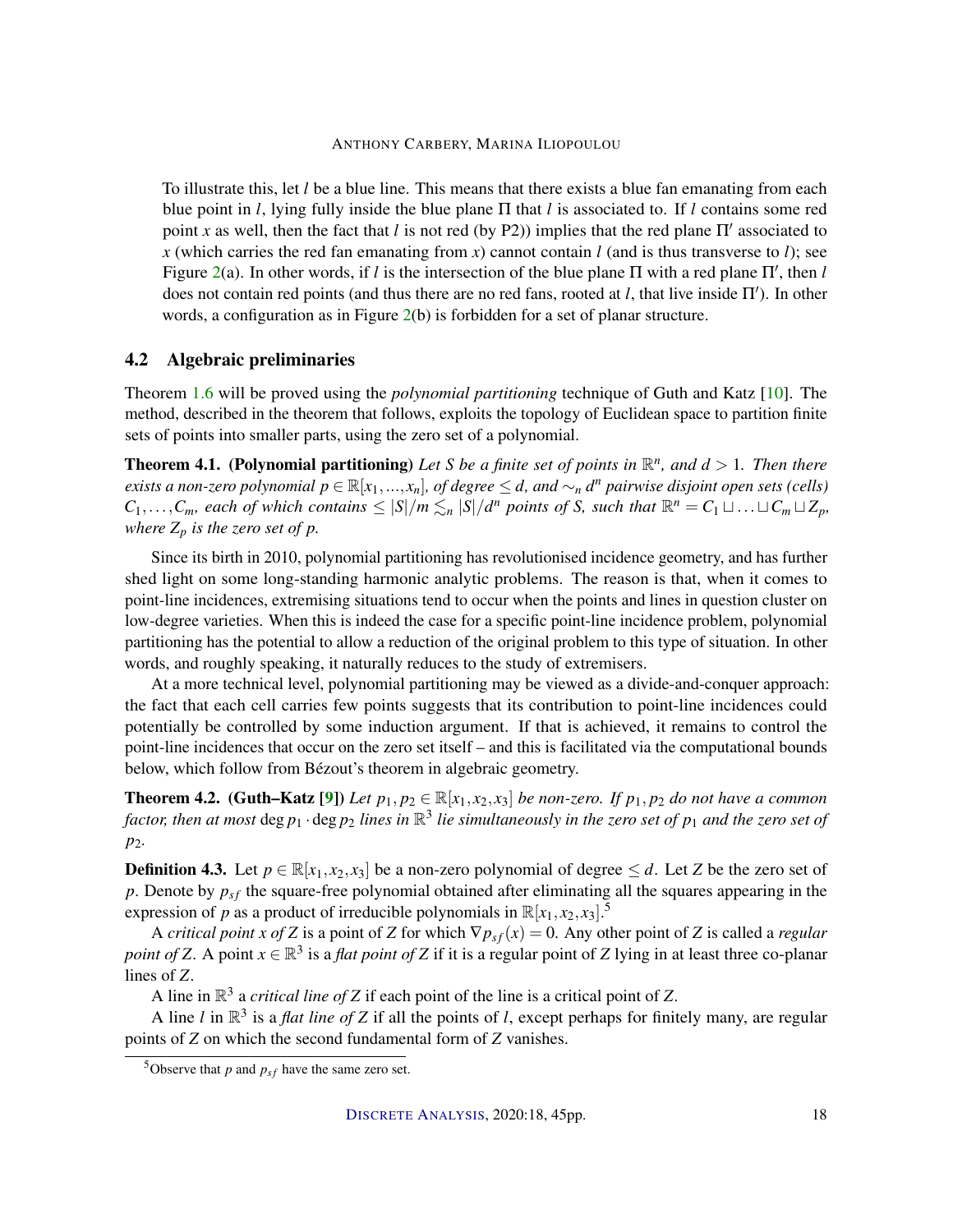Note that the tangent space to *Z* at *x* is well-defined at all regular points *x* of *Z*. The number of critical lines inside a variety can easily be controlled by Theorem 4.2 above.

**Proposition 4.4.** (Guth–Katz [9]) Let *Z* be the zero set of a non-zero  $p \in \mathbb{R}[x_1, x_2, x_3]$ . Then *Z* contains *at most d*<sup>2</sup> *critical lines.*

Flat points of a variety are points where the second fundamental form of the variety vanishes. And these, in turn, are points where specific appropriate polynomials simultaneously vanish. Using this fact, Theorem 4.2 also yields control on the number of flat lines inside a variety.

**Proposition 4.5.** (Elekes–Kaplan–Sharir [7]) *Let Z be the zero set of a non-zero*  $p \in \mathbb{R}[x_1, x_2, x_3]$ *. If a line l in* R 3 *contains at least* 3*d* −3 *flat points of Z, then l is a flat line of Z. Moreover, at most* 3*d* <sup>2</sup> −4*d flat lines do not fully lie inside planes contained in Z.*

#### 4.3 The Szemerédi–Trotter theorem

The discrete Kakeya-type Theorem 5.2 is a statement on incidences between lines and joints in  $\mathbb{R}^3$ . To prove it, we shall use the following theorem (which, note, fails in general field settings).

Theorem 4.6. (Szemerédi–Trotter [17]) *Let S be a finite set of points in* R <sup>2</sup> *and* L *a finite set of lines in*  $\mathbb{R}^2$ . Then, if  $I(S, \mathcal{L})$  denotes the number of incidences between S and  $\mathcal{L}$ , it holds that

$$
I(S,\mathcal{L}) \lesssim |S|^{2/3} |\mathcal{L}|^{2/3} + |\mathcal{L}| + |S|.
$$

*In particular, for any*  $k \geq 2$ *, if*  $S_k$  *denotes the set of points in* S *each lying in at least k and fewer than*  $2k$ *lines of* L*, then*

$$
|S_k| \lesssim \frac{|\mathcal{L}|^2}{k^3} + \frac{|\mathcal{L}|}{k}.
$$

## 5 Proof of Theorem 1.6

As well as giving our desired discrete Kakeya estimate, Theorem 5.2 below gives strong structural information on configurations of joints and lines that quasi-extremise discrete Kakeya-type inequalities.

Let  $\mathcal L$  be a finite family of *L* distinct lines in  $\mathbb R^3$ , and *J* a set of joints formed by  $\mathcal L$ . For dyadic  $k \in \mathbb N$ let

 $J_k := \{x \in J : x \text{ lies in at least } k \text{ and fewer than } 2k \text{ lines in } L\}.$ 

For reasons that will become clear later, *k* ∼ *L* 1/2 is a natural threshold for us. We refer to values of  $k \le cL^{1/2}$  as *small* and values of  $k > cL^{1/2}$  as *large* (any constant *c* is allowed in this dichotomy, as long as it is fixed throughout the argument).

**Definition 5.1.** For each  $0 < \varepsilon < 1/2$  and each dyadic  $k \lesssim L^{1/2}$  (i.e., each small dyadic *k*), we say that *k* is *good* if  $J_k$  satisfies the exceptionally good estimate

$$
|J_k|k^{2-\varepsilon/2}\lesssim_{\varepsilon}L^{3/2};
$$

otherwise, we say that *k* is *bad*.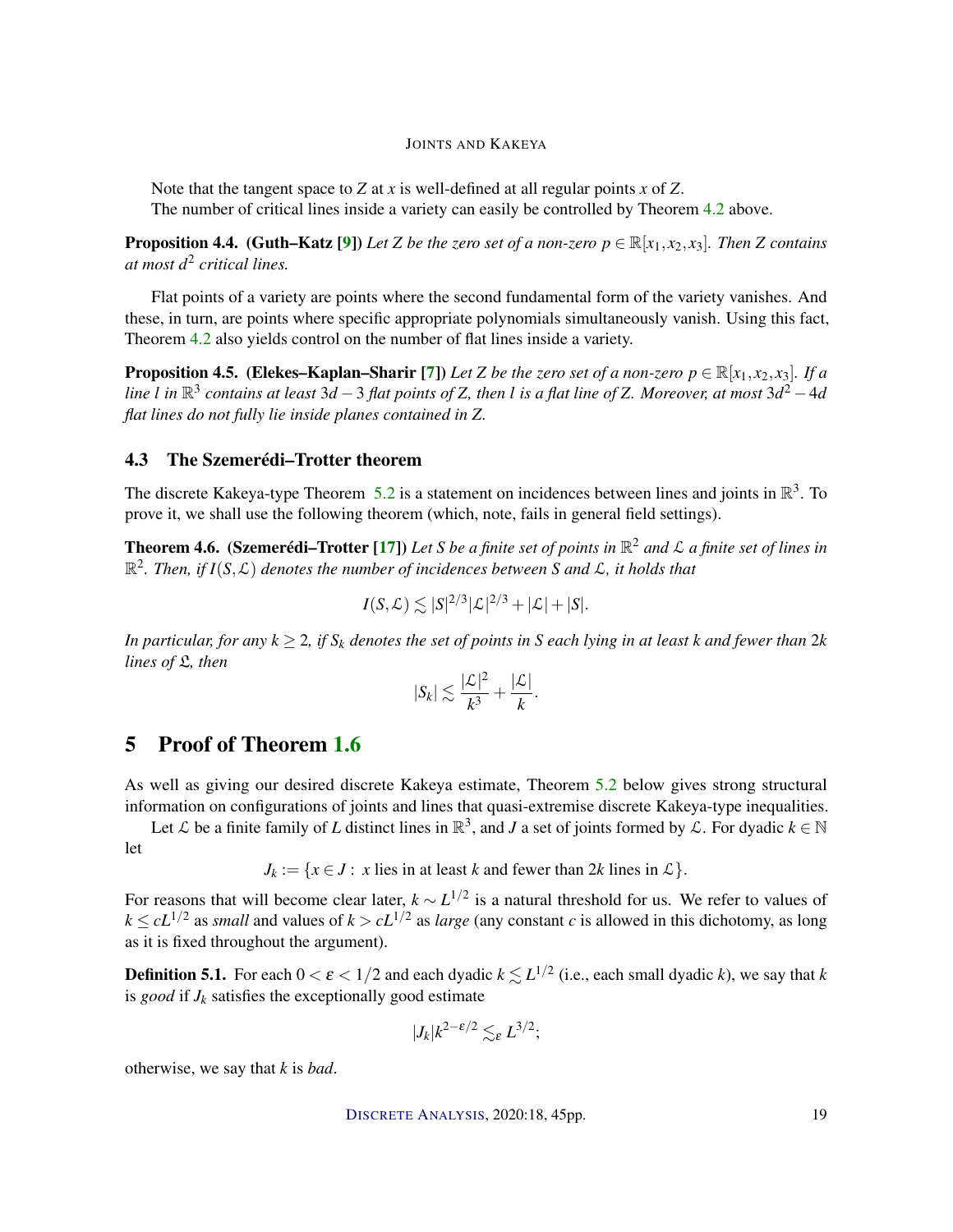Note that the notions of goodness and badness are  $\varepsilon$ -dependent, but this will not be of concern to us, since  $\varepsilon$  will be fixed. The implicit constants in the definition of good  $J_k$  should be thought of as large: they will need to be uniformly bounded below by absolute constants which will arise from the proof of Theorem 5.2 – for example the constant in the Szemerédi–Trotter theorem, the constant in the joints inequality  $|J| \lesssim |\mathcal{L}|^{3/2}$  in  $\mathbb{R}^3$ , the constant in the simple multijoints inequality  $|J| \lesssim (|\mathcal{L}_1||\mathcal{L}_2||\mathcal{L}_3|)^{1/2}$  in  $\mathbb{R}^3$  (discussed in the Introduction), and constants arising as part of standard refinement processes when employing polynomial partitioning.

The result below gives precise structural information on the union of the "bad" sets  $J_k$ , and asserts that they do not obstruct our desired strong discrete Kakeya inequality.

**Theorem 5.2. (Discrete Kakeya-type theorem)** For any finite set  $\mathcal{L}$  of L distinct lines in  $\mathbb{R}^3$ , the set J *of joints formed by* L *satisfies*  $3/2$ 

$$
\sum_{x \in J} \left( \sum_{l \in \mathcal{L}} \chi_l(x) \right)^{3/2} \lesssim L^{3/2}.
$$
 (6)

 $M$ oreover, for any  $0<\varepsilon < 1/2$ , the set  $\tilde{J}$  of joints in J, each of which lies in  $\lesssim L^{1/2}$  lines in  ${\cal L}$ , may be *decomposed as*

$$
\tilde{J} = J_{\text{good}} \sqcup J_{\text{bad}},
$$

*where J*good *satisfies the exceptionally good estimate*

$$
\sum_{x \in J_{\text{good}}} \left( \sum_{l \in \mathcal{L}} \chi_l(x) \right)^{2-\epsilon} \lesssim_{\epsilon} L^{3/2} \tag{7}
$$

*and*

*J*bad *has nearly planar structure* .

*In particular, we may take*

$$
J_{\text{good}} := \bigcup_{\text{good }k} J_k \text{ and } J_{\text{bad}} := \bigcup_{\text{bad }k} J_k.
$$

Structure of the proof of Theorem 5.2. The proof of Theorem 5.2 is rather involved, and so we outline its six principal steps. We first fix  $\varepsilon \in (0,1/2)$ . We make the preliminary observation that with  $\mathcal{L}$ , *J* and  $J_k$  as in the statement of the theorem, the desired inequality (6) becomes

$$
\sum_{k} |J_k| k^{3/2} \lesssim L^{3/2} \tag{8}
$$

and the exceptionally good estimate (7) becomes

$$
\sum_{\text{good }k} |J_k| k^{2-\epsilon} \lesssim_{\varepsilon} L^{3/2},\tag{9}
$$

in which expressions, and in all to follow, only dyadic *k* are considered. We observe that (9) is a direct consequence of the definition of goodness: we have

$$
\sum_{\text{good }k}|J_k|k^{2-\varepsilon} = \sum_{\text{good }k}\frac{|J_k|k^{2-\varepsilon/2}}{k^{\varepsilon/2}} \lesssim_{\varepsilon} L^{3/2}\sum_k\frac{1}{k^{\varepsilon/2}} \lesssim_{\varepsilon} L^{3/2}.
$$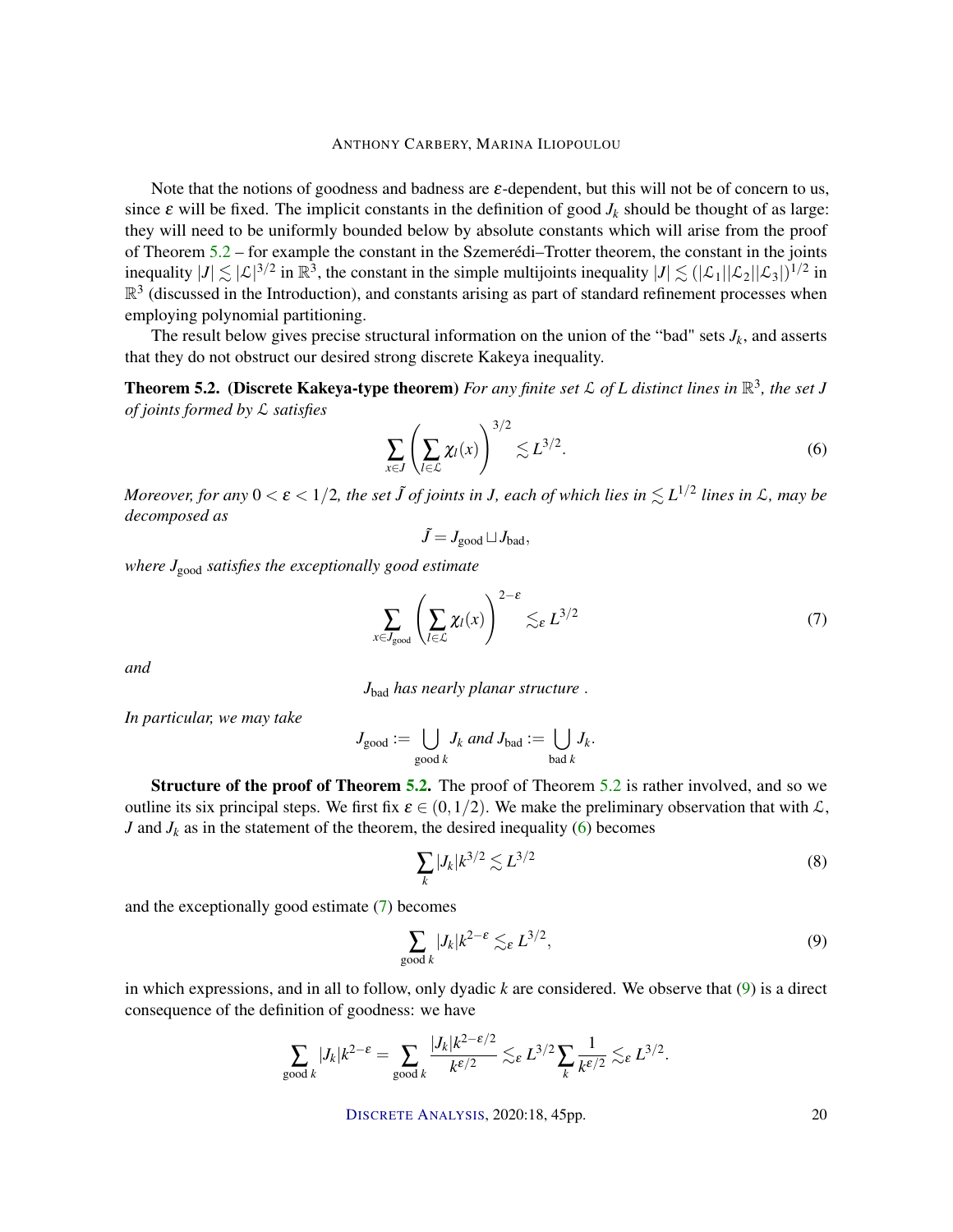Moreover, the estimate

$$
\sum_{k\geq L^{1/2}}|J_k|k^{3/2}\lesssim L^{3/2}
$$

immediately follows from the Szemerédi–Trotter theorem (see Step 6 for details). Thus, in order to prove (8) it suffices to consider bad *k* only. In fact, as we have mentioned already, the key difficulty is obtaining the structural statement, and we focus on this in the first five steps of the proof. In the final Step 6 we use the structural statement to complete the proof of  $(8)$ .

To establish the structural statement we need to show that  $J_{bad} = \bigcup_{bad k} J_k$  has nearly planar structure.

We shall first focus on the contributions to  $J_{bad}$  coming from joints in each individual  $J_k$ ; interactions between different values of *k* come into play only when we begin to expose the planar structure in Step 5.

In Step 1 we use polynomial partitioning with suitable parameters to partition  $J_k$  (for bad  $k$ ) into those points lying in a variety  $Z_k$ , and those lying in  $\mathbb{R}^3 \setminus Z_k$ .

By the end of Step 4, we will have shown that  $J_k$  has nearly planar structure; and, crucially, that the bulk of the lines incident to most of the joints in  $J_k$  lie in planes inside  $Z_k$ . Then, in Step 5, the interaction between the various partitioning varieties  $Z_k$  (corresponding to all bad  $k$ ) will be studied in order to show that  $\bigcup_{\text{bad }k} J_k$  has nearly planar structure.

In Step 2 we specify the choice of parameters from Step 1 in order to ensure that a definite proportion of the points of  $J_k$  in fact lie in  $Z_k$ , thus reducing matters to the "algebraic" case. Steps 1 and 2 essentially feature as part of the analysis in [10], and we do not claim any originality here.

In Step 3 we begin to explore structures within the set  $J_k$  of joints and the set of lines forming them. In particular, we show that a definite proportion  $\bar{J}_k$  of the joints in  $J_k$  are regular points of  $Z_k$  and, crucially, live inside planes contained in *Zk*. These planes are further shown to contain the bulk of the lines forming each joint in  $\bar{J}_k$ .

In Step 4 we easily deduce that the set  $\bar{J}_k$  identified in Step 3 has planar structure. Note that this implies that  $J_k$  has nearly planar structure for every bad  $k$ .

Step 5 is the central step in our analysis and represents the heart of the matter: showing that  $J_{bad} = \bigcup_{bad \, k} J_k$  has nearly planar structure. While in general a union of sets with planar structure needs not have planar structure (see the discussion in Section 4.1), we show in this step that the sets  $\bar{J}_k$  in turn have subsets of definite proportion, whose corresponding union has planar structure. In other words, the set  $\bigcup_{\text{bad }k} \bar{J}_k$  has nearly planar structure, and therefore  $J_{\text{bad}}$  has nearly planar structure too. We begin the argument in Step 5a by describing potential obstructions to nearly planar structure. Such obstructions naturally motivate the study of the interaction of the various varieties  $Z_k$  for bad  $k$  (as these varieties, and more precisely the planes inside them, carry the joints in the various sets  $\bar{J}_k$ , and most of the lines forming them). This study is undertaken in Step 5b and allows us to establish the crucial Claim 5.7. In particular, this claim allows us in Step 5c to assert that no potential obstruction to nearly planar structure can actually succeed.

Finally, in Step 6, we establish the free-standing Lemma 5.8 which shows that inequality (8) (and therefore inequality  $(6)$ ) holds in the presence of nearly planar structure. We use this, together with  $(9)$ , and easy arguments for large *k* (i.e.,  $k \gtrsim L^{1/2}$ ), to finally establish (8) in the general case.

We now give the details.

*Proof.* Let  $\varepsilon \in (0,1/2)$ . For the first five steps of the proof, we focus only on (small) bad k.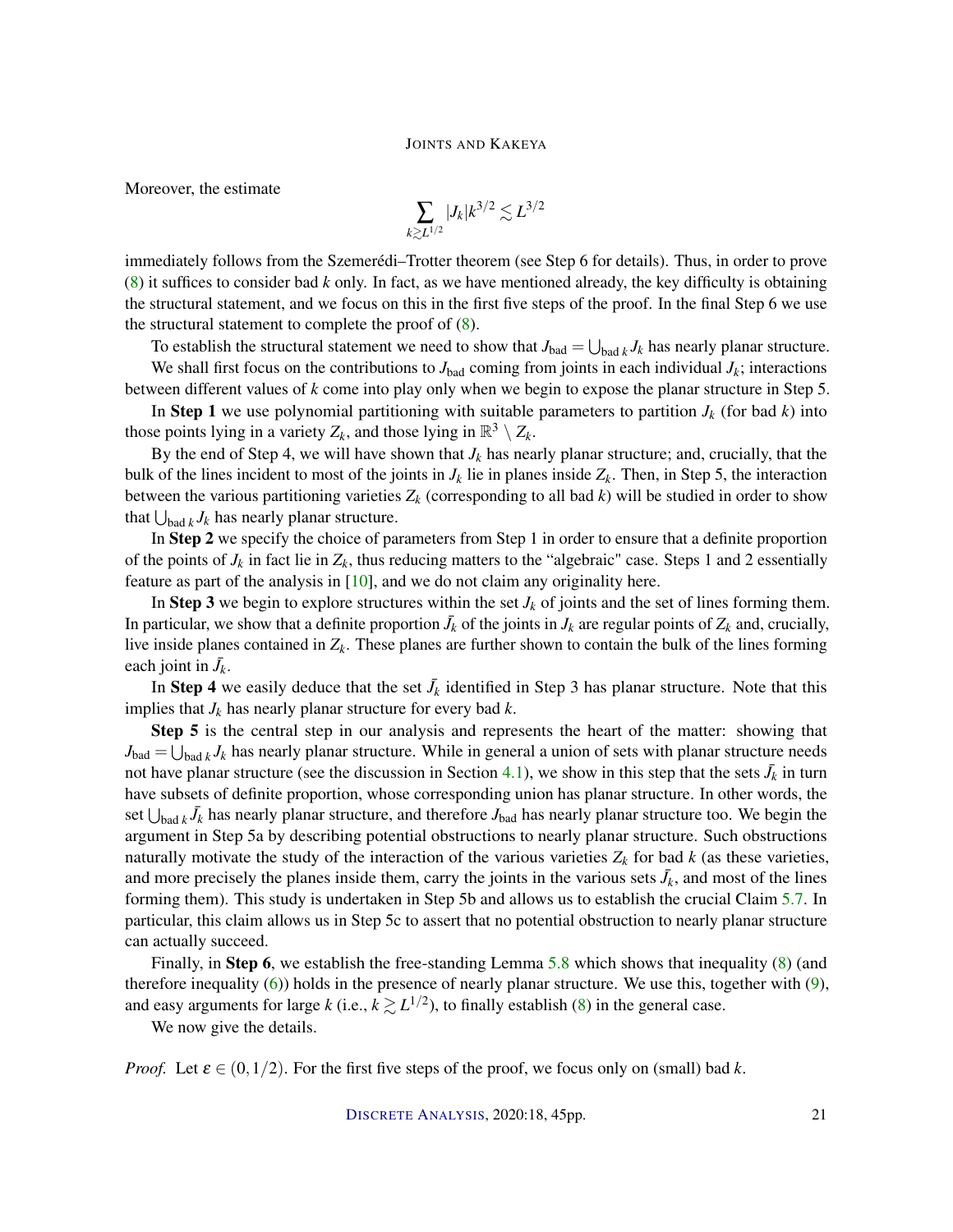${\bf Step~1:}$  Partitioning  $\bm{J_k}$  for each bad  $\bm{k}$ . Since  $k\lesssim L^{1/2},$  the Szemerédi–Trotter theorem asserts that

$$
|J_k| \lesssim \frac{L^2}{k^3}.
$$

Therefore, for an appropriately large constant  $A > 0$  (independent of k and  $\varepsilon$ ) which will be specified in Step 2, the quantity

$$
d_k := A \frac{L^2}{|J_k| k^3}
$$

is larger than 1. It follows by the polynomial partitioning Theorem 4.1 that there exists a non-zero  $p_k \in \mathbb{R}[x_1, x_2, x_3]$ , with deg  $p_k \leq d_k$ , whose zero set  $Z_k$  splits  $\mathbb{R}^3$  in  $\sim d_k^3$  cells, each containing  $\lesssim \frac{|J_k|}{d_k^3}$  $d_i^3$ *k* elements of  $J_k$ .

Step 2: Reducing to the joints in  $Z_k$ . Either  $\gtrsim |J_k|$  elements of  $J_k$  lie in the union of the cells (the cellular case) or  $\geq |J_k|$  elements of  $J_k$  lie in  $Z_k$  (the algebraic case). However, the constant *A* will be fixed to be large enough for the cellular case to be impossible; thus, the algebraic case will hold.

More precisely, suppose that the cellular case holds. The following claim holds – its proof is a standard counting argument, and is included here for purposes of self-containment.

Claim 5.3. *In the cellular case, there exists a cell C such that*

$$
|J_k \cap C| \sim \frac{|J_k|}{d_k^3} \text{ and } |\mathcal{L}_C| \lesssim \frac{L}{d_k^2},\tag{10}
$$

*where*  $\mathcal{L}_C$  *is the set of lines in*  $\mathcal L$  *that cross*  $C$ *.* 

*Proof.* In the cellular case, there is some absolute constant  $0 < a < 1$  such that at least  $a |C|$  of the cells C satisfy

$$
|J_k \cap C| \lesssim \frac{|J_k|}{d_k^3}.
$$

Indeed, by the polynomial partitioning Theorem 4.1,  $|J_k \cap C| \leq |J_k|/|C|$  for each cell *C* (where *C* denotes the set of cells and is  $\sim d_k^3$ ). Combining this with the fact that  $\sum_C |J_k \cap C| \ge \bar{c}|J_k|$  for some absolute constant  $\bar{c}$  (since the cellular case holds), one obtains that at least *a*|C| of the cells *C* satisfy  $|J_k \cap C| \ge$  $c|J_k|/|\mathcal{C}|$ , for an appropriately small constant *c*. Indeed, otherwise the cells that satisfy  $|J_k \cap C| \ge c|J_k|/|\mathcal{C}|$ contribute fewer than  $a|C|\cdot|J_k|/|C| = a|J_k|$  joints in total, while the remaining cells contribute fewer than  $|C| \cdot c|J_k|/|C| = c|J_k|$  joints in total. Therefore, the cells contribute fewer than  $(a+c)|J_k|$  joints in total, which is a contradiction for appropriately small *a* and *c*.

On the other hand, at least (1−*a*)|C| of the cells *C* satisfy that

$$
|\mathcal{L}_C| \le H \frac{L}{d_k^2},
$$

for some large absolute constant *H*. Indeed, if the above fails, then at least  $a|\mathcal{C}|$  of the cells *C* are each crossed by at least  $HL/d_k^2$  lines in  $\mathcal{L}$ . Since  $|\mathcal{C}| \sim d_k^3$ , it follows that

$$
\sum_{C\in\mathcal{C}}|\mathcal{L}_C|>100Ld_k.
$$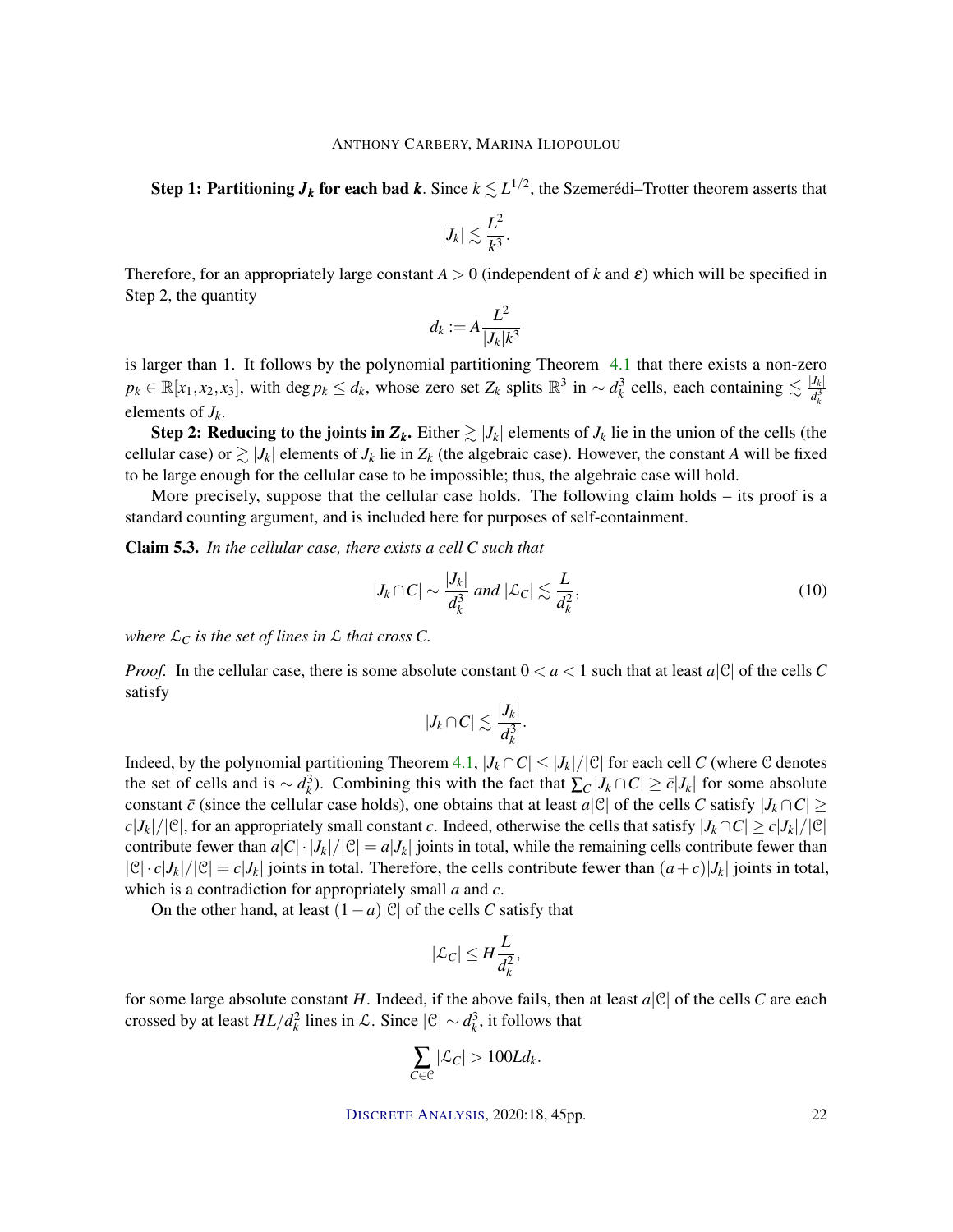This is a contradiction; indeed, a line *l* in  $\mathbb{R}^3$  cannot cross more than  $d_k + 1$  cells (as otherwise *l* would intersect  $Z_k$  more than  $d_k$  times, and would thus lie in  $Z_k$ , which would imply that *l* crosses 0 cells). Therefore,  $\sum_{C \in \mathcal{C}} |\mathcal{L}_C| = \sum_{l \in \mathcal{L}} \# \{$ cells that *l* crosses}  $\leq L(d_k + 1) \leq 2Ld_k$ , contradicting the earlier estimate.

By pigeonholing, there exists a cell *C* that satisfies the statement of the claim.

Fix a cell *C* that satisfies (10). It holds that  $|J_k \cap C| > k$ . Indeed, if  $|J_k \cap C| \leq k$  then (10) implies that  $|J_k|$  $\frac{J_k}{d_k^3} \lesssim k$ , or equivalently  $|J_k|k^2 \lesssim L^{3/2}$  (recalling the definition of *d<sub>k</sub>*). This is a contradiction because *k* is *k* bad (harmlessly assuming that the implicit constant in the definition of bad *k* is sufficiently large relative to the soon-to-be-specified constant *A*). Now, since  $|J_k \cap C| > k$  and since each joint in  $J_k \cap C$  has  $\sim k$ lines in L through it, there exist at least  $k + (k-1) + (k-2) + \cdots + 1 \geq k^2$  lines in L crossing the cell *C*. That is,  $|\mathcal{L}_C| \gtrsim k^2$ , or equivalently  $k \lesssim |\mathcal{L}_C|^{1/2}$ . Therefore, the Szemerédi–Trotter theorem applied to count incidences between  $J_k \cap C$  and  $\mathcal{L}_C$  gives that

$$
|J_k \cap C| \lesssim \frac{|\mathcal{L}_C|^2}{k^3},
$$

which, by the bounds (10) on  $|J_k \cap C|$  and  $|\mathcal{L}_C|$ , implies that

$$
\frac{|J_k|}{d_k^3} \lesssim \frac{1}{k^3} \left(\frac{L}{d_k^2}\right)^2.
$$

Rearranging the above, it follows that

$$
d_k \lesssim \frac{L^2}{|J_k| k^3}
$$

for an implicit constant independent of *A*. Fixing *A* to be a constant larger than this implicit one (which itself is absolute), one obtains a contradiction, and therefore concludes that the cellular case does not occur.

Since the cellular case does not occur, the algebraic case holds, hence one may assume without loss of generality that

 $J_k \subseteq Z_k$ .

Step 3: Reducing to a set  $\bar{J}_k$  of joints, with  $|\bar{J}_k|\sim |J_k|,$  such that

- each  $x \in \bar{J}_k$  is a regular point of  $Z_k$ , and
- each *x* ∈  $\bar{J}_k$  lives in a plane  $\Pi$  contained in  $Z_k$ , and  $\Pi$  contains  $\sim$  *k* lines in  $\mathcal L$  through *x*.

Let  $P_k$  be the set of planes inside  $Z_k$ .<sup>6</sup>

Denote by  $\mathcal{L}_{cr,k}$  the set of critical lines in  $\mathcal{L}$ , by  $\mathcal{L}'_{fl,k}$  the set of flat lines in  $\mathcal{L}$  that do not lie inside planes of  $\mathcal{P}_k$ , and by  $\mathcal{L}_{fl,k}$  the set of flat lines in  $\mathcal L$  that lie inside planes of  $\mathcal{P}_k$ . The next claim will allow us to assert in the following step that a definite proportion of  $J_k$  has planar structure.

**Claim 5.4.** There exists  $\bar{J}_k \subseteq J_k$ , with  $|\bar{J}_k| \gtrsim |J_k|$ , such that each joint in  $\bar{J}_k$  is a flat point of  $Z_k$ , lying in  $\sim$  *k* lines in  $\mathcal{L}_{fl,k}$ .

 $\Box$ 

<sup>&</sup>lt;sup>6</sup>Non-emptiness of  $\mathcal{P}_k$  is not *a priori* obvious, however it will follow as a result of our arguments.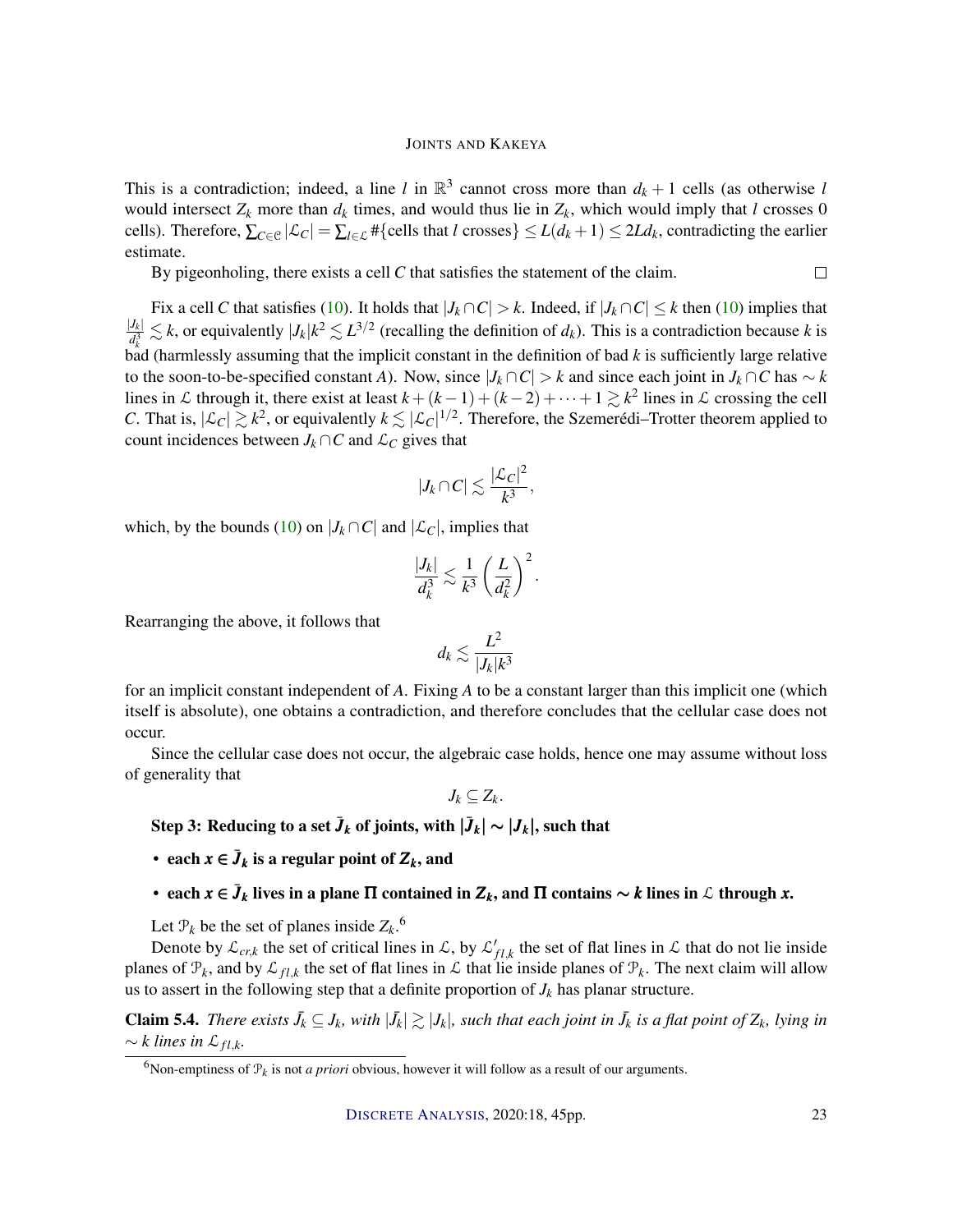*Proof of Claim 5.4.* The proof combines a refinement process with a multijoints estimate.

• We begin with an elementary refinement argument, which shows that, for a definite proportion of the joints in *J<sub>k</sub>*, ∼ *k* of the lines in *L* through each *lie in*  $Z_k$ .

Indeed, let L' be the set of lines in L each containing  $\geq \frac{1}{10}$ 100  $|J_k|k$  $L^k$  elements of  $J_k$  (i.e., at least the average number of joints). It is easy to see that the lines in  $\mathcal{L}'$  are responsible for a definite proportion of the incidences between  $J_k$  and  $\mathcal{L}$ ; therefore,

there exist  $\gtrsim |J_k|$  joints in  $J_k$  with ∼ *k* lines of  $\mathcal{L}'$  through each.

Denote by  $J'_k$  the set of joints with this property.

• Refining once more, we obtain a definite proportion of the joints in *Jk*, such that ∼ *k* of the lines in L through each are *critical* or *flat* lines in *Zk*.

Indeed, observe that

$$
\frac{|J_k|k}{L}\gtrsim d_k,
$$

as otherwise k would be good. In particular, it may be assumed that each line in  $\mathcal{L}'$  contains more than  $d_k$ elements of  $J_k$ . This means that *each line in*  $\mathcal{L}'$  *lies in*  $Z_k$ .

Since  $k$  may be assumed to be large enough for at least 3 lines of  $\mathcal{L}'$  to pass through each element of  $J'_k$ , it follows that *each element of*  $J'_k$  *is either a critical or a flat point of*  $Z_k$ . (The coplanarity condition holds because any three lines contained in *Z<sup>k</sup>* which meet at a regular point must be coplanar.)

The elementary refinement argument is now repeated. More precisely, let  $\mathcal{L}''$  be the set of lines in  $\mathcal{L}$ each containing  $\geq \frac{1}{10}$ 100  $\frac{|J'_k| k}{L} \gtrsim \frac{|J_k| k}{L}$  $L_k^k$  elements of  $J'_k$ , for an appropriately small implicit constant. The lines in  $\mathcal{L}''$  are responsible for a definite proportion of the incidences between  $J'_k$  and  $\mathcal{L}$ ; therefore,

there exist  $\gtrsim |J_k|$  joints in  $J'_k$  each with ∼ *k* lines of  $\mathcal{L}''$  through it.

Importantly, since each element of  $J'_k$  is either critical or flat, each line in  $\mathcal{L}''$  contains either  $> d_k$  critical points of  $Z_k$  or  $> 3d_k - 3$  flat points of  $Z_k$  (as in the first application of the refinement argument, we may again assume that the quantity  $\frac{|J_k| k}{l}$  $\frac{1}{L}$  is larger than an appropriate multiple of  $d_k$ ). Therefore, *each line in* L <sup>00</sup> *is either critical or flat*.

Therefore, for  $\gtrsim |J_k|$  joints in  $J'_k$ , ∼ *k* lines in *L* through each are either critical or flat.

• To conclude, we incorporate a multijoints estimate.

The main observation is that since by Propositions 4.4 and 4.5 the lines in  $\mathcal{L}_{cr,k} \cup \mathcal{L}'_{fl,k}$  are "few" (in particular they number  $\lesssim d_k^2$ ), they cannot be responsible for too many joints in  $J_k$ . And, therefore, a lot of lines in  $\mathcal{L}_{f_l,k}$  pass through each one of a definite proportion of the joints in  $J_k$ .

Indeed, suppose for contradiction that  $\gtrsim |J_k|$  joints in  $J'_k$  have the property that each lies in at least 2 lines in  $\mathcal{L}_{cr,k} \cup \mathcal{L}'_{fl,k}$ . The joints with this property are multijoints formed by the three families  $\mathcal{L}_{cr,k} \cup \mathcal{L}'_{fl,k}$ ,  $\mathcal{L}_{cr,k} \cup \mathcal{L}'_{fl,k}$ ,  $\mathcal{L}$ . (Indeed, given two lines in  $\mathcal{L}_{cr,k} \cup \mathcal{L}'_{fl,k}$  containing a joint *x*, there must be a third line of  $\mathcal L$  which is not in the plane formed by these two lines, which together with the first two lines makes x a multijoint.) It follows from the (classical) multijoints theorem discussed in the introduction that

$$
|J_k| \lesssim \left(|\mathcal{L}_{cr,k} \cup \mathcal{L}'_{fl,k}| \cdot |\mathcal{L}_{cr,k} \cup \mathcal{L}'_{fl,k}| \cdot L\right)^{1/2} \lesssim (d_k^2 \cdot d_k^2 \cdot L)^{1/2} \sim d_k^2 L^{1/2},
$$

a contradiction, since *k* is bad.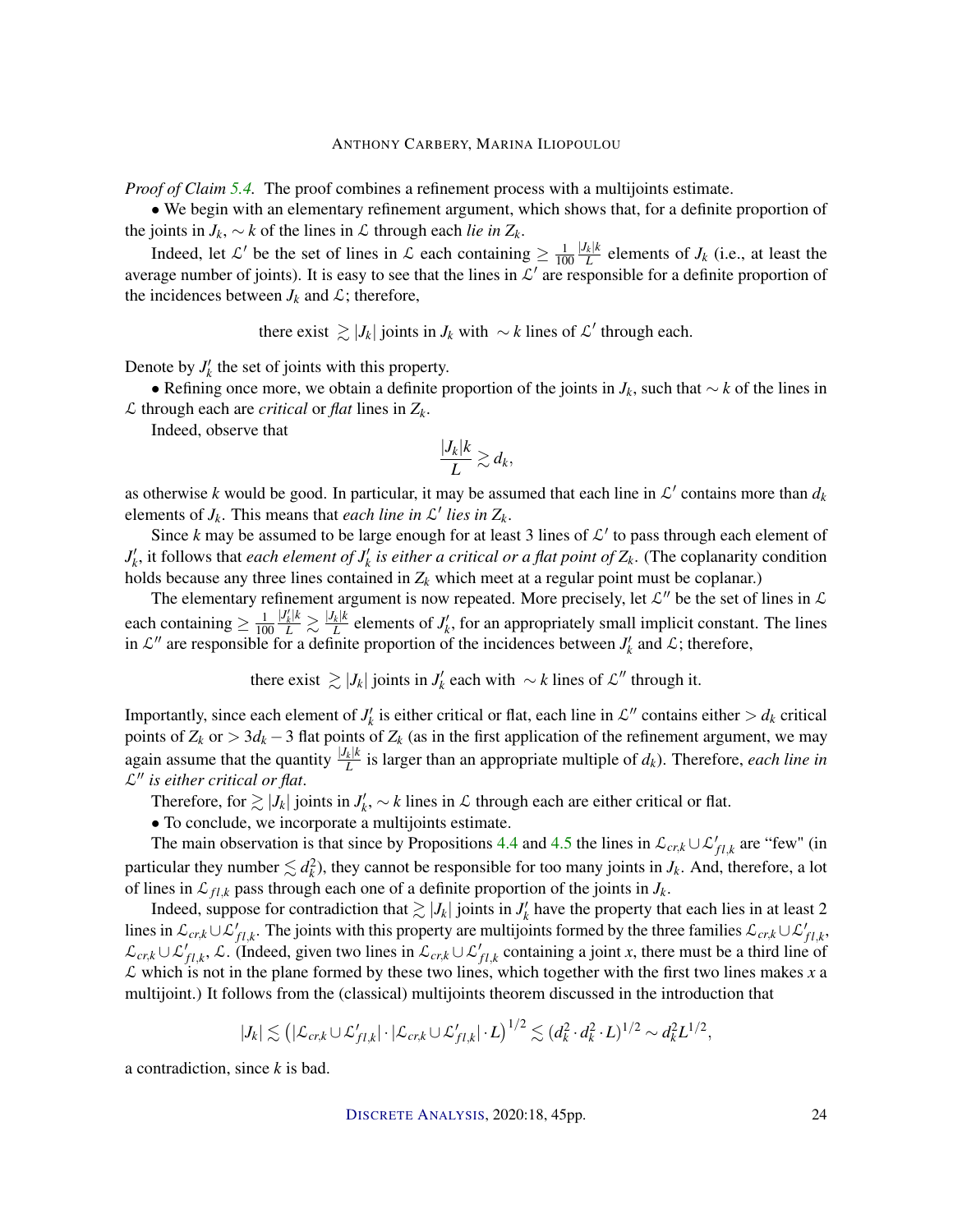Therefore,  $\gtrsim |J_k|$  joints in  $J'_k$  have the property that each lies in  $\sim k$  lines in  $\mathcal{L}_{fl,k}$ .

Now, if  $\gtrsim |J_k|$  of the above joints were critical, then there would exist  $l \in \mathcal{L}_{fl,k}$  containing  $\gtrsim \frac{|J_k|k}{L}$ *L* such critical joints. However, since every  $\ell \in \mathcal{L}_{fl,k}$  is not a critical line (it is, in fact, a flat line), it contains at most  $d_k$  critical points. Therefore,  $\frac{|J_k| k}{L} \lesssim d_k$ , a contradiction, since *k* is bad.

It follows that  $\gtrsim |J_k|$  joints in  $J'_k$  are flat. The set  $\bar{J}_k$  of these joints satisfies the statement of the claim.  $\Box$ 

Step 4: For all bad  $k$ ,  $\bar{J}_k$  has planar structure. This is an easy consequence of the previous step. Indeed, fix any bad *k*. For any plane  $\Pi \in \mathcal{P}_k$  (i.e., for any plane lying inside  $Z_k$ ), define

$$
\bar{J_{k,\Pi}}:=\bar{J_k}\cap \Pi
$$

and

$$
\mathcal{L}_{\Pi}^k := \{l \in \mathcal{L} : l \subseteq \Pi \text{ and } l \text{ contains some joint in } \bar{J}_{k,\Pi}\}.
$$

It holds that  $\bar{J}_k = \bigcup_{\Pi \in \mathcal{P}_k} \bar{J}_{k,\Pi}$ , as the joints in  $J_k$  live inside the planes in  $\mathcal{P}_k$ . The sets  $\bar{J}_{k,\Pi}$  are pairwise disjoint, as each joint in  $\bar{J}_k$  is a regular point of  $Z_k$ , and thus cannot live inside two distinct planes in  $Z_k$ . Finally, the sets  $\mathcal{L}_{\Pi}^{k}$  are pairwise disjoint as well: if a line *l* belongs to  $\mathcal{L}_{\Pi}^{k}$  and  $\mathcal{L}_{\Pi'}^{k}$  for some  $\Pi \neq \Pi'$ inside  $Z_k$ , then *l* is a critical line of  $Z_k$  and therefore cannot contain any regular points of  $Z_k$  (contradicting the definitions of  $\mathcal{L}_{\Pi}^{k}$  and  $\mathcal{L}_{\Pi'}^{k}$ ).

Remark 5.5. As we have noted, in general, a union of sets with planar structure does not have planar structure – see the discussion in Section 4.1. Nevertheless, the study of the interaction between the  $Z_k$ corresponding to different bad *k* reveals that the sets  $\bar{J}_k$  above are exceptional, in that they *have large subsets whose union has planar structure.* The proof of this assertion – which features below in Step 5 – builds upon the following (already established) properties of  $\bar{J}_k$ :

- (i) Each element of  $\bar{J}_k$  is a regular point of  $Z_k$ .
- (ii) Each  $x \in \bar{J}_k$  lies in  $\bar{J}_{k,\Pi}$  for the unique  $\Pi$  inside  $Z_k$  that contains *x*.
- (iii) The sets  $\mathcal{L}_{\Pi}^{k}$  (for any fixed bad *k*) are pairwise disjoint.

Step 5: The set  $J_{bad} = \bigcup_{bad \, k} J_k$  has nearly planar structure. The following lemma immediately implies that the set

$$
\bar{J} := \bigcup_{\text{bad }k} \bar{J}_k,
$$

has nearly planar structure. Since  $|J_k| \sim |\bar{J}_k|$  for all bad *k*, it directly follows that  $J_{bad} = \bigcup_{bad \, k} J_k$  has nearly planar structure.

**Lemma 5.6.** For each bad k, there exists  $J_k^j \subseteq J_k$ , with  $|J_k^j| \sim |J_k|$ , such that  $\bigcup_{\text{bad }k} J_k^j$  has planar structure.

We break up the proof of Lemma 5.6 into three sub-steps.

**Step 5a: Identification of the enemy.** In this step we partition the joints in  $\bar{J}$  into planes in a natural way, and identify the configurations which could obstruct planar (and thus potentially nearly planar) structure for  $\bar{J}$  in the context of this partition.

DISCRETE A[NALYSIS](http://dx.doi.org/10.19086/da), 2020:18, 45pp. 25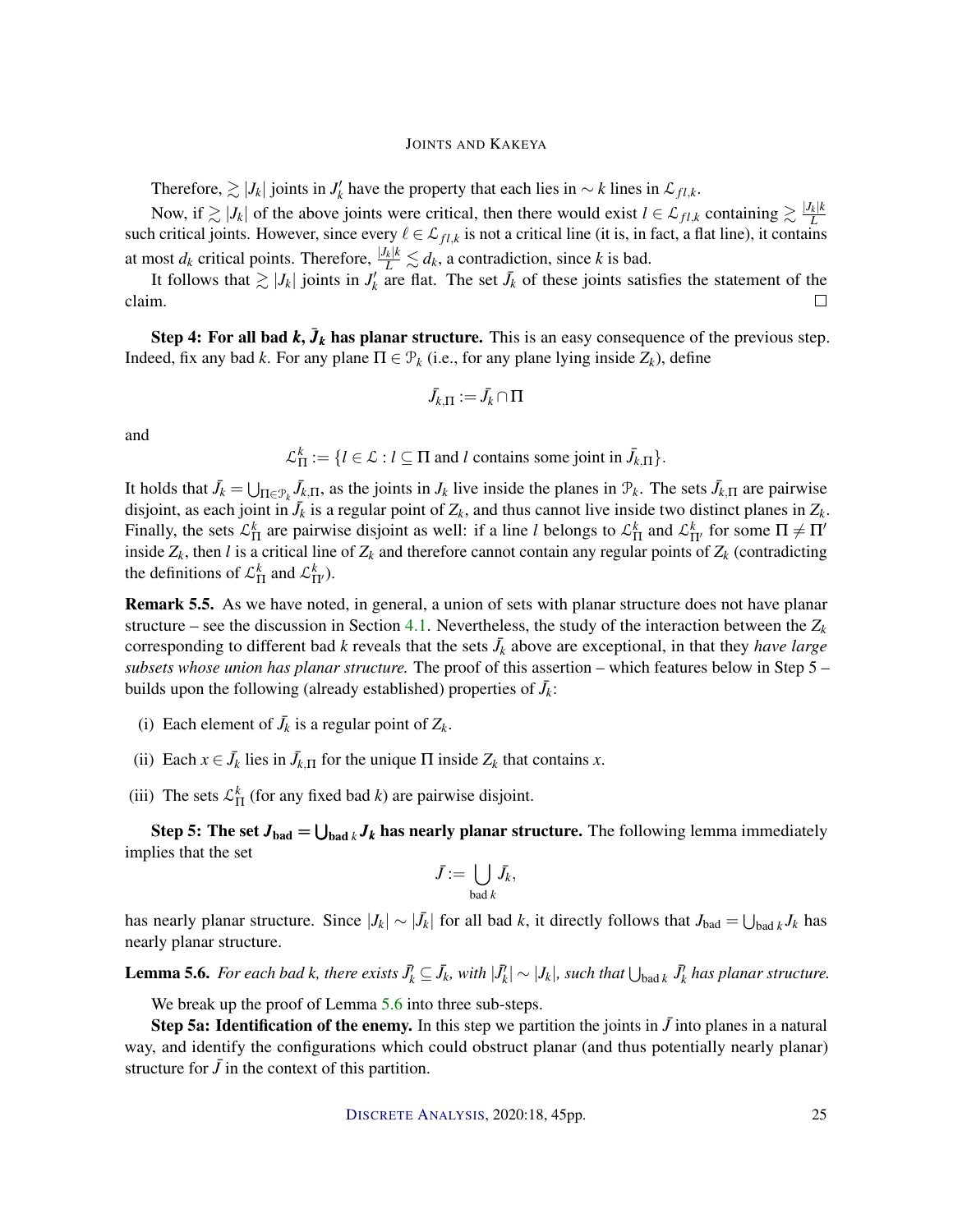Indeed, we begin by partitioning  $\bar{J}$  using the planes inside the collections  $\mathcal{P}_k$  (defined in Step 3), over all bad *k*. In particular, recall that, for each bad *k*, all joints in  $\bar{J}_k$  are regular points of  $Z_k$ , lying inside the union of planes  $\bigcup_{\Pi \in \mathcal{P}_k} \Pi \subseteq Z_k$ . For each bad *k* and  $\Pi \in \mathcal{P}_k$ , we have defined  $\bar{J}_{k,\Pi} := \bar{J}_k \cap \Pi$ .

As stated in Remark 5.5, for any given *k* the sets  $\bar{J}_{k,\Pi}$  are disjoint (and thus form a partition of  $\bar{J}_k$ ). Let  $\mathcal{P} := \bigcup_{\text{bad }k} \mathcal{P}_k$ . For each  $\Pi \in \mathcal{P}$ , let

$$
\bar{J}_\Pi := \bigcup_{k:\, \Pi \in \mathcal{P}_k} \bar{J}_{k,\Pi}.
$$

The sets  $\bar{J}_{\Pi}$  are pairwise disjoint (and form a partition of  $\bar{J}$ ). Indeed, for each  $x \in \bar{J}$ , the  $\Pi \in \mathcal{P}$  for which  $x \in J_\Pi$  is the unique plane inside  $Z_k$  that contains *x*, for the unique *k* for which  $x \in J_k$ . Define

 $\mathcal{L}_{\Pi} := \{l \in \mathcal{L} : l \subseteq \Pi \text{ and } l \text{ contains some point in } \bar{J}_{\Pi}\}\$ 

and observe that for any  $\Pi \in \mathcal{P}$  it holds that  $\mathcal{L}_{\Pi} = \bigcup_{\text{bad }k} \mathcal{L}_{\Pi}^k$ , where, recall,

 $\mathcal{L}_{\Pi}^k := \{l \in \mathcal{L} : l \subseteq \Pi \text{ and } l \text{ contains some point in } \bar{J}_{k,\Pi}\}.$ 

If the sets  $\mathcal{L}_{\Pi}$  are pairwise disjoint, then  $\bar{J}$  has planar structure. In order to study the interaction of the sets  $\mathcal{L}_{\Pi}$ , for any bad *k* define

$$
\mathcal{L}^k:=\bigsqcup_{\Pi\in\mathcal{P}_k}\mathcal{L}^k_{\Pi}.
$$

For any  $\ell \in \mathcal{L}^k$ , denote by  $\Pi^k_\ell$  the unique  $\Pi \in \mathcal{P}_k$  for which  $\ell \in \mathcal{L}^k_{\Pi}$  (the unique  $\Pi \in \mathcal{P}_k$  in which  $\ell$  lies).



Figure 3: We demonstrate the situation which could obstruct planar structure (and could thus potentially also obstruct nearly planar structure) for  $\bar{J}$ . The  $k$ ,  $k'$  are both bad. The line  $\ell$  is the intersection of two distinct planes, one in  $Z_k$  (red) and one in  $Z_{k'}$  (blue), and carries simultaneously joints in  $\bar{J}_k$  (red) and in  $\bar{J}_{k'}$  (blue). The bulk of the lines through each of the red joints are in  $\mathcal{L}^k$ , and they are flat lines of  $Z_k$  inside  $\Pi$ . The bulk of the lines through each of the blue joints are in  $\mathcal{L}^{k'}$ , and they are flat lines of  $Z_{k'}$  inside  $\Pi'$ . The line  $\ell$  itself lies in  $\mathcal{L}^k \cap \mathcal{L}^{k'}$ .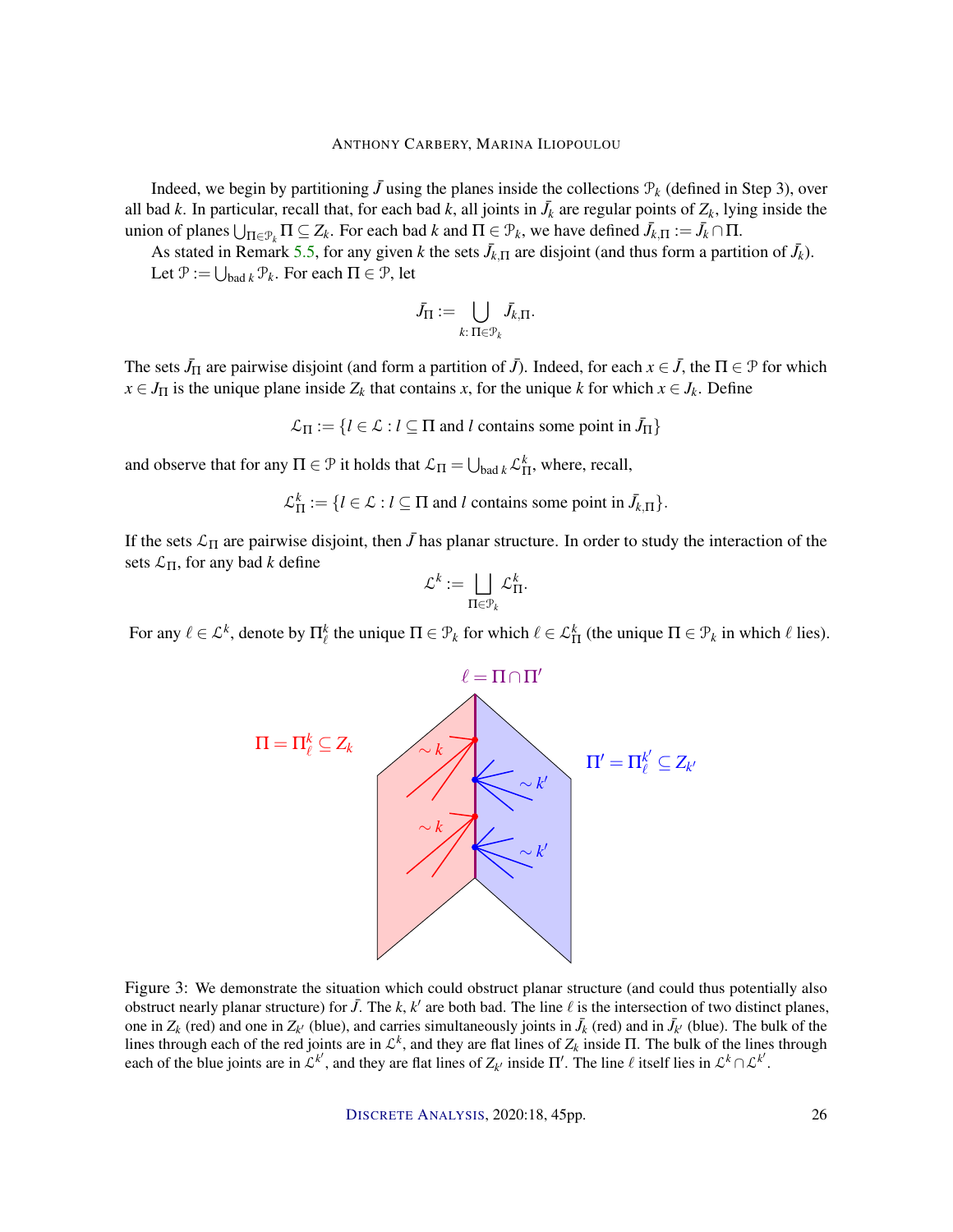Note that this  $\Pi$  is unique, due to the disjointness of the sets  $\mathcal{L}_{\Pi}^k$  for fixed *k* (see Remark 5.5).

Suppose that the sets  $\mathcal{L}_{\Pi}$  are not pairwise disjoint. This means that there exists a line  $\ell \in \mathcal{L}_{\Pi} \cap \mathcal{L}_{\Pi'}$ for some  $\Pi \neq \Pi'$  in  $\mathcal{P}$ ; in particular, there exist bad  $k, k'$  so that  $\ell \in \mathcal{L}_{\Pi}^k \cap \mathcal{L}_{\Pi'}^{k'}$ . This implies that  $k \neq k'$  (as the sets  $\mathcal{L}_{\Pi}^k$ ,  $\mathcal{L}_{\Pi}^k$  are disjoint). Therefore,  $\ell \in \mathcal{L}^k \cap \mathcal{L}^{k'}$  for these distinct  $k, k'$ , and moreover the planes  $\Pi_{\ell}^{k} = \Pi$  and  $\Pi_{\ell}^{k'} = \Pi'$  are distinct. This situation is depicted in Figure 3.

We have thus demonstrated that the only potential obstruction to  $\bar{J}$  having planar structure in the context of our partition would be the existence of some line  $\ell$  that lives simultaneously in two sets  $\mathcal{L}^k$ ,  $\mathcal{L}^{k'}$ for  $k \neq k'$ , and additionally satisfies  $\prod_{\ell}^{k} \neq \prod_{\ell}^{k'}$  $\ell$ . We are not disproving the existence of such a problematic line here. However, the technical Claim 5.7 in Step 5b below will imply (in Step 5c) that, even if such problematic lines exist (causing potential obstructions to planar structure), they still cannot obstruct nearly planar structure. In particular, *the lines through each joint in a large subset of*  $\bar{J} = \bigcup_{bad \, k} \bar{J}_k$  *are not problematic*. The algebraic-geometric nature of obstructions to planar structure (see Figure 3) prompts us to show this by exploring how different varieties  $Z_k$ ,  $Z_{k'}$  (for bad  $k$ ,  $k'$ ) interact with each other.

Step 5b: Interaction of the varieties  $Z_k$  as bad *k* varies. To study this interaction in a manner which is helpful for the proof of Claim 5.7, we define a total order  $\prec$  on the set of bad *k* such that

if 
$$
k' \prec k
$$
, then  $k'^{\varepsilon} d_{k'} \leq k^{\varepsilon} d_k$ .

This is achieved by simply ordering the quantities  $k^{\varepsilon} d_k$  in (usual) increasing order, and assigning the same order to the corresponding *k*'s. (For *k*'s for which the corresponding  $k^{\epsilon}d_k$  are equal, any total order between them is permitted.)

To formulate the claim, for any  $x \in \overline{J}$  define

$$
\mathcal{L}_x := \{ l \in \mathcal{L}_{\Pi} \text{ through } x \}
$$

for the unique  $\Pi \in \mathcal{P}$  for which  $x \in J_\Pi$ . Observe that if  $x \in \bar{J}_k$  then all lines in  $\mathcal{L}_x$  belong to  $\mathcal{L}^k$  (and total  $\sim k$  in number).

**Claim 5.7.** For all bad k, there exists  $J_k \subseteq J_k$ , with  $|J_k| \sim |J_k|$ , such that any line  $\ell \in \bigcup_{x \in J_k} \mathcal{L}_x$  with

$$
\ell \in \mathcal{L}^k \cap \bigcup_{k' \prec k} \mathcal{L}^{k'}
$$

*satisfies*

$$
\Pi_\ell^{k'} = \Pi_\ell^k.
$$

Roughly speaking, Claim 5.7 states that, for any bad *k*, only a small proportion of the joints in  $\bar{J}_k$  may live in lines  $\ell$  as in the obstructive Figure 3, for  $k' \prec k$ .

*Proof of Claim* 5.7. Fix a bad *k*. For  $x \in J_k$ , we say that *x* is *problematic* if there exists  $\ell \in \mathcal{L}_x$  with

$$
\ell \in \bigcup_{k' \prec k} \mathcal{L}^{k'} \text{ and } \Pi_{\ell}^{k'} \neq \Pi_{\ell}^{k}.
$$

More precisely, for  $k' \prec k$ , we say that *x* is  $k'$ -problematic if there exists  $\ell \in \mathcal{L}_x$  with

$$
\ell \in \mathcal{L}^{k'} \text{ and } \Pi_{\ell}^{k'} \neq \Pi_{\ell}^{k}.
$$

DISCRETE A[NALYSIS](http://dx.doi.org/10.19086/da), 2020:18, 45pp. 27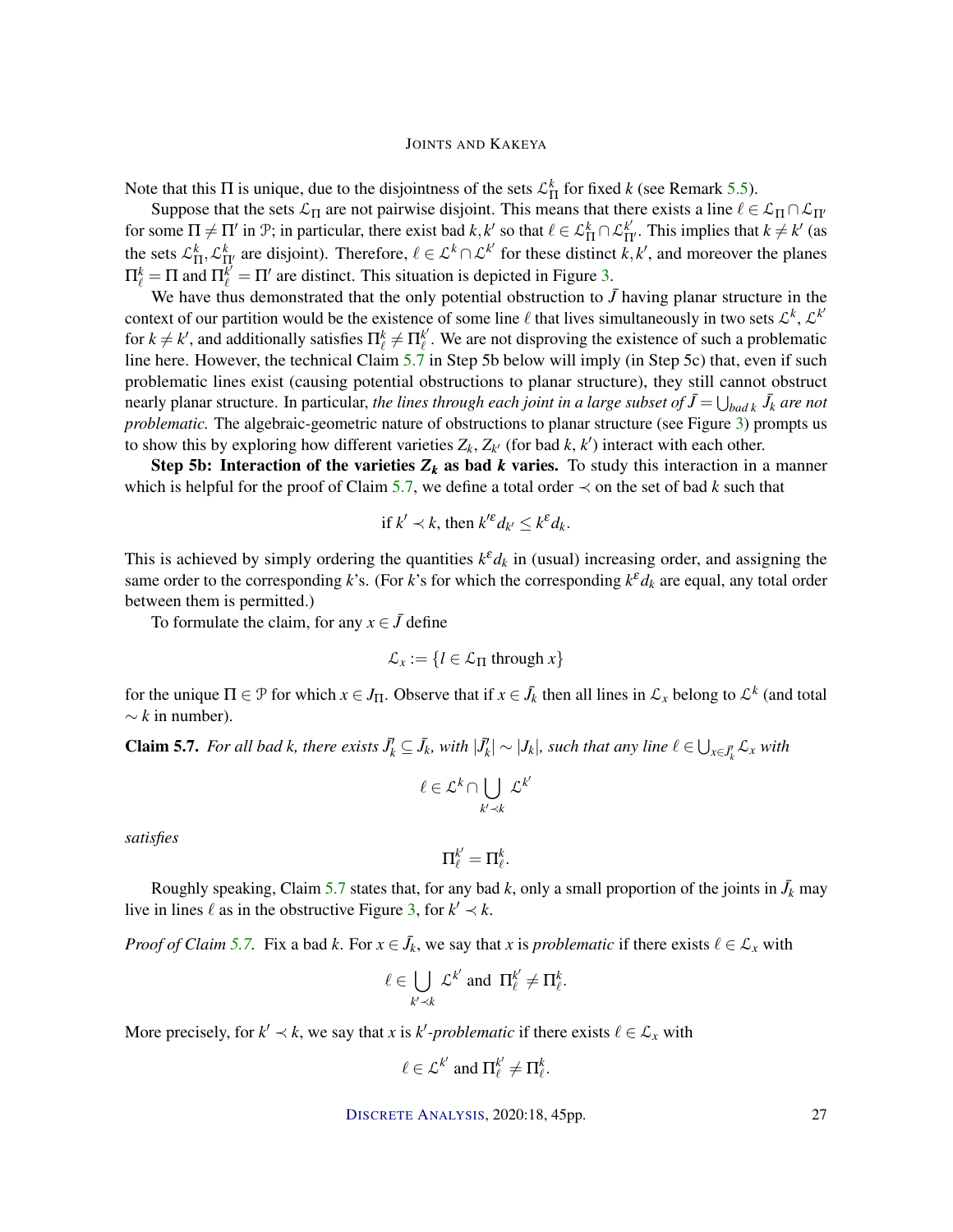In other words,  $x \in \bar{J}_k$  is  $k'$ -problematic *if it is a red joint inside some line*  $\ell$  *as in Figure* 3.

Denote by  $\bar{J}_{k, \text{prob}}$  and  $\bar{J}_{k, \text{prob}}^{\bar{k}}$  the sets of problematic and  $k'$ -problematic joints, respectively. Observe that

$$
\bar{J}_{k,\text{prob}} = \bigcup_{\text{bad }k' \prec k} \bar{J}_{k,\text{prob}}^{k'}.
$$
\n(11)

The goal is to prove that

$$
|\bar{J}_{k,\text{prob}}| \lesssim |J_k|
$$

(for an appropriate implicit constant smaller than 1); that is, that only a small proportion of the joints in  $J_k$  may live in lines  $\ell$  as in Figure 3, for  $k' \prec k$ .

Suppose for contradiction that  $|\bar{J}_{k,prob}| \gtrsim |J_k|$ . It follows that there exists a bad  $k' \prec k$  such that

$$
|\vec{J}_{k,\text{prob}}^{k'}| \gtrsim_{\varepsilon} \frac{|J_k|}{k'^{\varepsilon}}
$$

 $|\text{Sine otherwise (11) would imply that  $|\bar{J}_{k,\text{prob}}| \leq \sum_{\text{bad }k' \prec k} |\bar{J}_{k,\text{prob}}^{k'}| \lesssim_{\varepsilon} \sum_{\text{bad }k' \prec k} \frac{|J_k|}{k'^{\varepsilon}}$$  $\frac{|J_k|}{k^{\prime\epsilon}} \lesssim |J_k|$ , a contradiction under the assumption that the  $\varepsilon$ -dependent implicit constant above is appropriately small).

We will derive a contradiction by appropriately bounding  $I(\vec{J}^k_{k,prob}, \mathcal{L}^k)$ , the number of incidences between the joints in  $\vec{J}^k_{k, \text{prob}}$  and the lines in  $\mathcal{L}^k$ . The core of the analysis is informally summarised in Figure 4 below, which builds on Figure 3.

To begin with, the planar structure of  $\bar{J}_k$  (more precisely, the fact that  $\sim k$  lines in  $\mathcal{L}^k$  pass through each joint in  $\bar{J}_k$ ) and the assumed lower bound on  $|\bar{J}_{k,\text{prob}}^{\bar{k}}|$  imply that

$$
I(\vec{J}_{k,\text{prob}}^{k'}, \mathcal{L}^k) \sim |\vec{J}_{k,\text{prob}}^{k'}| \cdot k \gtrsim_{\varepsilon} \frac{|J_k|}{k'^{\varepsilon}} \cdot k.
$$

On the other hand,

$$
I(\vec{J}_{k,\text{prob}}^{k'}, \mathcal{L}^k) = I(\vec{J}_{k,\text{prob}}^{k'}, \mathcal{L}_{\subsetneq Z_{k'}}^k) + I(\vec{J}_{k,\text{prob}}^{k'}, \mathcal{L}_{\subseteq Z_{k'}}^k),
$$
\n(12)

where  $\mathcal{L}_{\subsetneq Z_{k'}}^k$  is the set of lines in  $\mathcal{L}^k$  that do not lie fully inside  $Z_{k'}$ , and where  $\mathcal{L}_{\subsetneq Z_{k'}}^k$  is the set of lines in  $\mathcal{L}^k$  that lie fully inside  $Z_{k'}$ . We split the analysis into two cases, according to which of the summands is dominant in (12). Recall, each  $x \in \overline{J}_{k, \text{prob}}^{\overline{k}'}$  lies in  $Z_k \cap Z_{k'}$ .

• *Suppose that*  $I(\bar{J}^{k'}_{k, \text{prob}}, \mathcal{L}^k) \sim I(\bar{J}^{k'}_{k, \text{prob}}, \mathcal{L}^k_{\subsetneq Z_{k'}})$ . It directly follows that

$$
I(\vec{J}_{k,\text{prob}}^{k'}, \mathcal{L}_{\subsetneq Z_{k'}}^{k}) \gtrsim_{\varepsilon} \frac{|J_k|}{k'^{\varepsilon}} \cdot k.
$$

On the other hand, since  $\vec{J}_{k, \text{prob}}^{k'} \subseteq Z_{k'}$ , each line in  $\mathcal{L}_{\subsetneq Z_{k'}}^k$  contains at most  $d_{k'}$  elements of  $\vec{J}_{k, \text{prob}}^{k'} \subseteq Z_{k'}$ . Therefore,

$$
I(\bar{J}^{k'}_{k,\text{prob}},\mathcal{L}^k_{\subsetneq Z_{k'}})\leq Ld_{k'}.
$$

It follows by the two estimates above that

$$
\frac{|J_k|}{k'^\varepsilon}\cdot k\lesssim_\varepsilon Ld_{k'}.
$$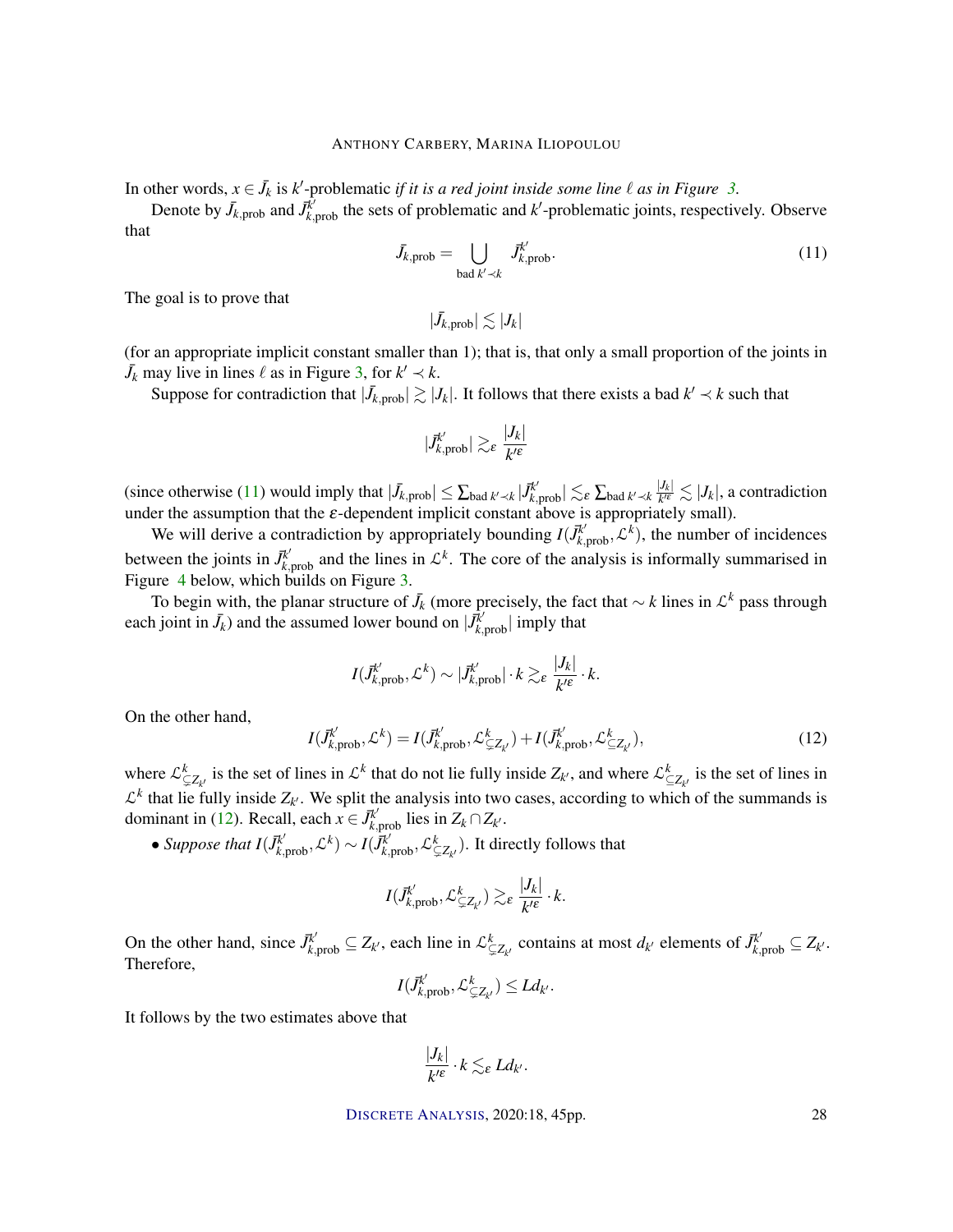This situation is illustrated by (ii) in Figure 4.

• *Suppose that*  $I(\bar{J}_{k, \text{prob}}^{k'}, \mathcal{L}^k) \sim I(\bar{J}_{k, \text{prob}}^{k'}, \mathcal{L}_{\leq Z_{k'}}^k)$ . It directly follows that

$$
I(\bar{J}_{k,\text{prob}}^{k'}, \mathcal{L}_{\subseteq Z_{k'}}^{k}) \gtrsim_{\varepsilon} \frac{|J_k|}{k'^{\varepsilon}} \cdot k.
$$

$$
\ell=\Pi\cap\Pi'
$$



Figure 4: The problematic joints (red) are arranged in lines  $\ell \in \mathcal{L}^k \cap \mathcal{L}^{k'}$  as above (a configuration precisely as in Figure 3). Everything that is red lives in  $Z_k$ , and everything that is blue lives in  $Z_{k'}$  (and  $\ell$  itself lives in both zero sets). The lines that are only red do not live in  $Z_{k'}$ , while the red lines that are also blue-dashed live in  $Z_{k'}$ . The red joints are regular points of  $Z_k$ , while the blue joints are regular points of  $Z_{k'}$ . The problematic joints are few: (i) The existence of regular blue points along  $\ell$  means that the red plane  $\Pi$  *cannot also be blue* (i.e., cannot live in  $Z_{k'}$ ), so *the blue-dashed lines are few*, contributing few incidences with the red joints. (ii) The red lines contribute few incidences with the red joints as each can only intersect the blue zero set few times.

More precisely, one obtains that

$$
\gtrsim |J_{k,\text{prob}}^{k'}| \gtrsim_{\varepsilon} \frac{|J_k|}{k'^{\varepsilon}} \text{ joints } x \in J_{k,\text{prob}}^{k'} \text{ have } \sim k \text{ lines in } \mathcal{L}_{\subseteq Z_{k'}}^{k} \text{ through each.}
$$
 (13)

Since the joints in  $\vec{J}^{k'}_{k, \text{prob}}$  lie in the lines in the set

$$
\{\ell\in\mathcal{L}^k\cap\mathcal{L}^{k'}:\,\Pi^k_{\ell}\neq\Pi^{k'}_{\ell}\}\subseteq\mathcal{L},
$$

it follows that there exists  $\ell \in \mathcal{L}^k \cap \mathcal{L}^{k'}$  with  $\Pi^k_{\ell} \neq \Pi^{k'}_{\ell}$  which contains  $\gtrsim_{\varepsilon} \frac{|J_k|}{k'^{\varepsilon} L}$  $\frac{|J_k|}{k^{\prime\epsilon}L}$  of the joints in (13). The  $\sim k$  lines in  $\mathcal{L}^k$  through each of these joints all lie in  $\Pi^k_\ell$  (as these joints are regular points of  $Z_k$  on the plane  $\Pi_{\ell}^k \subseteq Z_k$ , and the lines in  $\mathcal{L}^k$  lie in  $Z_k$ ); thus, by (13),  $\Pi_{\ell}^k$  contains  $\gtrsim_{\varepsilon} \frac{|J_k|}{k^{\ell} L}$  $\frac{|\mathcal{Y}_k|}{k^{\prime \epsilon} L}$ *k* lines that all lie in  $Z_{k^{\prime}}$ . However, these lines are fewer than  $d_{k'}$  in total, as otherwise  $\Pi_{\ell}^k$  would lie in  $Z_{k'}$ , and thus  $\ell$ , a line that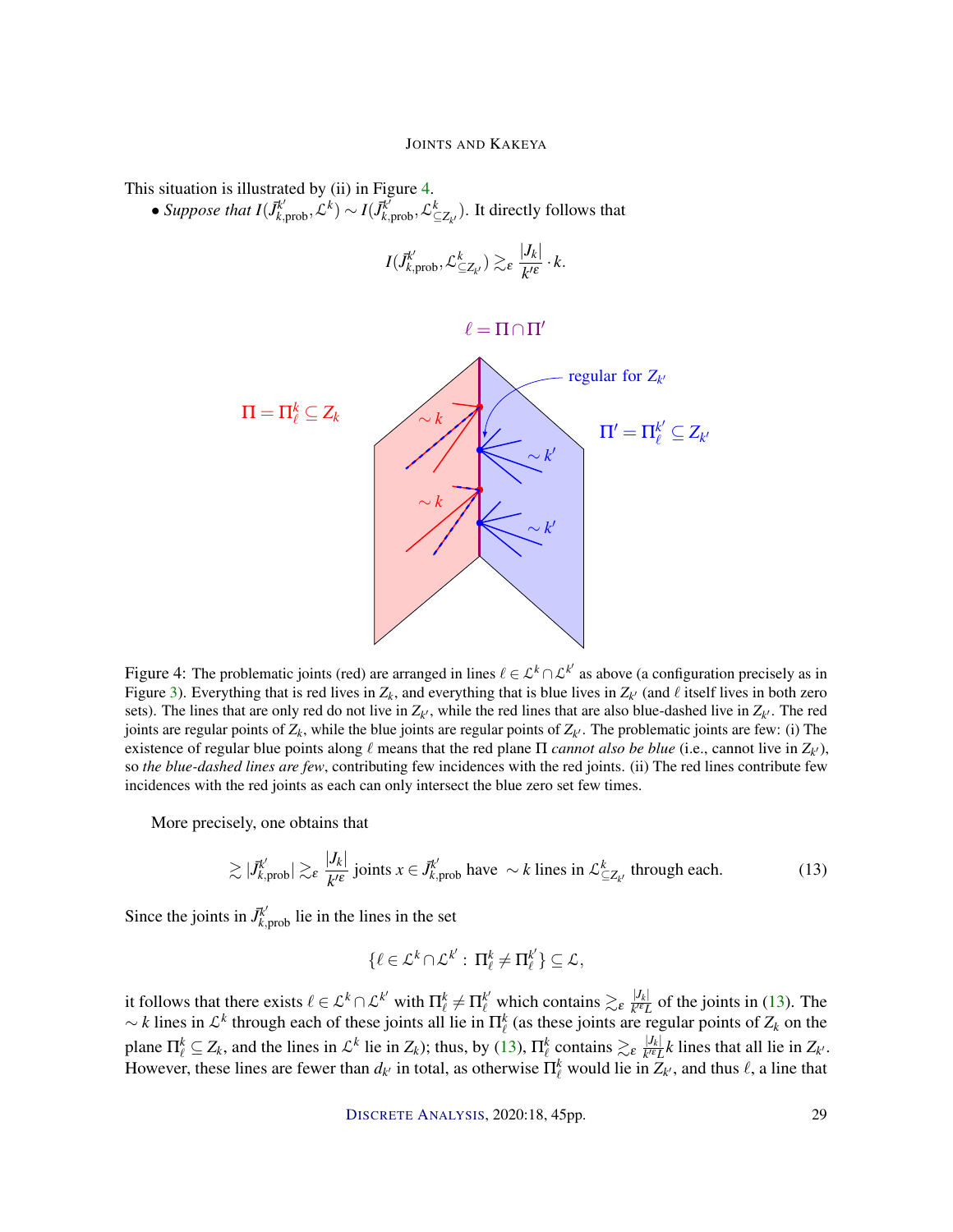contains at least one regular point of  $Z_{k'}$ , would be the intersection of two distinct planes in  $Z_{k'}$ , which cannot happen. Therefore,

$$
\frac{|J_k|}{k'^\varepsilon L}k\lesssim_\varepsilon d_{k'}.
$$

This situation is illustrated by (i) in Figure 4.

Observe that both cases above lead to the same bound

$$
|J_k|k\lesssim_\varepsilon Lk'^\varepsilon d_{k'}
$$

for  $J_k$ . Now, due to the fact that  $k' \prec k$  it holds that  $k'^{\varepsilon} d_{k'} \leq k^{\varepsilon} d_k$ , thus

$$
|J_k|k\lesssim_{\varepsilon} Lk^{\varepsilon}d_k,
$$

or equivalently  $|J_k|k^{2-\epsilon/2} \lesssim_{\epsilon} L^{3/2}$ , which is a contradiction because *k* is bad. Therefore,  $|\bar{J}_{k, \text{prob}}| \lesssim |J_k|$ ; the proof of Claim 5.7 is complete.

**Step 5c: Conclusion: the failure of the enemy.** Claim 5.7 implies that  $\vec{J} := \bigcup_{\text{bad } k} \vec{J}_k^{\prime}$  has planar structure. Indeed, for all *k* and  $\Pi \in \mathcal{P} = \bigcup_{\text{bad } k} \mathcal{P}_k$  define

$$
\bar{J}_{k,\Pi}':=\bar{J}_k'\cap \bar{J}_{k,\Pi}
$$

and

$$
\vec{J}'_{\Pi} := \bigsqcup_{k:\Pi \in \mathcal{P}_k} \vec{J}'_{k,\Pi}.
$$

The sets  $\vec{J}_{\Pi}$  are pairwise disjoint, as each  $x \in \vec{J}$  (and thus in  $\vec{J}'$ ) belongs to  $\vec{J}_{\Pi}$  for the unique  $\Pi \in \mathcal{P}_k$  that contains *x*, for the unique *k* for which  $x \in \overline{J}_k^j$ . Therefore, to show that  $\overline{J}^j$  has planar structure it suffices to show that the sets

 $\bar{\mathcal{L}}_{\Pi} := \{l \in \mathcal{L} : l \subseteq \Pi \text{ and } l \text{ contains some joint in } \bar{J}'_{\Pi}\}\$ 

are pairwise disjoint.

Assume for contradiction that the sets  $\bar{\mathcal{L}}_{\Pi}$  are not pairwise disjoint. This means that there exists a line  $\ell \in \bar{\mathcal{L}}_{\Pi} \cap \bar{\mathcal{L}}_{\Pi'}$  for some  $\Pi \neq \Pi'$  in P. Since  $\ell \in \mathcal{L}_{\Pi}$ , it follows that  $\ell$  is contained in  $\Pi$  and contains some joint  $x \in \bar{J}_{k,\Pi}^{\prime}$ , for some *k*. This further implies that  $\ell \in \bigcup_{x \in \bar{J}_{k}^{\prime}} \mathcal{L}_{x}, \ell \in \mathcal{L}^{k}$  and  $\Pi_{\ell}^{k} = \Pi \in \mathcal{P}_{k}$ . Similarly, the fact that  $\ell \in \bar{\mathcal{L}}_{\Pi'}$  implies that  $\ell$  contains some joint in  $\bar{J}'_{k',\Pi}$  for some  $k'$ , and therefore that  $\ell \in \bigcup_{x \in \bar{J}'_{k'}} \mathcal{L}_x$ ,  $\ell \in \mathcal{L}^{k'}$  and  $\Pi_{\ell}^{k'} = \Pi' \in \mathcal{P}_{k'}$ .

It is impossible for the above to hold for  $k = k'$ . Indeed, if this was the case, then  $\ell$  would be the intersection of the two distinct planes  $\Pi$ ,  $\Pi'$ , which both lie in  $Z_k$ . Thus all points in  $\ell$  would be critical points of  $Z_k$ , and therefore  $\ell$  would not contain any element of  $\bar{J}_k$ , a contradiction.

It follows that  $k \neq k'$ . It has thus been shown that for these distinct  $k, k'$ 

$$
\ell \in \bigcup_{x \in \bar{J}'_k} \mathcal{L}_x \text{ and } \ell \in \bigcup_{x \in \bar{J}'_{k'}} \mathcal{L}_x
$$

DISCRETE A[NALYSIS](http://dx.doi.org/10.19086/da), 2020:18, 45pp. 30

 $\Box$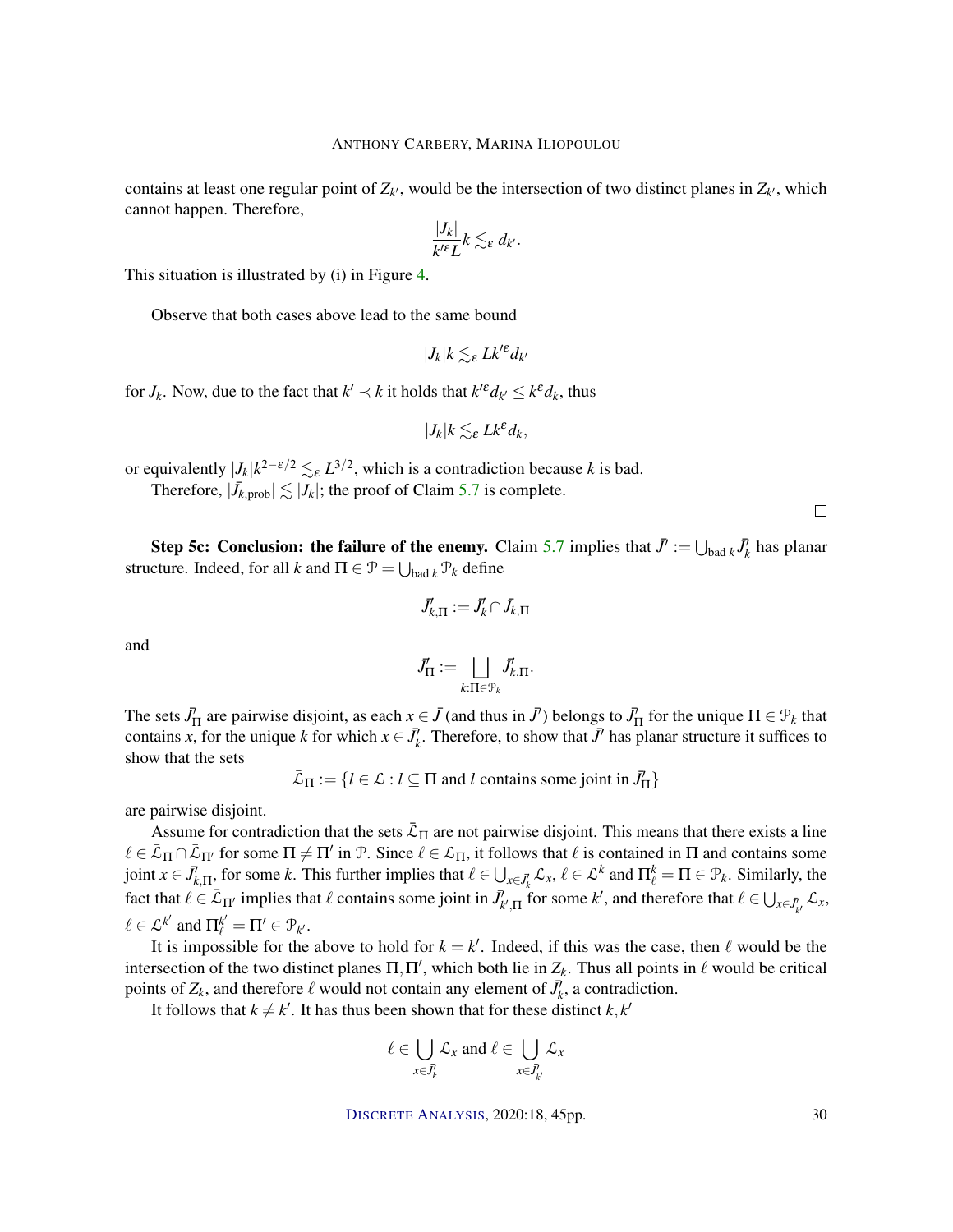while also

$$
\ell \in \mathcal{L}^k \cap \mathcal{L}^{k'}.
$$

Now, either  $k' \prec k$  or  $k \prec k'$ . If  $k' \prec k$ , then the above implies that  $\ell \in \bigcup_{x \in \bar{J}_k^t} \mathcal{L}_x$  and  $\ell \in \mathcal{L}^k \cap \bigcup_{k' \prec k} \mathcal{L}^{k'}$ ; by Claim 5.7 it follows that  $\Pi = \Pi'$ , a contradiction. Similarly, if  $k \prec k'$  the above implies that  $\ell \in \bigcup_{x \in \overline{J'_{k'}}} \mathcal{L}_x$ and  $\ell \in \mathcal{L}^{k'} \cap \bigcup_{k \prec k'} \mathcal{L}^{k'}$ , which again leads to the contradiction  $\Pi = \Pi'$  by Claim 5.7.

Therefore, the sets  $\bar{\mathcal{L}}_{\Pi}$  are pairwise disjoint. It follows that  $\bar{J}$  has planar structure – the proof of Lemma 5.6 is complete.

Step 6: Proving the discrete Kakeya estimate. To complete the proof of Theorem 5.2, it remains to show the discrete Kakeya-type estimate (8). We begin by showing that it holds under the additional hypothesis of nearly planar structure, with the aid of the Szemerédi–Trotter theorem.

In crude terms, each plane Π featuring in a nearly planar structure is *independent* from the other planes, when it comes to counting incidences. In particular, it is the lines from *within* Π that contribute essentially all incidences with the points that have chosen Π. This fact informs the basic idea for the proof of Lemma 5.8: finding an appropriate incidence estimate on each such plane Π, and then summing over all Π.

Lemma 5.8. *Let J be a set of joints formed by a set* L *of L lines in* R 3 *. If J has nearly planar structure, then*

$$
\sum_{x\in J}\left(\sum_{l\in\mathcal{L}}\chi_l(x)\right)^{3/2}\lesssim L^{3/2}.
$$

*Proof.* The lemma is proved for sets of joints with planar structure; the general statement immediately follows by the definition of nearly planar structure.

Let *J* be a set of joints formed by  $\mathcal L$  that has planar structure. As before, the desired inequality becomes

$$
\sum_k |J_k| k^{3/2} \lesssim L^{3/2}.
$$

Since *J* has planar structure, there exist a set  $P$  of planes and a decomposition  $J = \bigsqcup_{\Pi \in \mathcal{P}} J_{\Pi}$  in sets  $J_{\Pi} \subseteq J \cap \Pi$ , so that the sets

 $\mathcal{L}_{\Pi} := \{l \in \mathcal{L} : l \subseteq \Pi \text{ and } l \text{ contains some point in } J_{\Pi}\},\$ 

whose cardinalities we denote by *L*Π, are pairwise disjoint and satisfy

#{lines in  $\mathcal{L}_{\Pi}$  through  $x$ } ∼ #{lines in  $\mathcal L$  through  $x$ }

for every joint  $x \in J_\Pi$ . Observe that  $J_k = \bigsqcup_{\Pi \in \mathcal{P}} J_{k,\Pi}$ , where  $J_{k,\Pi}$  is the set of joints in  $J_\Pi \cap J_k$ . The desired inequality thus becomes

$$
\sum_{\Pi \in \mathcal{P}} \sum_{k} |J_{k,\Pi}| k^{3/2} \lesssim L^{3/2},\tag{14}
$$

and will follow from the "pointwise" estimate

$$
\sum_{k} |J_{k,\Pi}| k^{3/2} \lesssim L_{\Pi} L^{1/2} \text{ for all } \Pi \in \mathcal{P}
$$
 (15)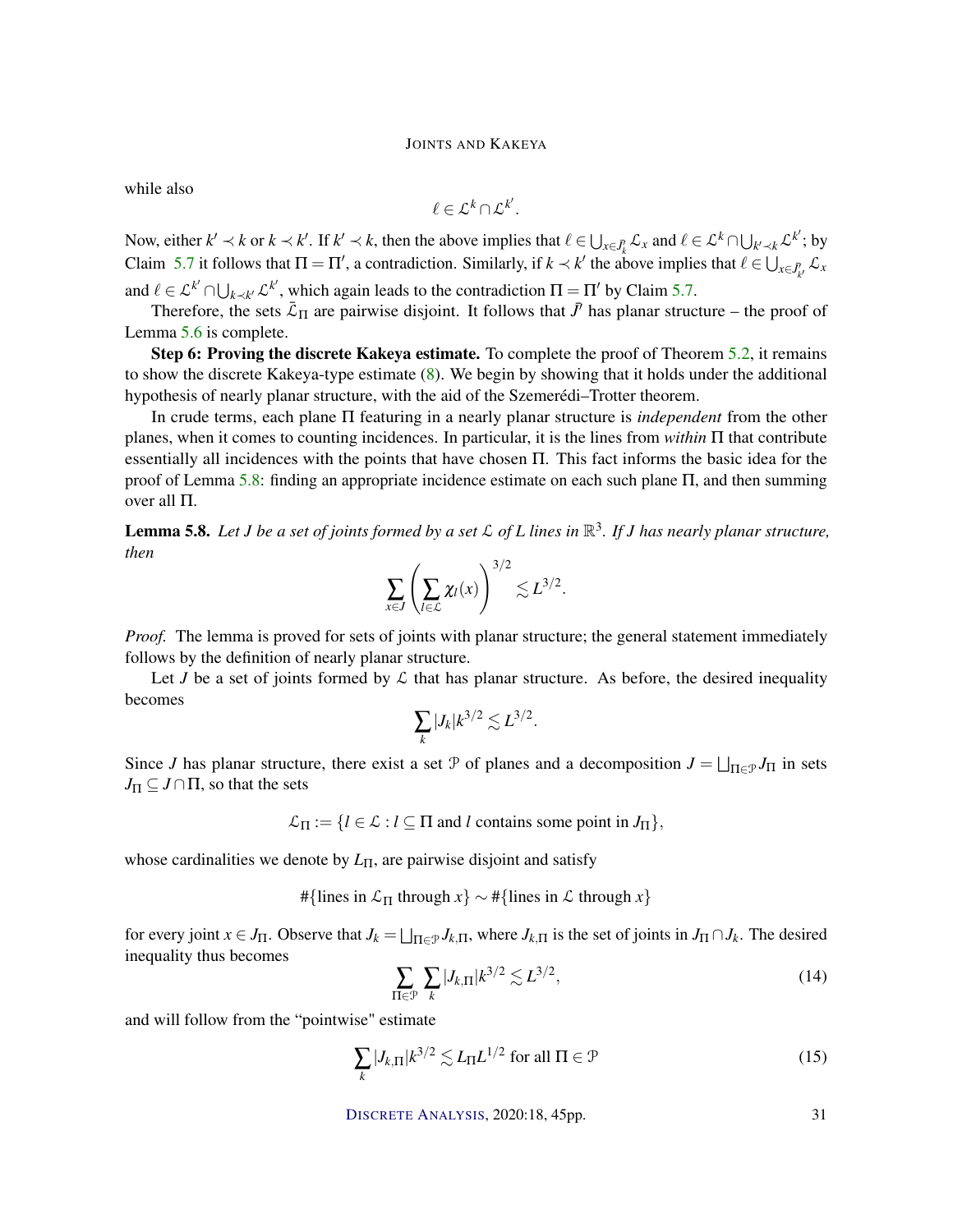by adding over all  $\Pi \in \mathcal{P}$ , crucially using the fact that

$$
\sum_{\Pi\in\mathcal{P}}L_{\Pi}\leq L,
$$

which holds because the sets  $\mathcal{L}_{\Pi}$  are pairwise disjoint.

We now show (15) to complete the proof. Let  $\Pi \in \mathcal{P}$ . Observe that, due to the planar structure of *J*, each joint in  $J_{k,\Pi}$  lies in  $\sim k$  lines in  $\mathcal{L}_{\Pi}$ . Therefore, the desired estimate

$$
\sum_{k} |J_{k,\Pi}| k^{3/2} \lesssim L_{\Pi} L^{1/2}
$$
 (16)

is a statement regarding incidences between  $J_{k,\Pi}$  and  $\mathcal{L}_{\Pi}$ , and the Szemerédi–Trotter theorem will be employed for its proof. In particular, for  $k \gtrsim L_{\Pi}^{1/2}$  $\frac{1}{2}$ , applying the Szemerédi–Trotter theorem to count incidences between  $J_{k,\Pi}$  and  $\mathcal{L}_{\Pi}$ , one obtains

$$
|J_{k,\Pi}|\lesssim \frac{L_\Pi}{k}.
$$

Therefore,

$$
\sum_{k \gtrsim L_{\Pi}^{1/2}} |J_{k,\Pi}| k^{3/2} \lesssim L_{\Pi} \sum_{k \gtrsim L_{\Pi}^{1/2}} k^{1/2} \lesssim L_{\Pi}^{3/2} \lesssim L_{\Pi} L^{1/2}.
$$

On the other hand, the Szemerédi–Trotter theorem asserts that for  $k \lesssim L_{\Pi}^{1/2}$  $\frac{1}{11}$  the inequality

$$
|J_{k,\Pi}| \lesssim \frac{L_{\Pi}^2}{k^3} \tag{17}
$$

holds. Moreover, the joints structure may be exploited to derive

$$
|J_{\Pi}| \le L. \tag{18}
$$

Indeed, all points in  $J_{\Pi}$  lie on the same plane  $\Pi$ , however they are joints formed by  $\mathcal{L}$ ; hence, there exists a distinct line in L through each joint in  $J_{\Pi}$  (which does not lie in  $\Pi$ ), and therefore  $L \geq |J_{\Pi}|$ . Inequalities  $(17)$  and  $(18)$  will now be combined to derive the estimate

$$
\sum_{k \lesssim L_{\Pi}^{1/2}} |J_{k,\Pi}| k^{3/2} \lesssim L_{\Pi} L^{1/2},\tag{19}
$$

concluding the proof. The analysis is split in two cases, according to whether  $k \leq Q$  or  $k \geq Q$ , where

$$
Q:=\left(\frac{L_{\Pi}^2}{L}\right)^{1/3}.
$$

The former case is resolved by exploiting the joints structure (in particular, (18)). More precisely,

$$
\sum_{k\lesssim Q} |J_{k,\Pi}|k^3 \lesssim \left(\sum_{k\lesssim Q} |J_{k,\Pi}|\right) Q^3 \lesssim |J_{\Pi}| \frac{L_{\Pi}^2}{L} \lesssim L\frac{L_{\Pi}^2}{L} = L_{\Pi}^2,
$$
\n(20)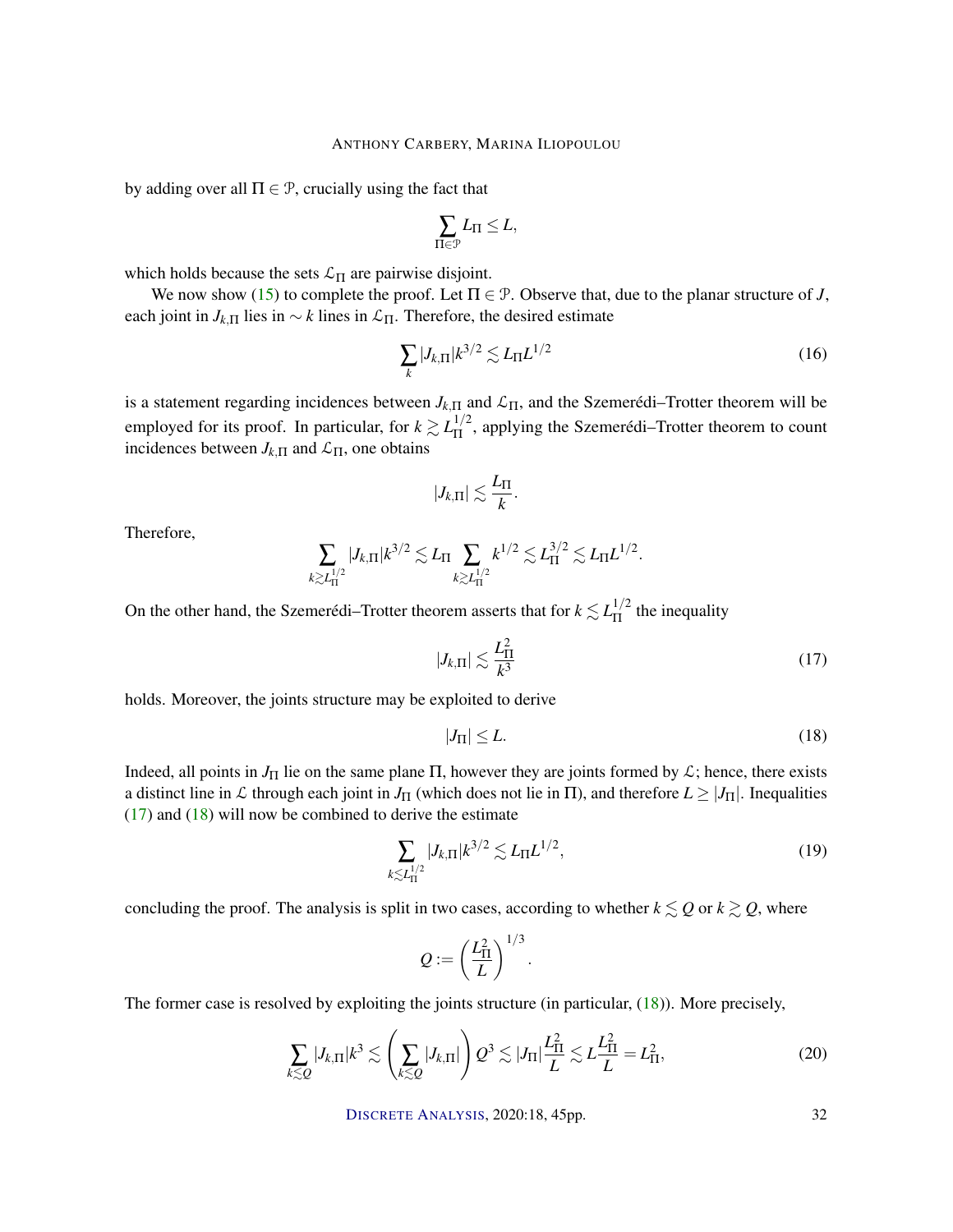where the last inequality is (18). (Note that the above estimate may be viewed as an improved version of the Szemerédi–Trotter theorem for  $\bigsqcup_{k\leq Q}J_{k,\Pi}$ , as merely applying (17) for each  $k\lesssim Q$  and adding over all such *k* will in general yield the above inequality with a log*Q* loss.) Applying the Cauchy-Schwarz inequality and using again the joints structure estimate  $(18)$ , this time combined with  $(20)$ , one deduces

$$
\sum_{k\lesssim Q} |J_{k,\Pi}|k^{3/2} = \sum_{k\lesssim Q} (|J_{k,\Pi}|k^3)^{1/2} |J_{k,\Pi}|^{1/2}
$$
\n
$$
\lesssim \left(\sum_{k\lesssim Q} |J_{k,\Pi}|k^3\right)^{1/2} \left(\sum_{k\lesssim Q} |J_{k,\Pi}|\right)^{1/2}
$$
\n
$$
\lesssim \left(\sum_{k\lesssim Q} |J_{k,\Pi}|k^3\right)^{1/2} |J_{\Pi}|^{1/2}
$$
\n
$$
\lesssim L_{\Pi} L^{1/2}.
$$
\n(21)

The situation for the remaining *k* (those for which  $Q \lesssim k \lesssim L_{\text{II}}^{1/2}$  $\frac{1}{11}$ ) is resolved using estimate (17) (which holds independently of the joints structure). In particular,

$$
\sum_{Q \lesssim k \lesssim L_{\text{II}}^{1/2}} |J_{k,\Pi}| k^{3/2} = \sum_{Q_{\text{II}} \lesssim k \lesssim L_{\text{II}}^{1/2}} |J_{k,\Pi}| k^3 \frac{1}{k^{3/2}} \n\lesssim L_{\text{II}}^2 \sum_{Q \lesssim k \lesssim L_{\text{II}}^{1/2}} \frac{1}{k^{3/2}} \n\lesssim L_{\text{II}}^2 \frac{1}{Q^{3/2}} \sim L_{\text{II}}^2 \frac{L^{1/2}}{L_{\text{II}}} \sim L_{\text{II}} L^{1/2}.
$$
\n(22)

Combining  $(21)$  and  $(22)$ , the desired estimate  $(19)$  follows.

Now we prove (8) in the general case. For large *k*, the Szemerédi–Trotter theorem implies that

$$
|J_k| \lesssim \frac{L}{k} \text{ for all } k \gtrsim L^{1/2},\tag{23}
$$

hence

$$
\sum_{k \gtrsim L^{1/2}} |J_k| k^{3/2} \lesssim \sum_{k \gtrsim L^{1/2}} L k^{1/2} \lesssim L^{3/2}.
$$
 (24)

For (small) good *k* the inequality

$$
\sum_{\text{good }k} |J_k| k^{3/2} \lesssim L^{3/2}
$$

follows from the superior estimate (9). Finally, the estimate

$$
\sum_{\text{bad }k}|J_k|k^{3/2}\lesssim L^{3/2},
$$

follows directly from the fact that *J*<sub>bad</sub> has nearly planar structure together with Lemma 5.8. This completes the proof of Step 6 and of the theorem.

 $\Box$ 

 $\Box$ 

DISCRETE A[NALYSIS](http://dx.doi.org/10.19086/da), 2020:18, 45pp. 33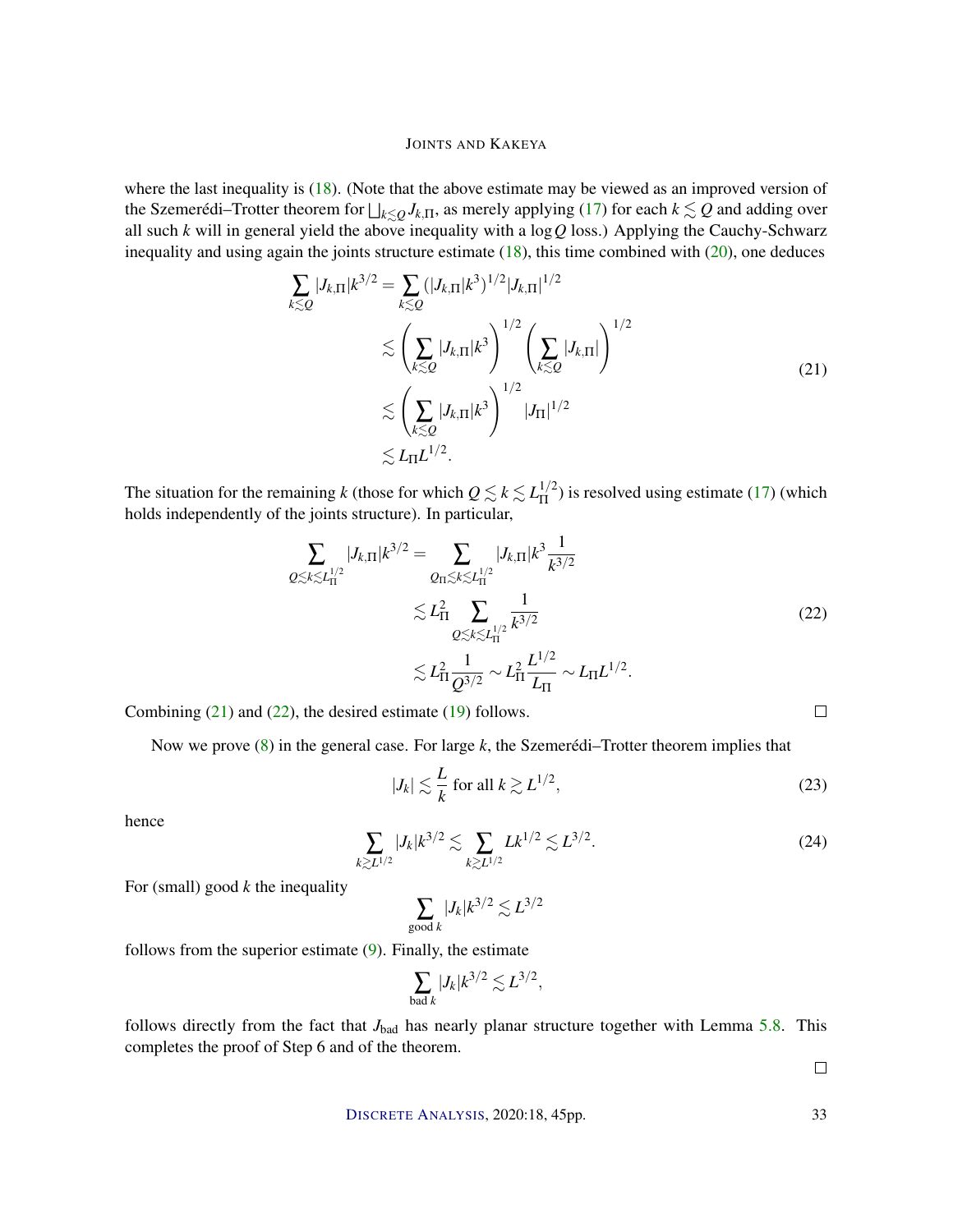**Remark 5.9.** As is shown by the case where all lines in  $\mathcal{L}$  pass through the same point, equality in (24) is sometimes (essentially) achieved. Note that, in this case of large  $k$ ,  $(23)$  implies via a simple counting argument (and independently of the joints structure) that the joints and lines are arranged in essentially non-interacting bushes.

# A Appendix: Affine-invariant Hasse calculus – directional derivatives, restrictions and multiplicities

Throughout this appendix we will consider polynomials and not polynomial mappings. We shall regard all vectors in  $\mathbb{F}^n$  as *column vectors* unless otherwise stated.

#### A.1 The Hasse derivative.

Let  $n \ge 1$ . For any  $i = (i_1, \ldots, i_n)$  and  $j = (j_1, \ldots, j_n) \in \mathbb{N}^n$ , define

$$
\binom{i}{j} := \binom{i_1}{j_1} \cdots \binom{i_n}{j_n}.
$$

For all  $i = 1, \ldots, n$ , denote by  $e_i$  the vector  $(0, \ldots, 0, 1, 0, \ldots, 0)^T$  with 1 in the *i*-th coordinate. Finally, for any field  $\mathbb{F}$ , any  $x = (x_1, \ldots, x_n)^T \in \mathbb{F}^n$  and any multi-index  $a = (a_1, \ldots, a_n) \in \mathbb{N}^n$ , let  $x^a := x_1^{a_1} \cdots x_n^{a_n}$ .

Theorem 1.1 is proved by studying directional derivatives of appropriate polynomials along directions carried by the objects forming the joints. While in a general field setting derivatives cannot be defined analytically, they can be defined algebraically as coefficients in Taylor expansions.

**Definition A.1.** (Hasse derivative) Let  $\mathbb F$  be a field,  $n \geq 1$  and  $p \in \mathbb F[x_1,\ldots,x_n]$ . For each  $a \in \mathbb N^n$ , the Hasse derivative  $D^a p$  *of*  $p$  *is defined as the element of*  $\mathbb{F}[x_1,\ldots,x_n]$  *which is the coefficient of*  $y^a$  *in the expression of*  $p(x+y)$  *as a polynomial in x.* 

It follows that, for all  $p \in \mathbb{F}[x_1, \ldots, x_n]$ , we have the "Taylor expansion"

$$
p(x) = \sum_{a \in \mathbb{N}^n} D^a p(x_0) (x - x_0)^a
$$

in the sense of equality between polynomials in  $x$  and  $x_0$ , and therefore also in the sense of polynomials in *x* with  $x_0 \in \mathbb{F}^n$  fixed. Moreover, if we know that an expression

$$
p(x) = \sum_{a \in \mathbb{N}^n} p_a(x_0)(x - x_0)^a.
$$

with  $p_a$  a polynomial in  $x_0$  holds in the world of polynomials in  $x$  and  $x_0$ , then we can deduce that  $p_a = D^a p$ <sup>7</sup>

 $^7$ More precisely, this equality holds in  $\mathbb{F}[x, x_0]$  (and thus in  $\mathbb{F}[x_0]$ ). Indeed, suppose that  $\sum_{a \in \mathbb{N}^n, |a| \le N} q_a(x_0)(x - x_0)^a = 0$ , with  $q_a$  a polynomial in  $x_0$ , and that some  $q_a$  with  $|a| = N$  is non-zero. The coeffcients of  $x^a$  with  $|a| = N$  must be zero, and hence  $q_a = 0$  for all *a* with  $|a| = N$ , contradiction.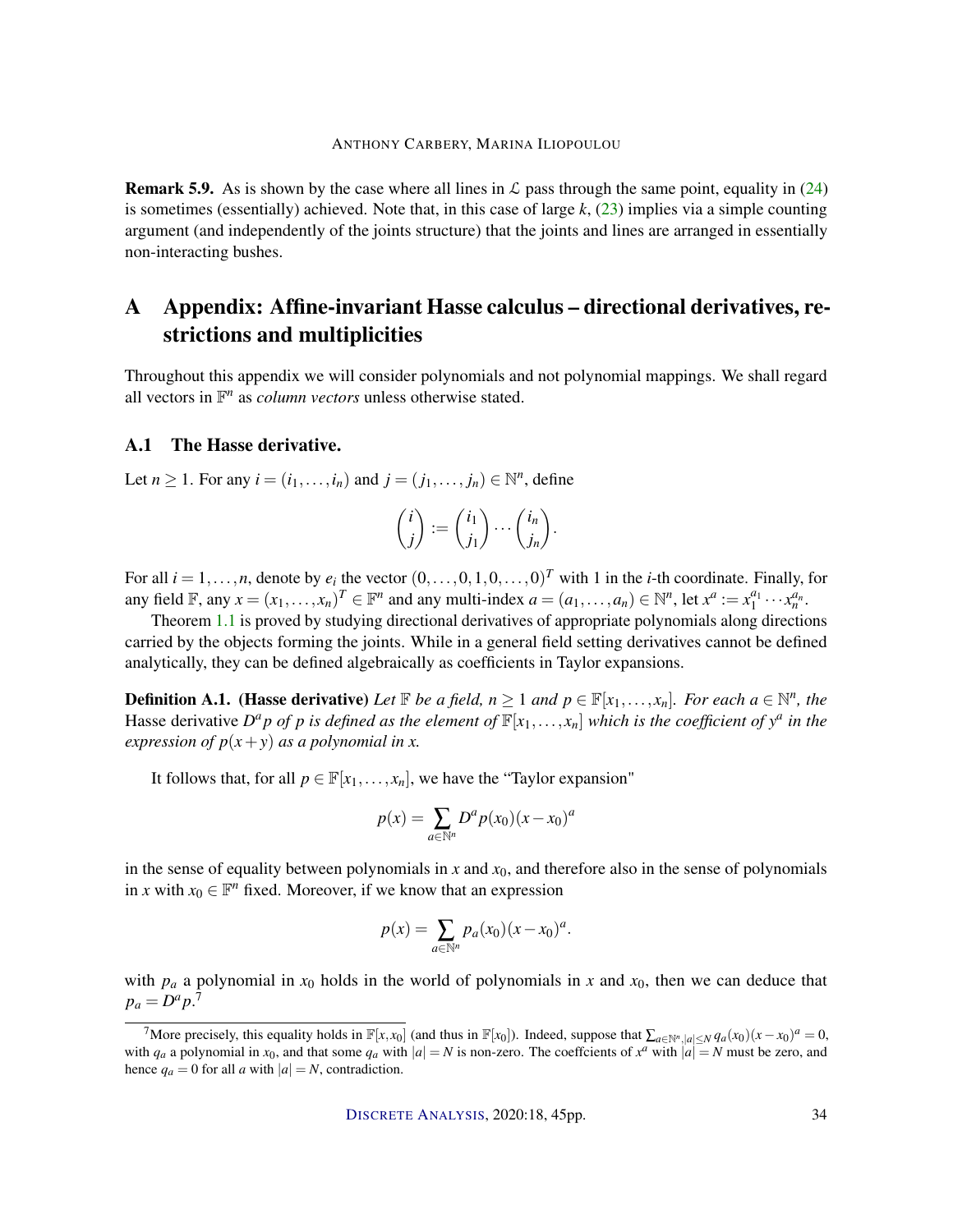Remark A.2. Observe that one can recover a polynomial via its Hasse derivatives at a point. In the special case where  $\mathbb{F} = \mathbb{R}$ , the Hasse derivative  $D^a p(x_0)$  is simply a (non-zero) multiple of the usual derivative  $(e_1 \cdot \nabla)^{a_1} \cdots (e_n \cdot \nabla)^{a_n} p(x_0)$  of *p* at *x*<sub>0</sub>; more precisely,

$$
(e_1\cdot\nabla)^{a_1}\cdots(e_n\cdot\nabla)^{a_n}p(x_0)=a!\,D^ap(x_0).
$$

So, in this particular case the usual and Hasse derivatives are equivalent notions. However, in general field settings the "usual" derivatives  $a!D^ap(x_0)$  of a polynomial at a point provide less information about the polynomial, in that they do not suffice to fully recover the polynomial. For instance, all "usual" derivatives of the polynomial  $p(x) = x^q \in \mathbb{Z}_q[x]$  for *q* prime vanish at 0, yet *p* has a non-zero coefficient  $(D^{(q)}p(0) = 1 \neq 0)$ . Therefore the Hasse derivative generalises the standard Euclidean space derivative in a more robust way than the "usual" derivative does. In particular, even in the case  $n = 1$ , it is not in general the case that  $D^{(2)} = D^{(1)} \circ D^{(1)}$  (see Proposition A.3 (iii) below), and it is quite possible for a polynomial to satisfy  $D^a p = 0$  while  $D^{a+1} p \neq 0$  – consider for example  $p(x) = x^q$  in  $\mathbb{Z}_q[x]$ , with  $a = q - 1$ .

### **Proposition A.3.** (Basic properties of the Hasse derivative.) Let  $\mathbb{F}$  be a field and  $n \geq 1$ . Then, the *following hold:*

- (i) *For each a,*  $D^a: \mathbb{F}[x_1,\ldots,x_n] \to \mathbb{F}[x_1,\ldots,x_n]$  *is a linear map.*
- (ii) *For any monomial*  $x_1^{a_1} \cdots x_n^{a_n} \in \mathbb{F}[x_1, \ldots, x_n]$ *, it holds that*

$$
D^{e_i}(x^{a_1} \cdots x^{a_n}) = \begin{cases} a_i x_1^{a_1} \cdots x_i^{a_i-1} \cdots x_n^{a_n}, & \text{if } a_i > 0, \\ 0, & \text{if } a_i = 0 \end{cases}.
$$

- (iii)  $D^{i}(D^{j}p) = {i+j \choose i}$  $j^{+j}$ ) $D^{i+j}p = \binom{i+j}{i}$  $P_i^{(+)}(D^{i+j}p) = D^j(D^ip)$ , for all  $p \in \mathbb{F}[x_1, \ldots, x_n]$  and  $i, j \in \mathbb{N}^n$ .
- (iv) *Each*  $D^a$  *is translation-invariant:*  $D^a(p(\cdot+y))(x) = D^a p(x+y)$  *as polynomials in x and y.*

Proofs for properties (i) and (iii) can be found for example in [5] and [6], while (ii) is proved in [14]. The proof of (iv) is an easy exercise.

Much of the rest of this section is devoted to a careful verification that calculus with Hasse derivatives proceeds in parallel with classical calculus. In subsequent subsections we consider, in turn, directional derivatives, restrictions of derivatives of polynomials to planes, Hasse-multiplicities of polynomials and vanishing properties of restrictions of directional derivatives of polynomials to planes. Many of the statements which follow also appear, in disguised form, in [22].

The following technical lemma describes the derivatives of restrictions of polynomials to affine subspaces, and will subsequently be used for the study of directional derivatives.

**Lemma A.4.** Let  $\mathbb{F}$  be a field,  $n \geq 1$ ,  $p \in \mathbb{F}[x_1,\ldots,x_n]$  and  $x_0 \in \mathbb{F}^n$ . Let  $k \in \{1,2,\ldots,n\}$  and let P be the  $k$ -plane through  $x_0$  spanned by the vectors  $\omega_1,\ldots,\omega_k\in\mathbb{F}^n\setminus\{0\}.$  Let  $\Omega$  be the  $n\times k$  matrix with columns  $\omega_1, \ldots, \omega_k$ *, and let, for t* =  $(t_1, \ldots, t_k)^T$ *,* 

$$
p_{|_{P_{x_0}}}(t) := p(x_0 + \Omega t) \in \mathbb{F}[t_1,\ldots,t_k].
$$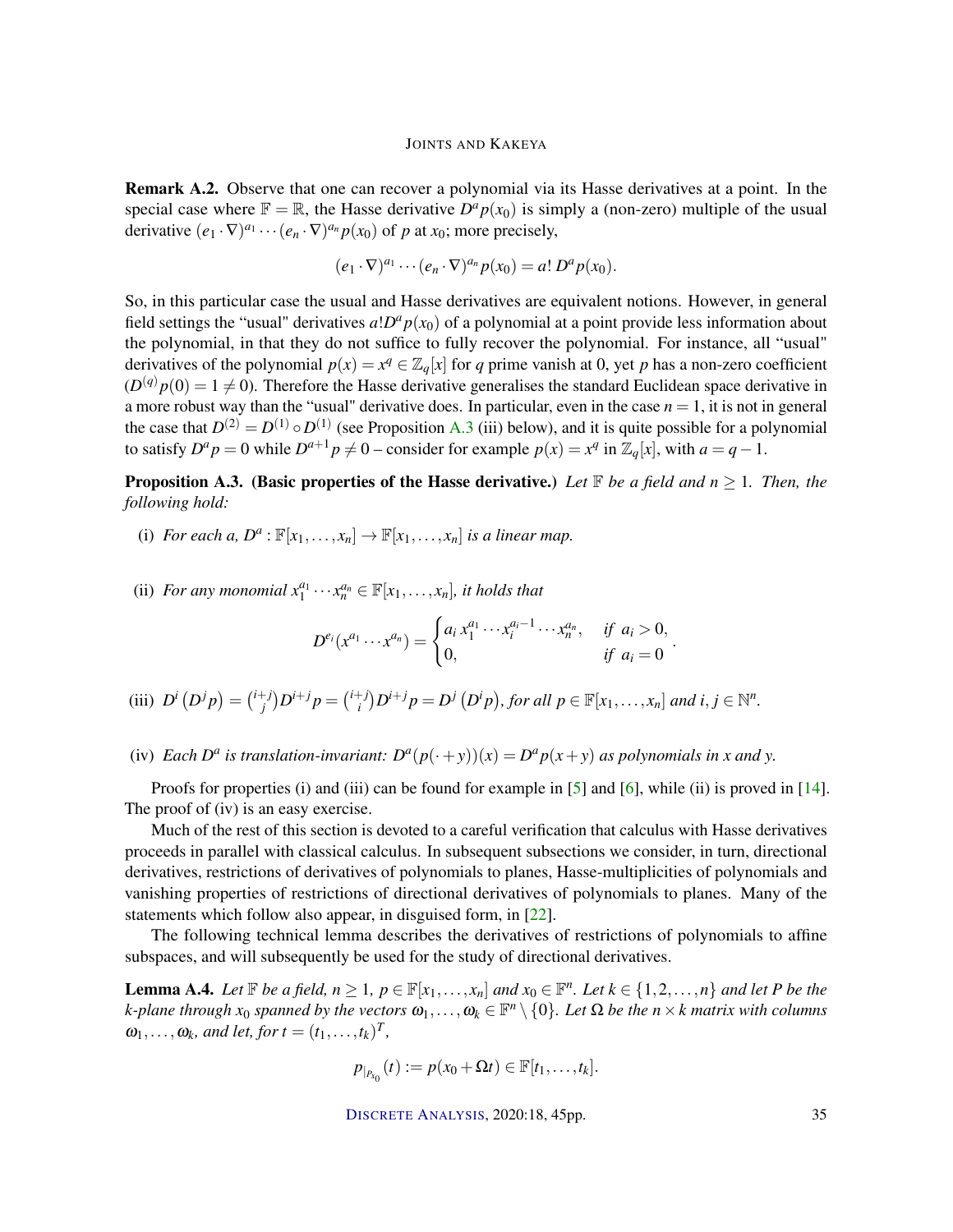*Then, for all*  $m \in \mathbb{N}^k$ *, the identity* 

$$
D^m(p_{|_{P_{x_0}}})(t)=\sum_{a=\alpha_1+\cdots+\alpha_k\in\mathbb{N}^n:\;|\alpha_i|=m_i\;\forall i}D^ap(x_0+\Omega t)\;\omega_1^{\alpha_1}\cdots\omega_k^{\alpha_k}
$$

*holds in*  $\mathbb{F}[t_1,\ldots,t_k]$ *.* 

*Proof.* For convenience we denote the entries of  $\Omega$  by  $(\omega_{jl})_{j=1}^n k_{l=1}^k$ , so that the column vector  $\omega_l$  has entries  $(\omega_{jl})^n$  $f_{j=1}^n$ . For any vectors  $t = (t_1, \ldots, t_k)^T$  and  $t_0 = (t_{01}, \ldots, t_{0k})^T$  of indeterminants, we have

$$
p_{|_{P_{x_0}}}(t) = p(x_0 + \Omega t)
$$
  
=  $\sum_{a \in \mathbb{N}^n} D^a p(x_0 + \Omega t_0) \cdot (\Omega (t - t_0))^a$   
=  $\sum_{a \in \mathbb{N}^n} D^a p(x_0 + \Omega t_0) \cdot ((t_1 - t_{01}) \omega_1 + \dots + (t_k - t_{0k}) \omega_k)^a$   
=  $\sum_{a \in \mathbb{N}^n} D^a p(x_0 + \Omega t_0) \cdot \prod_{j=1}^n ((t_1 - t_{01}) \omega_{j1} + \dots + (t_k - t_{0k}) \omega_{jk})^{a_j}$ .

With  $a \in \mathbb{N}^n$  and *j* fixed we have

$$
((t_1-t_{01}) \boldsymbol{\omega}_{j1} + \cdots + (t_k-t_{0,k}) \boldsymbol{\omega}_{jk})^{a_j} = \sum_{b_{j1}+\cdots+b_{jk}=a_j} [(t_1-t_{01}) \boldsymbol{\omega}_{j1}]^{b_{j1}} \cdots [(t_k-t_{0k}) \boldsymbol{\omega}_{jk}]^{b_{jk}}
$$

and the product in *j* of these terms is therefore

$$
\prod_{j=1}^n \sum_{b_{j1}+\cdots+b_{jk}=a_j} \left[ (t_1-t_{01}) \omega_{j1} \right]^{b_{j1}} \cdots \left[ (t_k-t_{0k}) \omega_{jk} \right]^{b_{jk}}.
$$

With *a* still fixed, let *B* be the  $n \times k$  matrix whose entries are  $b_{jl}$ . Denote its rows by  $b_j \in \mathbb{N}^k$  and its columns by  $\alpha_l \in \mathbb{N}^n$ , so that for each *j* the entries  $b_{jl}$  of  $b_j$  satisfy  $\sum_{l=1}^k b_{jl} = a_j$ . The previous displayed expression becomes

$$
\sum_{\alpha_1+\cdots+\alpha_k=a} \left[ (t_1-t_{01})^{\sum_{j=1}^n b_{j1}} \prod_{j=1}^n \omega_{j1}^{b_{j1}} \right] \cdots \left[ (t_k-t_{0k})^{\sum_{j=1}^n b_{jk}} \prod_{j=1}^n \omega_{jk}^{b_{jk}} \right]
$$
\n
$$
= \sum_{\alpha_1+\cdots+\alpha_k=a} (t-t_0)^{\sum_{j=1}^n b_j} \omega_1^{\alpha_1} \cdots \omega_k^{\alpha_k}
$$
\n
$$
= \sum_{m\in\mathbb{N}^k} (t-t_0)^m \sum_{\alpha_1+\cdots+\alpha_k=a, \sum_{j=1}^n b_j=m} \omega_1^{\alpha_1} \cdots \omega_k^{\alpha_k}
$$
\n
$$
= \sum_{m\in\mathbb{N}^k} (t-t_0)^m \sum_{a=\alpha_1+\cdots+\alpha_k, |\alpha_i|=m_i} \omega_1^{\alpha_1} \cdots \omega_k^{\alpha_k}.
$$

Therefore, summing over *a*,

$$
p_{|_{P_{x_0}}}(t)=\sum_{m\in\mathbb{N}^k}\left(\sum_{a=\alpha_1+\cdots+\alpha_k\in\mathbb{N}^n:\ |\alpha_i|=m_i\ \forall\ i}D^ap(x_0+\Omega t_0)\ \omega_1^{\alpha_1}\cdots\omega_k^{\alpha_k}\right)(t-t_0)^m.
$$

Consequently, for any  $m \in \mathbb{N}^k$ ,  $D^m(p_{|_{P_{x_0}}})(t_0)$  equals the coefficient of  $(t - t_0)^m$  in the last expression above, and we are done.

 $\Box$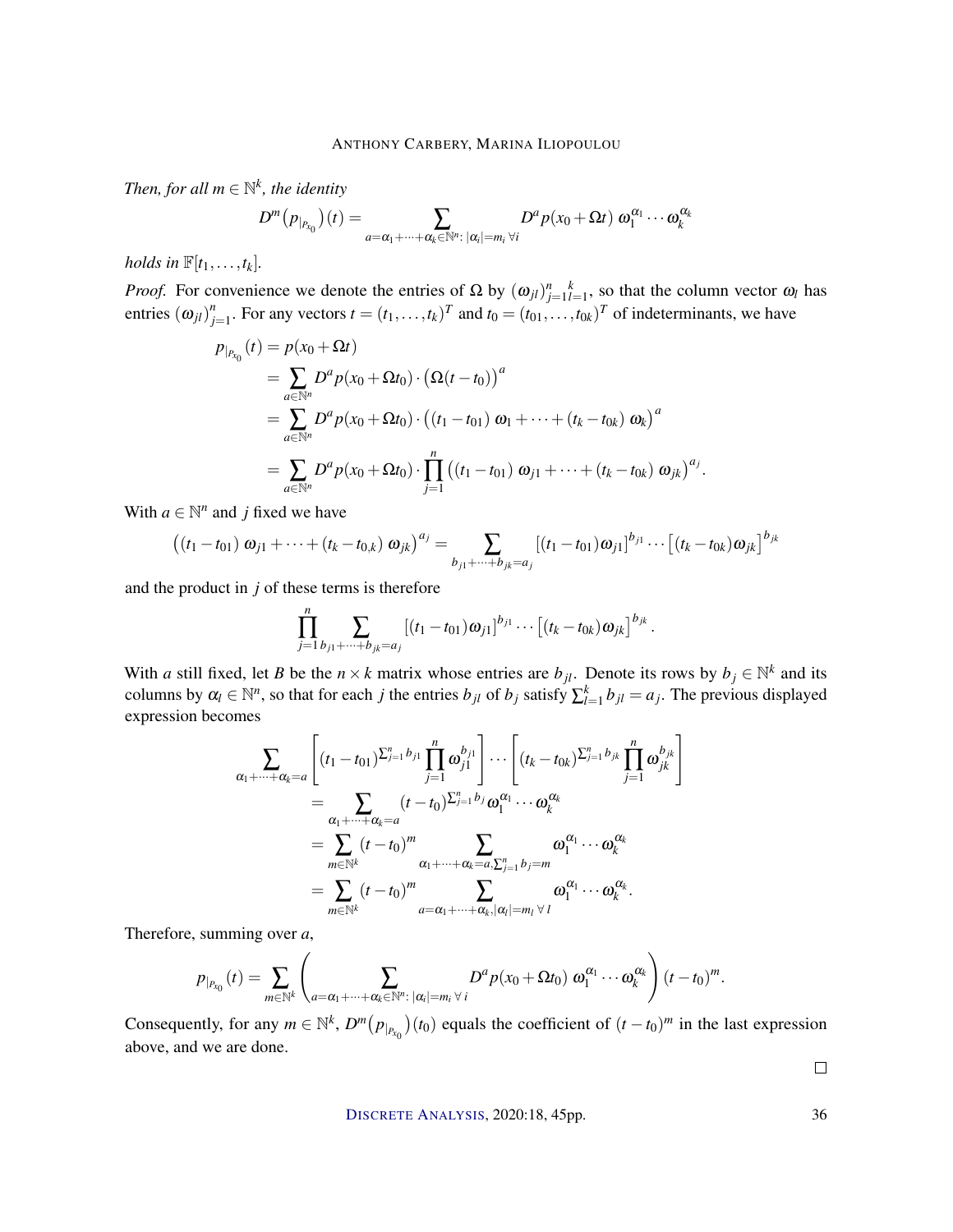#### A.2 Directional derivatives.

As with standard derivatives, directional derivatives can be understood algebraically in Euclidean space and can therefore be meaningfully defined in all field settings. In particular, it is easy to see that for all linearly independent vectors  $\omega_1, \ldots, \omega_n$  in  $\mathbb{R}^n$  and any  $a = (a_1, \ldots, a_n) \in \mathbb{N}^n$ , it holds that

$$
(\omega_1 \cdot \nabla)^{a_1} \cdots (\omega_n \cdot \nabla)^{a_n} p(x_0) = a! D^a (p \circ L) (L^{-1} x_0)
$$

where  $L : \mathbb{R}^n \to \mathbb{R}^n$  is the linear isomorphism with  $L(e_i) = \omega_i$ . This observation leads to the following definition:

**Definition A.5.** (Directional Hasse derivative.) Let  $\mathbb{F}$  be a field,  $n \geq 1$  and  $p \in \mathbb{F}[x_1, \ldots, x_n]$ . Suppose *that*  $\omega_1,\ldots,\omega_n\in\mathbb{F}^n$  are linearly independent vectors, and let  $L:\mathbb{F}^n\to\mathbb{F}^n$  be the linear isomorphism with  $L(e_i) = \omega_i$  for all  $i = 1, \ldots, n$ . For each  $a = (a_1, \ldots, a_n) \in \mathbb{N}^n$ , we define

$$
(\boldsymbol{\omega}_1 \cdot \nabla)^{a_1} \cdots (\boldsymbol{\omega}_n \cdot \nabla)^{a_n} p(x) := D^a (p \circ L)(L^{-1}x) \in \mathbb{F}[x_1, \ldots, x_n].
$$

Sometimes we write this more succinctly as

$$
(\boldsymbol{\omega}\cdot\nabla)^{a} p := (\omega_1\cdot\nabla)^{a_1}\cdots(\omega_n\cdot\nabla)^{a_n} p
$$

where  $\boldsymbol{\omega} := (\omega_1, \ldots, \omega_n)$ . Note that, for any  $a = (a_1, \ldots, a_n) \in \mathbb{N}^n$ , this definition introduces the alternative notation  $(e_1 \cdot \nabla)^{a_1} \cdots (e_n \cdot \nabla)^{a_n} p(x_0)$  for  $D^a p(x_0)$ .

A directional derivative can easily be expressed in terms of standard Hasse derivatives, and more generally in terms of directional derivatives in another set of fixed directions, as follows.

**Lemma A.6.** *Let*  $\mathbb{F}$  *be a field,*  $n \geq 1$  *and*  $p \in \mathbb{F}[x_1, \ldots, x_n]$ *. For any linearly independent vectors*  $\omega_1, \ldots, \omega_n \in \mathbb{F}^n$ , for any  $(a_1, \ldots, a_n) \in \mathbb{N}^n$ , the equality

$$
(\omega_1 \cdot \nabla)^{a_1} \cdots (\omega_n \cdot \nabla)^{a_n} p(x) = \sum_{\tilde{a} = \alpha_1 + \cdots + \alpha_n \in \mathbb{N}^n : |\alpha_i| = a_i \forall i} D^{\tilde{a}} p(x) \omega_1^{\alpha_1} \cdots \omega_n^{\alpha_n}
$$

*holds in*  $\mathbb{F}[x_1, \ldots, x_n]$ *.* 

This is a simple application of Lemma A.4 in the case  $k = n$  for the polynomial  $(\omega_1 \cdot \nabla)^{a_1} \cdots (\omega_n \cdot$  $(\nabla)^{a_n} p$ , and easily implies the more general identity

$$
(\boldsymbol{\omega} \cdot \nabla)^a p(x) = \sum_{\tilde{a} = \alpha_1 + \dots + \alpha_n \in \mathbb{N}^n : |\alpha_i| = a_i \forall i} (\overline{\omega} \cdot \nabla)^{\tilde{a}} p(x) \; \widetilde{\omega}_1^{\alpha_1} \cdots \widetilde{\omega}_n^{\alpha_n}
$$
(25)

in  $\mathbb{F}[x_1,\ldots,x_n]$ , for all *n*-tuples  $\boldsymbol{\omega} = (\omega_1,\ldots,\omega_n)$  and  $\overline{\omega} = (\overline{\omega_1},\ldots,\overline{\omega_n})$  of linearly independent vectors in  $\mathbb{F}^n$ , where for each *j*,  $\widetilde{\omega}_j = L\overline{L}^{-1}(e_j)$ , where *L* is the linear isomorphism of  $\mathbb{F}^n$  sending each  $e_i$  to  $\omega_i$ , and  $\overline{L}$  the linear isomorphism of  $\mathbb{F}^n$  sending each  $e_i$  to  $\overline{\omega_i}$ .

**Remark A.7.** Let  $1 \leq k \leq n$ ,  $(a_{k+1},...,a_n) \in \mathbb{N}^{n-k}$  and let  $\omega_{k+1},..., \omega_n \in \mathbb{F}^n$  be linearly independent. The above lemma implies that the polynomial

$$
(\boldsymbol{\omega}_1 \cdot \nabla)^0 \cdots (\boldsymbol{\omega}_k \cdot \nabla)^0 \cdot (\boldsymbol{\omega}_{k+1} \cdot \nabla)^{a_{k+1}} \cdots (\boldsymbol{\omega}_n \cdot \nabla)^{a_n} p \in \mathbb{F}[x_1, \ldots, x_n]
$$
\n(26)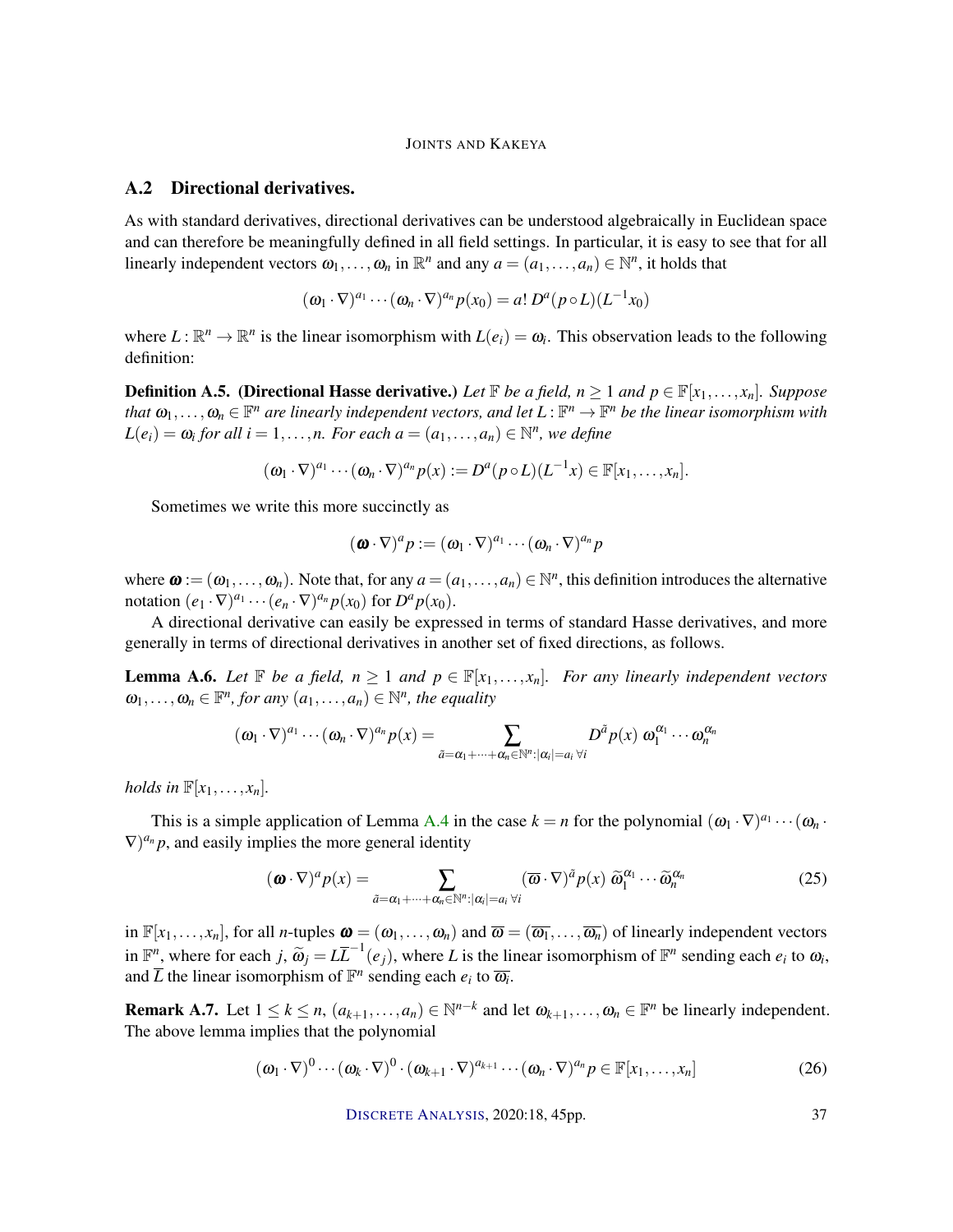is independent of the choice of vectors  $\omega_1, \ldots, \omega_k \in \mathbb{F}^n$  with the property that span $\{\omega_1, \ldots, \omega_n\} = \mathbb{F}^n$ , as one would expect. We thus henceforth denote any polynomial in  $(26)$  by

$$
(\omega_{k+1}\cdot\nabla)^{a_{k+1}}\cdots(\omega_n\cdot\nabla)^{a_n}p.
$$

It follows that

$$
(\omega_{k+1}\cdot\nabla)^{a_{k+1}}\cdots(\omega_n\cdot\nabla)^{a_n}p(x)=D^a(p\circ L)(L^{-1}x)
$$

where  $a := (0, \ldots, 0, a_{k+1}, \ldots, a_n) \in \mathbb{N}^n$ , for all linear isomorphisms  $L : \mathbb{F}^n \to \mathbb{F}^n$  such that  $L(e_i) = \omega_i$  for  $i = k + 1, \ldots, n$ .

It will be seen that directional derivatives enjoy to a large extent properties analogous to those of standard directional derivatives in Euclidean space.

#### A.3 Restrictions of derivatives of polynomials to planes.

Restrictions of directional Hasse derivatives of polynomials to planes can be themselves viewed as polynomials in a natural way.

**Definition A.8.** Let  $\mathbb{F}$  be a field,  $n \geq 1, 1 \leq k \leq n$  and  $p \in \mathbb{F}[x_1, \ldots, x_n]$ . Let  $P = x_0 + \text{span}\{\omega_1, \ldots, \omega_k\}$ be a *k*-dimensional plane in  $\mathbb{F}^n$ . We say that the vectors  $\omega_{k+1}, \ldots, \omega_n \in \mathbb{F}^n$  are *transverse to P* if, together with  $\omega_1, \ldots, \omega_k$ , they span  $\mathbb{F}^n$ .

**Definition A.9.** (Restrictions of directional derivatives of polynomials to planes.) Let  $\mathbb{F}$  be a field,  $n \geq 1, 1 \leq k \leq n$  and  $p \in \mathbb{F}[x_1, \ldots, x_n]$ . Let  $P = x_0 + \text{span}\{\omega_1, \ldots, \omega_k\}$  be a *k*-dimensional plane in  $\mathbb{F}^n$ . Let  $\Omega$  be the  $n \times k$  matrix with columns  $\omega_1, \ldots, \omega_k$ . For any vectors  $\omega_{k+1}, \ldots, \omega_n \in \mathbb{F}^n$  transverse to P and for any  $a = (a_1, \ldots, a_n) \in \mathbb{N}^n$ , define the polynomial

$$
(\boldsymbol{\omega}_1 \cdot \nabla)^{a_1} \cdots (\boldsymbol{\omega}_n \cdot \nabla)^{a_n} p_{\vert_{P_{x_0,\Omega}}} \in \mathbb{F}[t_1,\ldots,t_k]
$$

by

$$
(\omega_1\cdot\nabla)^{a_1}\cdots(\omega_n\cdot\nabla)^{a_n}p_{|_{P_{x_0,\Omega}}}(t_1,\ldots,t_k):=(\omega_1\cdot\nabla)^{a_1}\cdots(\omega_n\cdot\nabla)^{a_n}p(x_0+t_1\omega_1+\cdots+t_k\omega_k).
$$

In the proof of Theorem 1.1, for  $p \in \mathbb{F}[x_1, \ldots, x_n]$  we employ the notation  $p_{|p}$  to denote the standard restriction of the function  $p : \mathbb{F}^n \to \mathbb{F}$  to *P*. In this appendix, however, the more elaborate notation  $p_{p_{x_0,\Omega}}$ (and also the form  $p_{p_{x_0}}$  used in Lemma A.4) is reserved to denote the polynomial in  $\mathbb{F}[t_1,\ldots,t_k]$  given by the above definition. (Observe that, by Lemma 2.2, in the case where  $\mathbb F$  is infinite,  $p_{|_{P_{x_0,\Omega}}}$  is the zero polynomial in  $\mathbb{F}[t_1,\ldots,t_k]$  if and only if the function  $p_{|p}$  is zero. This property is independent of the particular *x*<sub>0</sub> and Ω used to define *P*. Likewise, deg  $p_{|_{P_{x_0,\Omega}}}$ , and the multiplicity of  $p_{|_{P_{x_0,\Omega}}}$  (which will be discussed in Lemma A.15) at any point of  $\mathbb{F}^k$ , are independent of the particular  $x_0$ ,  $\Omega$  used to define P.)

Remark A.10. Using the above notation, and recalling that

$$
(\omega_1 \cdot \nabla)^{a_1} \cdots (\omega_n \cdot \nabla)^{a_n} p(x) := D^a (p \circ L) (L^{-1} x)
$$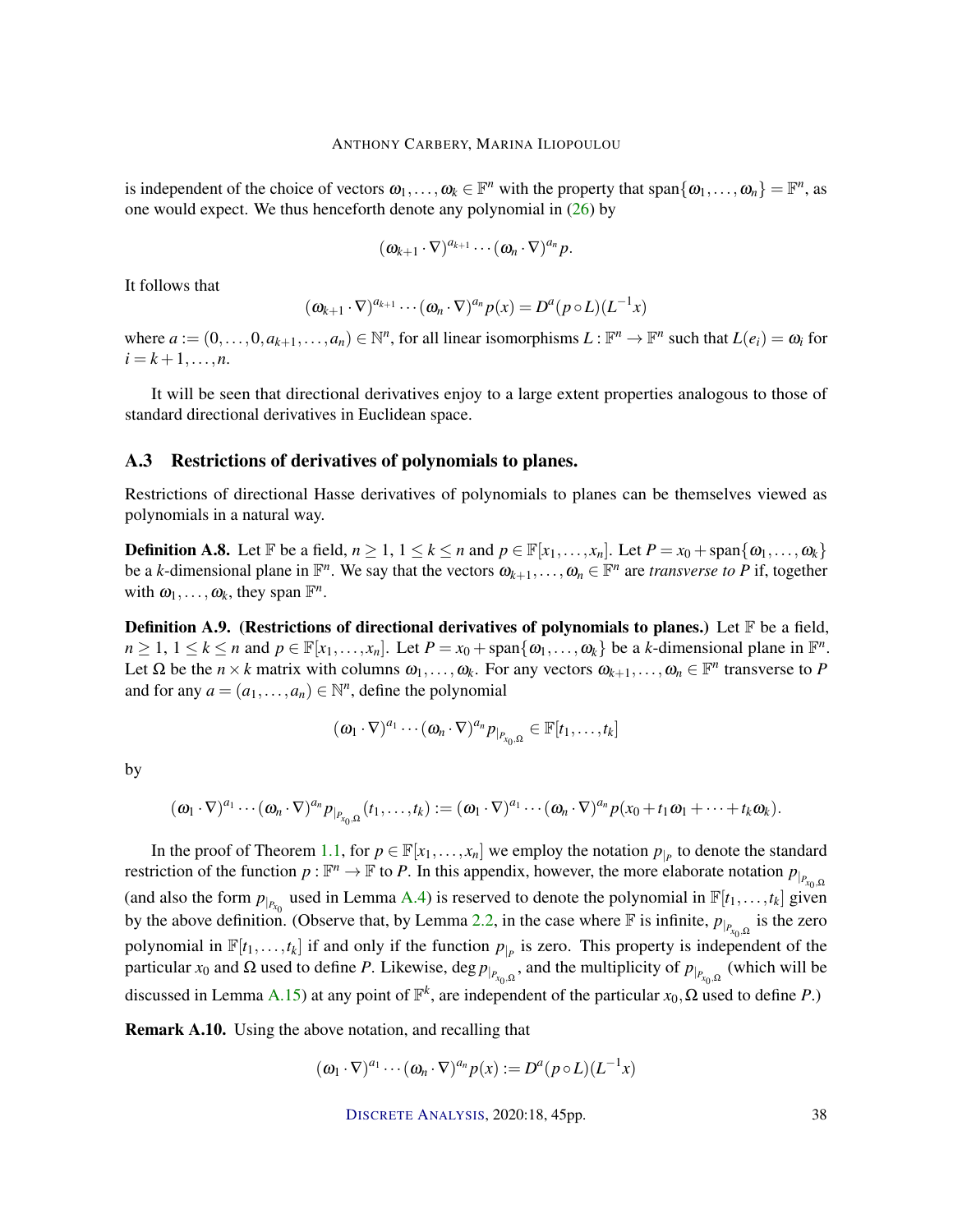where  $L: \mathbb{F}^n \to \mathbb{F}^n$  is the linear isomorphism with  $L(e_i) = \omega_i$  for all  $i = 1, ..., n$ , it follows that

$$
(\omega_1 \cdot \nabla)^{a_1} \cdots (\omega_n \cdot \nabla)^{a_n} p_{|_{P_{x_0,\Omega}}}(t_1,\ldots,t_k) = D^a(p \circ L)[L^{-1}(x_0+t_1\omega_1+\cdots+t_k\omega_k)]
$$
  
=  $D^a(p \circ L)(L^{-1}x_0+t_1e_1+\cdots+t_ke_k).$ 

Of particular interest to us will be restrictions to *P* of directional derivatives of the form

$$
(\omega_{k+1}\cdot\nabla)^{a_{k+1}}\cdots(\omega_n\cdot\nabla)^{a_n}p,
$$

i.e. derivatives in directions transverse to *P*. Recall that by Remark A.7 the equality

$$
(\boldsymbol{\omega}_{k+1}\cdot\nabla)^{a_{k+1}}\cdots(\boldsymbol{\omega}_n\cdot\nabla)^{a_n}p=(\boldsymbol{\omega}_1\cdot\nabla)^0\cdots(\boldsymbol{\omega}_k\cdot\nabla)^0(\boldsymbol{\omega}_{k+1}\cdot\nabla)^{a_{k+1}}\cdots(\boldsymbol{\omega}_n\cdot\nabla)^{a_n}p
$$

holds, hence

$$
(\omega_{k+1}\cdot\nabla)^{a_{k+1}}\cdots(\omega_n\cdot\nabla)^{a_n}p_{|_{P_{x_0,\Omega}}}(t_1,\ldots,t_k)=D^a(p\circ L)(L^{-1}x_0+t_1e_1+\cdots+t_ke_k)
$$

for the above isomorphism *L* and for  $a = (0, \ldots, 0, a_{k+1}, \ldots, a_n)$ .

**Lemma A.11.** Let  $\mathbb{F}$  be a field,  $n \geq 1$ ,  $1 \leq k \leq n$  and  $p \in \mathbb{F}[x_1,\ldots,x_n]$ . Let  $P = x_0 + \text{span}\{\omega_1,\ldots,\omega_k\}$ *be a k-dimensional plane in*  $\mathbb{F}^n$  *and denote by* Ω *the n* × *k matrix with columns*  $ω_1, …, ω_k$ *. For every*  $\omega_{k+1}, \ldots, \omega_n \in \mathbb{F}^n$  transverse to P and all  $a = (a_1, \ldots, a_n) \in \mathbb{N}^n$ , the equality

$$
D^{(a_1,...,a_k)}\big[(\omega_{k+1}\cdot\nabla)^{a_{k+1}}\cdots(\omega_n\cdot\nabla)^{a_n} p_{|_{P_{x_0,\Omega}}}\big]=(\omega_1\cdot\nabla)^{a_1}\cdots(\omega_n\cdot\nabla)^{a_n} p_{|_{P_{x_0,\Omega}}}.
$$

*holds in*  $\mathbb{F}[t_1,\ldots,t_k]$ *.* 

*Proof.* Let  $L: \mathbb{F}^n \to \mathbb{F}^n$  be the linear isomorphism with  $L(e_i) = \omega_i$  for all  $i = 1, ..., n$ . The statement of the lemma is that

$$
D^{(a_1,...,a_k)}\big[(\omega_{k+1}\cdot\nabla)^{a_{k+1}}\cdots(\omega_n\cdot\nabla)^{a_n}p_{|_{P_{x_0,\Omega}}}\big](t)=(\omega_1\cdot\nabla)^{a_1}\cdots(\omega_n\cdot\nabla)^{a_n}p(x_0+\Omega t)
$$

in  $\mathbb{F}[t_1,\ldots,t_k]$ , i.e. that the polynomial

$$
g(t_1,...,t_k) := (\omega_{k+1} \cdot \nabla)^{a_{k+1}} \cdots (\omega_n \cdot \nabla)^{a_n} p_{|_{P_{x_0,\Omega}}}(t_1,...,t_k)
$$
  
=  $(\omega_{k+1} \cdot \nabla)^{a_{k+1}} \cdots (\omega_n \cdot \nabla)^{a_n} p(x_0 + t_1 \omega_1 + \cdots + t_k \omega_k)$   
=  $D^{(0,...,0,a_{k+1},...,a_n)}(p \circ L)(L^{-1}x_0 + t_1 e_1 + \cdots + t_k e_k) \in \mathbb{F}[t_1,...,t_k]$ 

satisfies

$$
D^{(a_1,...,a_k)}g(t_1,...,t_k)=D^a(p\circ L)(L^{-1}x_0+t_1e_1+\cdots+t_ke_k).
$$

By Lemma A.4,

$$
D^{(a_1,...,a_k)}g(t_1,...,t_k)\\= \sum_{a'=\alpha_1+ \cdots + \alpha_k \in \mathbb{N}^n:\ |\alpha_i|=a_i} D^{a'}\big[D^{(0,...,0,a_{k+1},...,a_n)}(p\circ L)\big](L^{-1}x_0+t_1e_1+ \cdots + t_ke_k)\ e_1^{\alpha_1}\cdots e_k^{\alpha_k}.
$$

Now, for each  $i \in \{1, ..., k\}$ ,  $e_i^{\alpha_i}$  equals 0 unless  $\alpha_i = (0, ..., 0, a_i, 0, ..., 0)$ , with  $a_i$  in the *i*-th coordinate. Therefore, only one term survives in the sum, and we have

$$
D^{(a_1,...,a_k)}g(t) = D^{(a_1,...,a_k,0,...,0)} \left[D^{(0,...,0,a_{k+1},...,a_n)}(p \circ L)\right] (L^{-1}x_0 + t_1e_1 + \dots + t_ke_k)
$$
  
= 
$$
D^a(p \circ L)(L^{-1}x_0 + t_1e_1 + \dots + t_ke_k)
$$

as required, where the last equality is due to property (iii) of Hasse derivatives.

 $\Box$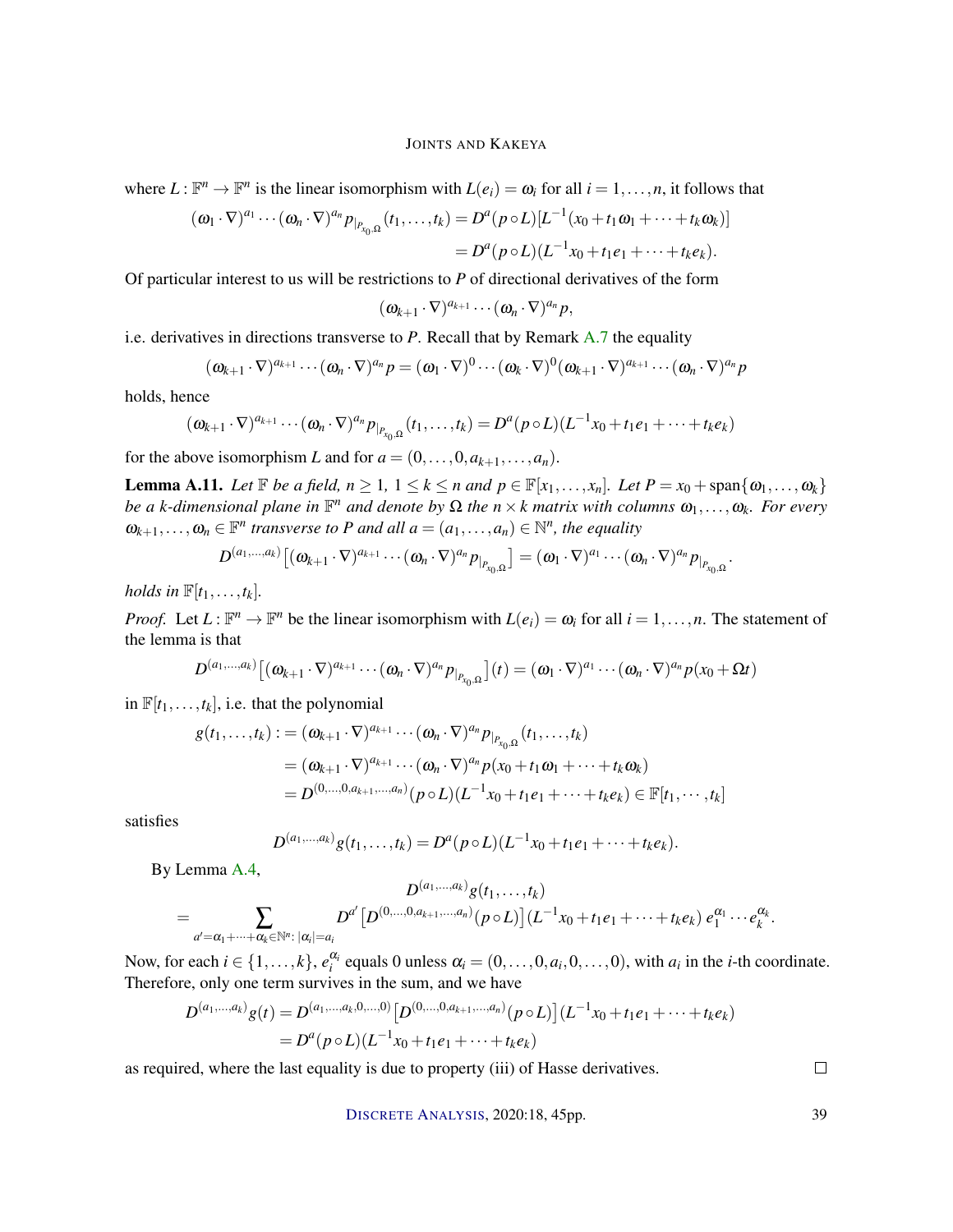#### A.4 Multiplicities of polynomials

We now turn to the notion of multiplicity (or order of vanishing) of a polynomial at a point. Our subsequent analysis will rely upon this notion. The definition of multiplicity for Euclidean space carries over directly to the setting of arbitrary fields when we use the Hasse derivative. In this subsection, let  $\mathbb F$ be a field, and  $n \geq 1$ .

**Definition A.12.** (Multiplicity.) Let  $p \in \mathbb{F}[x_1,\ldots,x_n]$  and  $x_0 \in \mathbb{F}^n$ . If  $p \neq 0$ , the *multiplicity of*  $p$  *at x*<sub>0</sub>, denoted by mult $(p, x_0)$ , is the largest  $m \in \mathbb{N}$  with the property that  $D^a p(x_0) = 0$  for all  $a \in \mathbb{N}^n$  with  $|a| < m$ . If  $p(x_0) \neq 0$  we say that mult $(p, x_0) = 0$ . If  $p = 0$  we say that mult $(p, x_0) = +\infty$  for all  $x_0 \in \mathbb{F}^n$ .

**Definition A.13.** (Directional multiplicity.) Let  $p \in \mathbb{F}[x_1,\ldots,x_n]$ . If  $p \neq 0$ , for an *n*-tuple  $\omega$  of linearly independent vectors in  $\mathbb{F}^n$ , define the *directional multiplicity* mult<sub> $\omega$ </sub>( $p, x_0$ ) of  $p$  at  $x_0 \in \mathbb{F}^n$  to be the largest  $m \in \mathbb{N}$  with the property that  $(\boldsymbol{\omega} \cdot \nabla)^a p(x_0) = 0$  for all  $a \in \mathbb{N}^n$  with  $|a| < m$ . (We make the obvious *modifications if*  $p(x_0) \neq 0$  *or*  $p = 0$ *.*)

Central to our analysis is the following proposition, which states that the multiplicity of a polynomial at a point is independent of the choice of coordinate system, and is a direct consequence of  $(25)$ .

**Proposition A.14.** (Multiplicity invariance.) Let  $p \in \mathbb{F}[x_1,\ldots,x_n]$ . For any  $x_0 \in \mathbb{F}^n$  and any linearly  $\mathcal{I}$ *independent vectors*  $\omega_1, \ldots, \omega_n$  *in*  $\mathbb{F}^n$ *, it holds that* 

 $mult_{\omega_1,...,\omega_n}(p, x_0) = mult(p, x_0).$ 

#### A.5 Vanishing properties of restrictions of directional derivatives of polynomials to planes

Counting points on a plane can be carried out using polynomials that vanish at the points of interest, but not identically on the plane. For a polynomial in  $\mathbb{F}[x_1,\ldots,x_n]$  and a *k*-plane in  $\mathbb{F}^n$ , the following lemma facilitates the identification of directional derivatives with non-zero restrictions (when viewed as polynomials) on the plane. Under certain conditions, it also provides meaningful information on the order of vanishing of such restrictions.

**Lemma A.15.** Let  $\mathbb{F}$  be a field,  $n \geq 1$ ,  $1 \leq k \leq n$  and  $p \in \mathbb{F}[x_1,\ldots,x_n]$ . Let  $P = x_0 + \text{span}\{\omega_1,\ldots,\omega_k\}$  be  $a$  *k*-dimensional plane in  $\mathbb{F}^n$ , and denote by  $\Omega$  the  $n \times k$  matrix with columns  $\omega_1, \ldots, \omega_k$ *. Let*  $\omega_{k+1}, \ldots, \omega_n$ *be vectors in*  $\mathbb{F}^n$  *transverse to P* and let  $a = (a_1, \ldots, a_n) \in \mathbb{N}^n$ .

(i) (**Identifying derivatives with non-zero restrictions)**  $If$   $(\omega_1 \cdot \nabla)^{a_1} \cdots (\omega_n \cdot \nabla)^{a_n} p(x_0) \neq 0$ , then

$$
(\omega_{k+1}\cdot\nabla)^{a_{k+1}}\cdots(\omega_n\cdot\nabla)^{a_n}p_{|_{P_{x_0,\Omega}}}\neq 0.
$$

(ii) (**Multiplicities**) *For all*  $y = x_0 + \Omega t \in P$ *, it holds that* 

$$
\text{mult}\left((\omega_{k+1}\cdot\nabla)^{a_{k+1}}\cdots(\omega_n\cdot\nabla)^{a_n}P_{|_{P_{x_0,\Omega}}},t\right)\geq \text{mult}(p,y)-(a_{k+1}+\cdots+a_n).
$$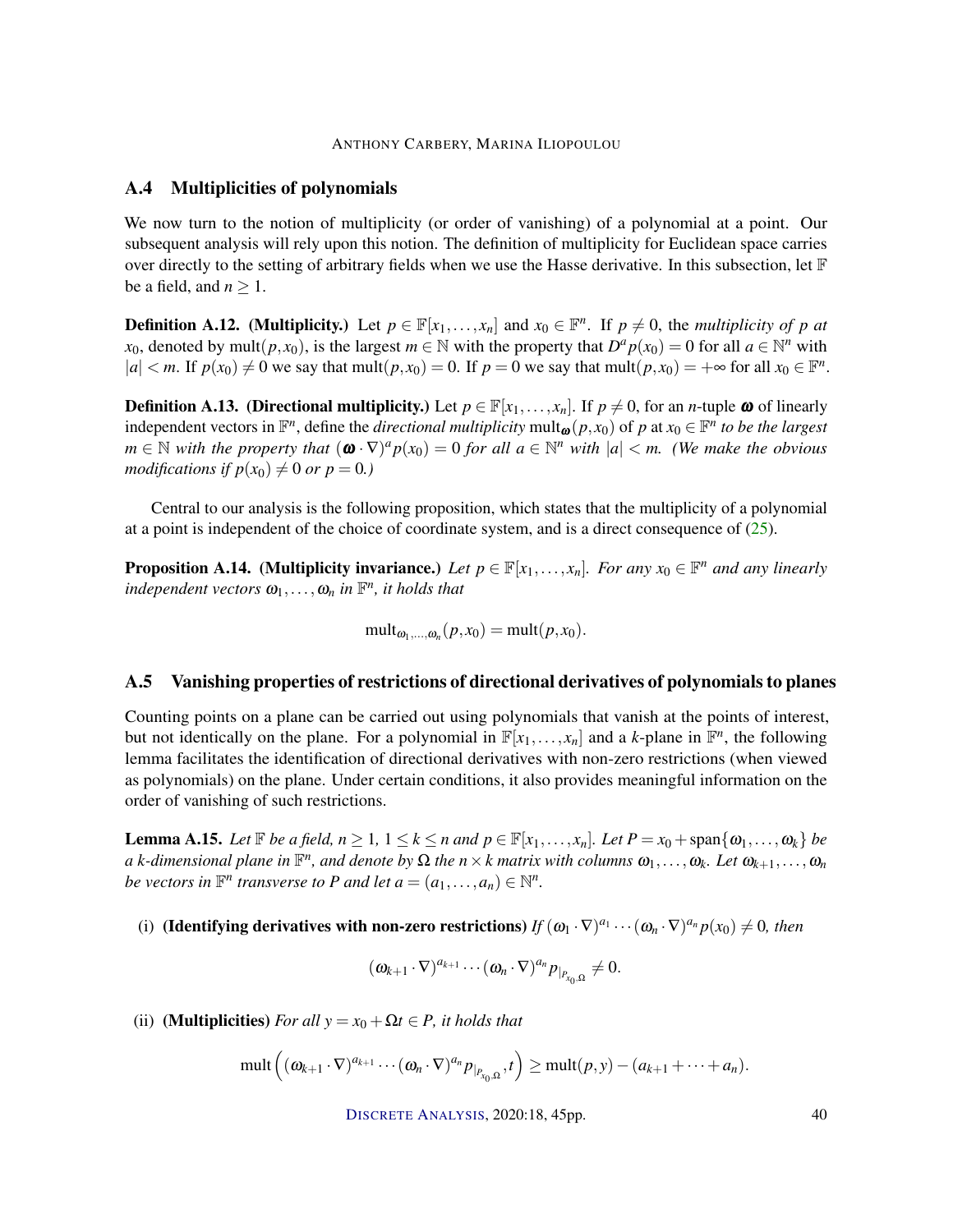*Proof.* Recall by Lemma A.11 that

$$
D^{(a_1,...,a_k)}\big[(\omega_{k+1}\cdot\nabla)^{a_{k+1}}\cdots(\omega_n\cdot\nabla)^{a_n}p_{|_{P_{x_0,\Omega}}}\big](t)=(\omega_1\cdot\nabla)^{a_1}\cdots(\omega_n\cdot\nabla)^{a_n}p(x_0+\Omega t)
$$
(27)

in  $\mathbb{F}[t_1,\ldots,t_k]$ . It follows that if  $(\omega_1 \cdot \nabla)^{a_1} \cdots (\omega_n \cdot \nabla)^{a_n} p(x_0) \neq 0$  then also

$$
D^{(a_1,\ldots,a_k)}\big[(\omega_{k+1}\cdot\nabla)^{a_{k+1}}\cdots(\omega_n\cdot\nabla)^{a_n}p_{|_{P_{x_0,\Omega}}}\big](0)\neq 0,
$$

therefore  $(\omega_{k+1} \cdot \nabla)^{a_{k+1}} \cdots (\omega_n \cdot \nabla)^{a_n} p_{\vert_{P_{x_0,\Omega}}}$  is not the zero polynomial. This establishes (i).

Furthermore, (27) implies that for any  $t \in \mathbb{F}^k$ 

$$
D^{(a'_1,...,a'_k)}\big[(\boldsymbol{\omega}_{k+1}\cdot\nabla)^{a_{k+1}}\cdots(\boldsymbol{\omega}_n\cdot\nabla)^{a_n}P_{|_{P_{x_0,\Omega}}}\big](t)=0
$$

for all  $(a'_1, \ldots, a'_k) \in \mathbb{N}^k$  with

$$
(a'_1 + \ldots + a'_k) + (a_{k+1} + \cdots + a_n) < \text{mult}_{\omega_1, \ldots, \omega_n}(p, x_0 + \Omega t) \\
= \text{mult}(p, x_0 + \Omega t),
$$

thereby directly implying (ii).

Assertion (i) can be used to identify derivatives of *p* with non-zero restrictions (when viewed as polynomials) to a plane *P*. Now, let  $g := (\omega_{k+1} \cdot \nabla)^{a_{k+1}} \cdots (\omega_n \cdot \nabla)^{a_n} p$  be such a derivative. This implies that for every *y*  $\in$  *P* there exists  $(a'_1, ..., a'_k) \in \mathbb{N}^k$  with

$$
(\boldsymbol{\omega}_1\cdot\nabla)^{a'_1}\cdots(\boldsymbol{\omega}_k\cdot\nabla)^{a'_k}g(y)\neq 0,
$$

and thus by (ii), mult $(g, y) \ge \text{mult}(p, y) - (a_{k+1} + \cdots + a_n)$ , a quantity which may well be non-positive. And indeed, in general there can be no guarantee that *g* vanishes at points  $y \in P$  of interest (such as in the case where *p* is a non-zero constant polynomial and  $g = p$ ).

If however *g* is a derivative *of minimal order* that does not identically on *P*, it transpires that the quantity mult( $p, y$ ) − ( $a_{k+1}$  + ···+ $a_n$ ) is nonnegative, and is in fact positive under suitable conditions. This is made precise in Lemma A.17 below.

Remark A.16. Observe that any directional derivative of *p* of minimal order with non-zero restriction (when viewed as a polynomial) on *P* is necessarily a derivative in directions transverse to *P*, i.e. it is of the form

$$
(\overline{\omega_{k+1}}\cdot\nabla)^{m_{k+1}}\cdots(\overline{\omega_n}\cdot\nabla)^{m_n}p
$$

where  $\overline{\omega_{k+1}, \ldots, \omega_n}$  are vectors in  $\mathbb{F}^n$  which, together with  $\omega_1, \ldots, \omega_k$ , span  $\mathbb{F}^n$ . Moreover, it follows by Lemma A.15 (i) that if  $p$  is not the zero polynomial, then, for any directions transverse to  $P$ , there exists a derivative of *p* in these directions whose restriction to *P* is not the zero polynomial.

DISCRETE A[NALYSIS](http://dx.doi.org/10.19086/da), 2020:18, 45pp. 41

 $\Box$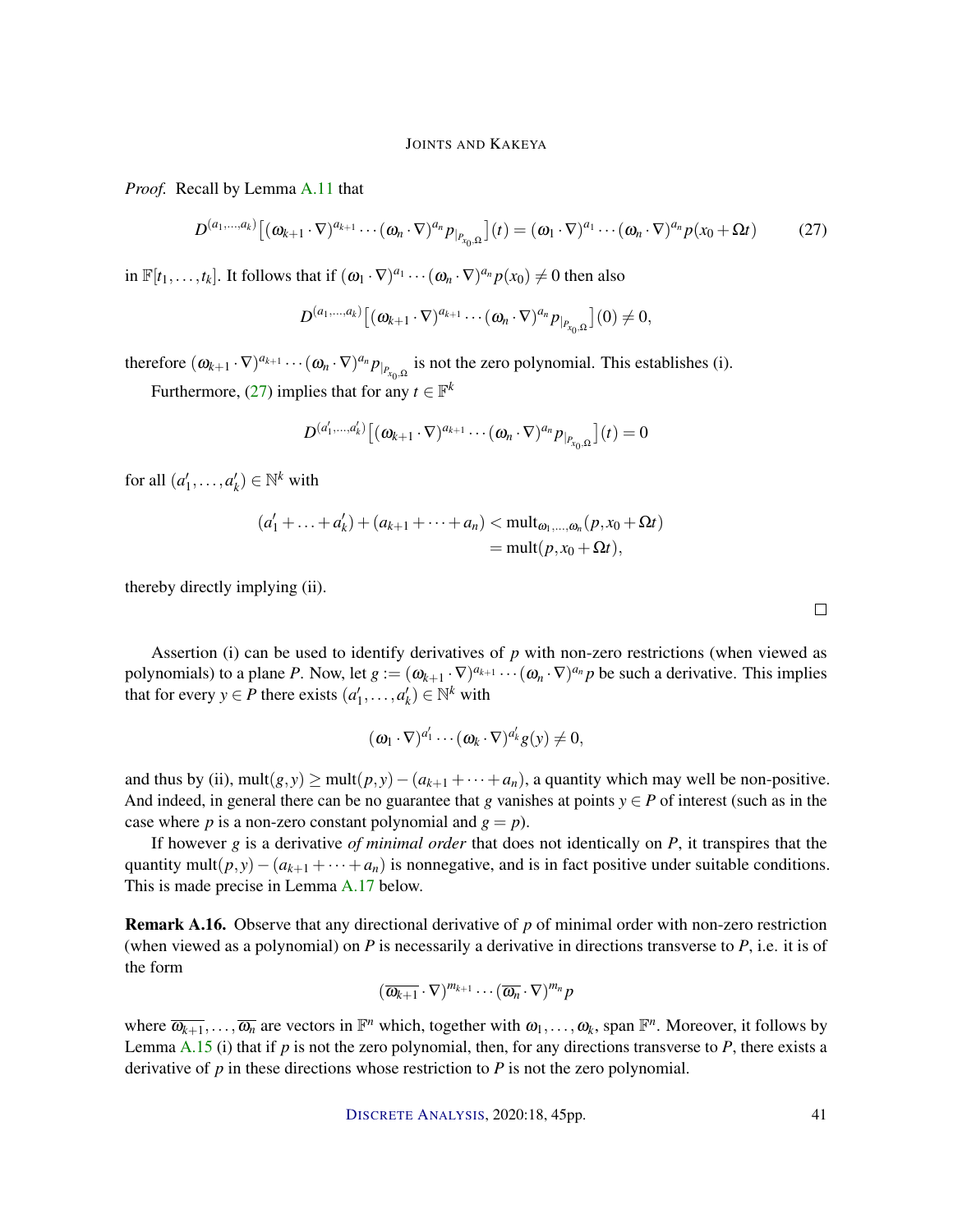**Lemma A.17.** Let  $\mathbb{F}$  be a field,  $n \geq 1$ ,  $1 \leq k \leq n$  and  $p \in \mathbb{F}[x_1, \ldots, x_n]$  be non-zero. Let  $P = x_0 +$  $\{ \omega_1, \ldots, \omega_k \}$  *be a k-dimensional plane in*  $\mathbb{F}^n$ , and denote by  $\Omega$  the  $n \times k$  matrix with columns  $\omega_1,\ldots,\omega_k$ . Let  $y = x_0 + \Omega t \in P$ . Fix  $\omega_{k+1},\ldots,\omega_n \in \mathbb{F}^n$  transverse to P and let  $a = (a_1,\ldots,a_n) \in \mathbb{N}^n$  be *of minimal length such that*

$$
(\omega_1\cdot\nabla)^{a_1}\cdots(\omega_n\cdot\nabla)^{a_n}p(y)\neq 0.
$$

*Then, any directional derivative*  $D$  *p of p of minimal order such that*  $Dp_{|_{P_{x_0,\Omega}}} \neq 0$  *satisfies* 

$$
\operatorname{mult} \left( \mathcal{D} p_{|_{P_{x_0,\Omega}}}, t \right) \geq a_1 + \cdots + a_k.
$$

*Proof.* Let  $\mathcal{D}p$  be a directional derivative of *p* of minimal order such that  $\mathcal{D}p|_{P_{x_0,\Omega}} \neq 0$  in  $\mathbb{F}[t_1,\ldots,t_k]$ . Then,

$$
\mathcal{D}p = (\overline{\omega_{k+1}} \cdot \nabla)^{m_{k+1}} \cdots (\overline{\omega_n} \cdot \nabla)^{m_n} p
$$

for some  $m = (m_{k+1}, \ldots, m_n) \in \mathbb{N}^{n-k}$  and  $\overline{\omega_{k+1}}, \ldots, \overline{\omega_n} \in \mathbb{F}^n$  transverse to *P*. Fix  $y = x_0 + \Omega t \in \mathbb{F}^n$ . Let  $\omega_{k+1}, \ldots, \omega_n \in \mathbb{F}^n$  be vectors transverse to *P* and  $a = (a_1, \ldots, a_n) \in \mathbb{N}^n$  be of minimal length such that

$$
(\omega_1\cdot\nabla)^{a_1}\cdots(\omega_n\cdot\nabla)^{a_n}p(y)\neq 0.
$$

It follows by Lemma A.15 that

$$
(\boldsymbol{\omega}_{k+1}\cdot\nabla)^{a_{k+1}}\cdots(\boldsymbol{\omega}_n\cdot\nabla)^{a_n}p_{\vert_{P_{y,\Omega}}} \neq 0
$$

or equivalently that

$$
(\omega_{k+1}\cdot\nabla)^{a_{k+1}}\cdots(\omega_n\cdot\nabla)^{a_n}p_{|_{P_{x_0,\Omega}}}\neq 0.
$$

The minimality property of *m* implies that  $m_{k+1} + \cdots + m_n \le a_{k+1} + \cdots + a_n$ . On the other hand, the minimality property of *a* implies that  $a_1 + \cdots + a_n = \text{mult}_{\omega_1, \dots, \omega_n}(p, y)$ , therefore

$$
m_{k+1} + \dots + m_n \le (a_1 + \dots + a_n) - (a_1 + \dots + a_k)
$$
  
=  $\text{mult}_{\omega_1, \dots, \omega_n}(p, y) - (a_1 + \dots + a_k)$   
=  $\text{mult}(p, y) - (a_1 + \dots + a_k)$ .

Combining assertion (ii) of Lemma  $A.15$  with the above, one deduces that

$$
\text{mult}(\mathcal{D}p, t) \ge \text{mult}(p, y) - (m_{k+1} + \dots + m_n)
$$
  

$$
\ge a_1 + \dots + a_k,
$$

as required.

Let  $p \in \mathbb{F}[x_1,\ldots,x_n]$  be a non-zero polynomial. Lemma A.15 (i) asserts that, for any plane *P*, if one takes enough derivatives of *p* in directions transverse to *P*, then the resulting polynomial will not vanish identically on *P*. The following lemma (which is a direct consequence of (25)) states that the number of derivatives required to achieve this is independent of the directions along which we choose to differentiate.

DISCRETE A[NALYSIS](http://dx.doi.org/10.19086/da), 2020:18, 45pp. 42

 $\Box$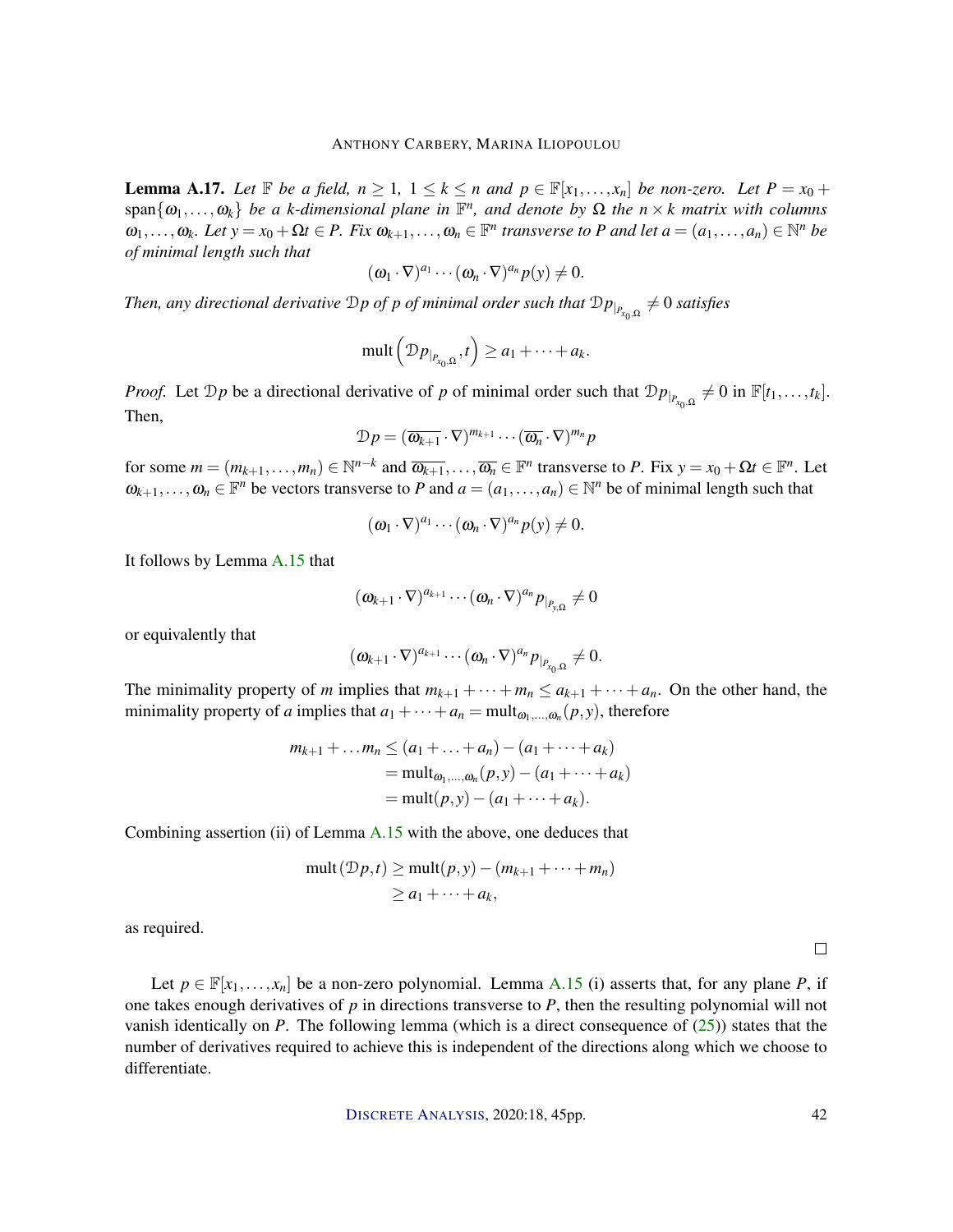**Lemma A.18.** Let  $\mathbb{F}$  be a field,  $n \geq 1$  and  $p \in \mathbb{F}[x_1, \ldots, x_n]$  be non-zero. Let  $1 \leq k \leq n$  and  $P :=$  $x_0 + \text{span}\{\omega_1,\ldots,\omega_k\}$  *be a k-dimensional plane in*  $\mathbb{F}^n$ *. Let*  $\omega_{k+1},\ldots,\omega_n \in \mathbb{F}^n$  *be transverse to P, and let* 

$$
\mathcal{D}p := (\boldsymbol{\omega}_{k+1}\cdot\nabla)^{m_{k+1}}\cdots(\boldsymbol{\omega}_n\cdot\nabla)^{m_n}p
$$

*be a derivative of p with the property that, amongst all derivatives of p in directions*  $\omega_{k+1},\ldots,\omega_n$ *,*  $\mathcal{D}p$  *is of minimal order so that*  $Dp_{|_{P_{x_0,\Omega}}} \neq 0$  *in*  $\mathbb{F}[t_1,\ldots,t_k]$ . Furthermore, let  $\overline{\omega_{k+1}},\ldots,\overline{\omega_n} \in \mathbb{F}^n$  be transverse to *P, and let*

$$
\overline{\mathcal{D}}p := (\overline{\omega_{k+1}} \cdot \nabla)^{\lambda_{k+1}} \cdots (\overline{\omega_n} \cdot \nabla)^{\lambda_n} p
$$

*be a derivative of p with the property that, amongst all derivatives of p in directions*  $\overline{\omega_{k+1}},\ldots,\overline{\omega_n},\overline{\mathcal{D}}p$  *is*  $of \, minimal \, order \, such \, that \, and \, \overline{\mathcal{D}}_{P|_{P_{x_0,\Omega}}} \neq 0 \, \, in \, \mathbb{F}[t_1,\ldots,t_k]. \,\, Then,$ 

$$
m_{k+1}+\cdots+m_n=\lambda_{k+1}+\cdots+\lambda_n.
$$

# Acknowledgments

The authors are grateful to the anonymous referees for suggestions that greatly improved the exposition of the paper.

## References

- [1] A. Carbery, 'Remarks on multijoints formed by lines and a *k*-plane', Oberwolfach Report 34/2017, *Real Analysis, Harmonic Analysis and Applications*, p.2111, DOI 10.4171/OWR/2017/34, available at [https://www.mfo.de/occasion/1730/www\\_view](https://www.mfo.de/occasion/1730/www_view) 2
- [2] A. Carbery, M. Iliopoulou, 'Counting joints in arbitrary fields', [arXiv:1403.6438](http://arxiv.org/abs/1403.6438) (2014). 1
- [3] A. Carbery, S. I. Valdimarsson, 'Colouring multijoints', *Discrete Comput. Geom.* 52, (2014) 730–742.
- [4] B. Chazelle, H. Edelsbrunner, L. J. Guibas, R. Pollack, R. Seidel, M. Sharir, J. Snoeyink, 'Counting and cutting cycles of lines and rods in space', *Comput. Geom.* 1 (1992) 305–323. 1
- [5] Z. Dvir, 'On the size of Kakeya sets in finite fields', *J. Amer. Math. Soc.* 22 (2009) 1093–1097. 35
- [6] Z. Dvir, S. Kopparty, S. Saraf, M. Sudan, 'Extensions to the Method of Multiplicities, with applications to Kakeya Sets and Mergers', *SIAM J. Comput.* 42, no. 6, (2013) 2305–2328. 35
- [7] G. Elekes, H. Kaplan, M. Sharir, 'On lines, joints, and incidences in three dimensions', *J. Combin. Theory Ser. A* 118 (2011) 962–977. 1, 19
- [8] J. Ellenberg, R. Oberlin, T. Tao, 'The Kakeya set and maximal conjectures for algebraic varieties over finite fields', *Mathematika* 56, no.1 (2010) 1–25. 3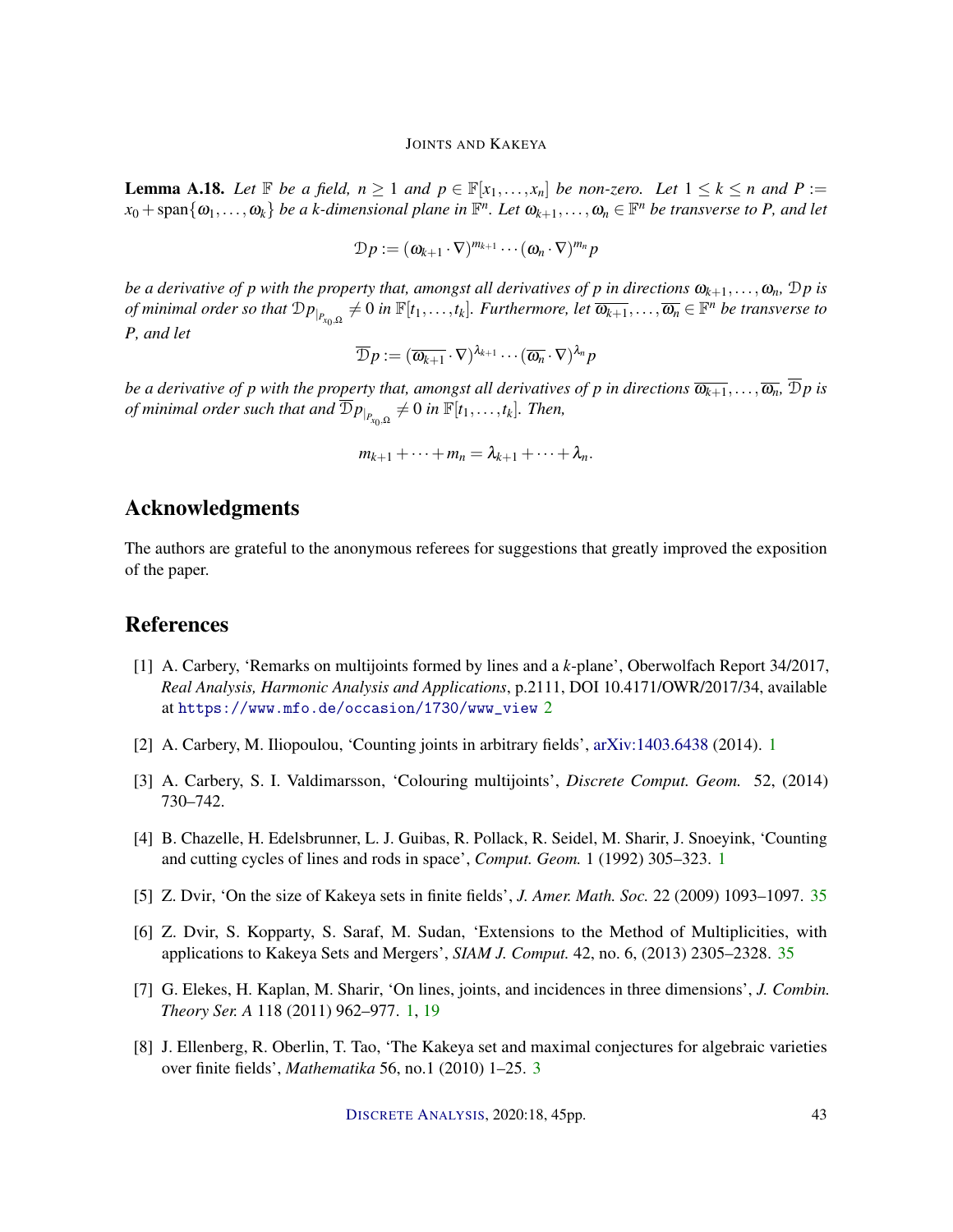- [9] L. Guth, N. H. Katz, 'Algebraic Methods in Discrete Analogs of the Kakeya Problem', *Adv. Math.* 225, no. 5 (2010) 2828–2839. 1, 18, 19
- [10] L. Guth, N. H. Katz, 'On the Erdős distinct distance problem in the plane', *Ann. of Math.* (2), no. 181 (2010), 155–190. 1, 18, 21
- [11] M. Hablicsek, 'On the joints problem with multiplicities', [arXiv:1408.5791](http://arxiv.org/abs/1408.5791) (2014). 2
- [12] M. Iliopoulou, 'Counting joints with multiplicities', *Proceedings of the London Mathematical Society* 106, no. 3 (2013) 675–702. 2
- [13] M. Iliopoulou, 'Counting multijoints', *Journal of Combinatorial Theory, Series A* 136, (2015), 143-163. 2
- [14] M. Iliopoulou, *Discrete analogues of Kakeya problems*, Ph.D. thesis (University of Edinburgh, 2013), [arXiv:1312.5436.](http://arxiv.org/abs/1312.5436) 2, 3, 35
- [15] H. Kaplan, M. Sharir, E. Shustin, 'On lines and joints', *Discrete Comput. Geom.* 44 (2010) 838–843. 1
- [16] R. Quilodrán, 'The joints problem in  $\mathbb{R}^n$ ', *SIAM J. Discrete Math.* 23 (2009/10) 2211-2213. 1
- [17] E. Szemerédi, W. T. Trotter, Jr., 'Extremal problems in discrete geometry', *Combinatorica* 3 (1983) 381–392. 19
- [18] T. Tao, 'Algebraic combinatorial geometry: the polynomial method in arithmetic combinatorics, incidence combinatorics, and number theory', *EMS Surv. Math. Sci.* 1 (2014), 1–46. 1
- [19] T. Wolff, 'Recent work connected with the Kakeya problem', *Prospects in Mathematics* (Princeton, NJ, 1996), vol. 2, 129–162 (Amer. Math. Soc., Providence, RI, 1999). 3
- [20] B. Yang, 'Generalizations of Joints Problem', *arXiv:1606.08525* (2016). 3
- [21] H. H. H. Yu, Y. Zhao, 'Joints tightened', *arXiv:1911.08605* (2019). 3
- [22] R. Zhang, 'A proof of the Multijoints Conjecture and Carbery's generalization', *J. Eur. Math. Soc.* 22, no. 8, (2020) 2405–2417. 2, 8, 14, 35